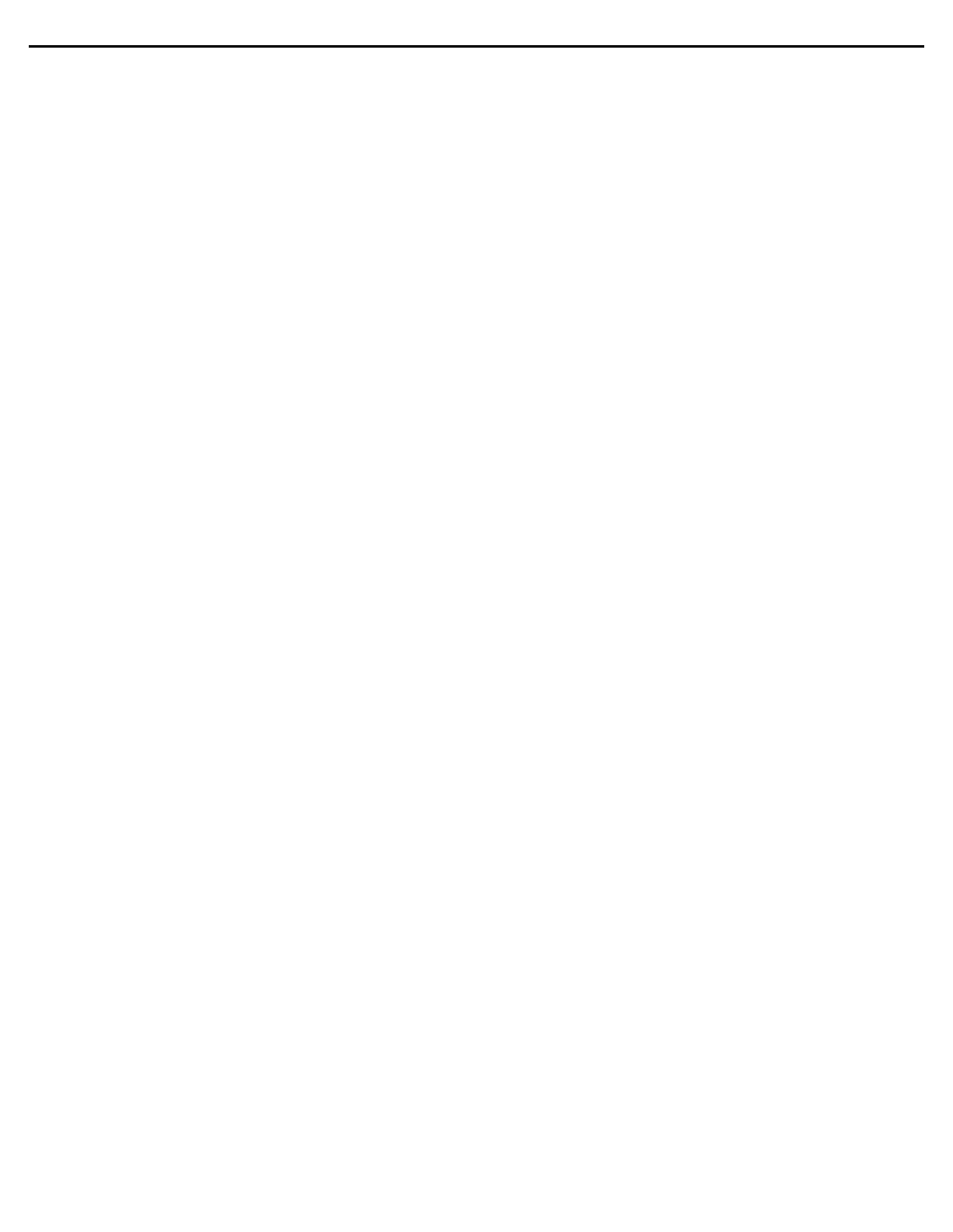# **GAN LIMITED FORM 10-Q INDEX**

|          |                                                                                                                         | Page |
|----------|-------------------------------------------------------------------------------------------------------------------------|------|
|          | <b>PART I - FINANCIAL INFORMATION</b>                                                                                   |      |
| Item 1.  | <b>Financial Statements (Unaudited)</b>                                                                                 | 3    |
|          | Condensed Consolidated Balance Sheets as of March 31, 2022 and December 31, 2021                                        | 3    |
|          | Condensed Consolidated Statements of Operations for the three months ended March 31, 2022 and 2021                      | 4    |
|          | Condensed Consolidated Statements of Comprehensive Loss for the three months ended March 31, 2022 and 2021              |      |
|          | Condensed Consolidated Statements of Changes in Stockholders' Equity for the three months ended March 31, 2022 and 2021 | 6    |
|          | Condensed Consolidated Statements of Cash Flows for the three months ended March 31, 2022 and 2021                      |      |
|          | <b>Notes to Condensed Consolidated Financial Statements</b>                                                             | 8    |
| Item 2.  | <u>Management's Discussion and Analysis of Financial Condition and Results of Operations</u>                            | 29   |
| Item 3.  | Quantitative and Qualitative Disclosures about Market Risk                                                              | 39   |
| Item 4.  | <b>Controls and Procedures</b>                                                                                          | 39   |
|          | <b>PART II - OTHER INFORMATION</b>                                                                                      |      |
| Item 1.  | <b>Legal Proceedings</b>                                                                                                | 41   |
| Item 1A. | <b>Risk Factors</b>                                                                                                     | 41   |
| Item 6.  | <b>Exhibits</b>                                                                                                         | 41   |
|          | <b>SIGNATURES</b>                                                                                                       | 43   |
|          |                                                                                                                         |      |
|          |                                                                                                                         |      |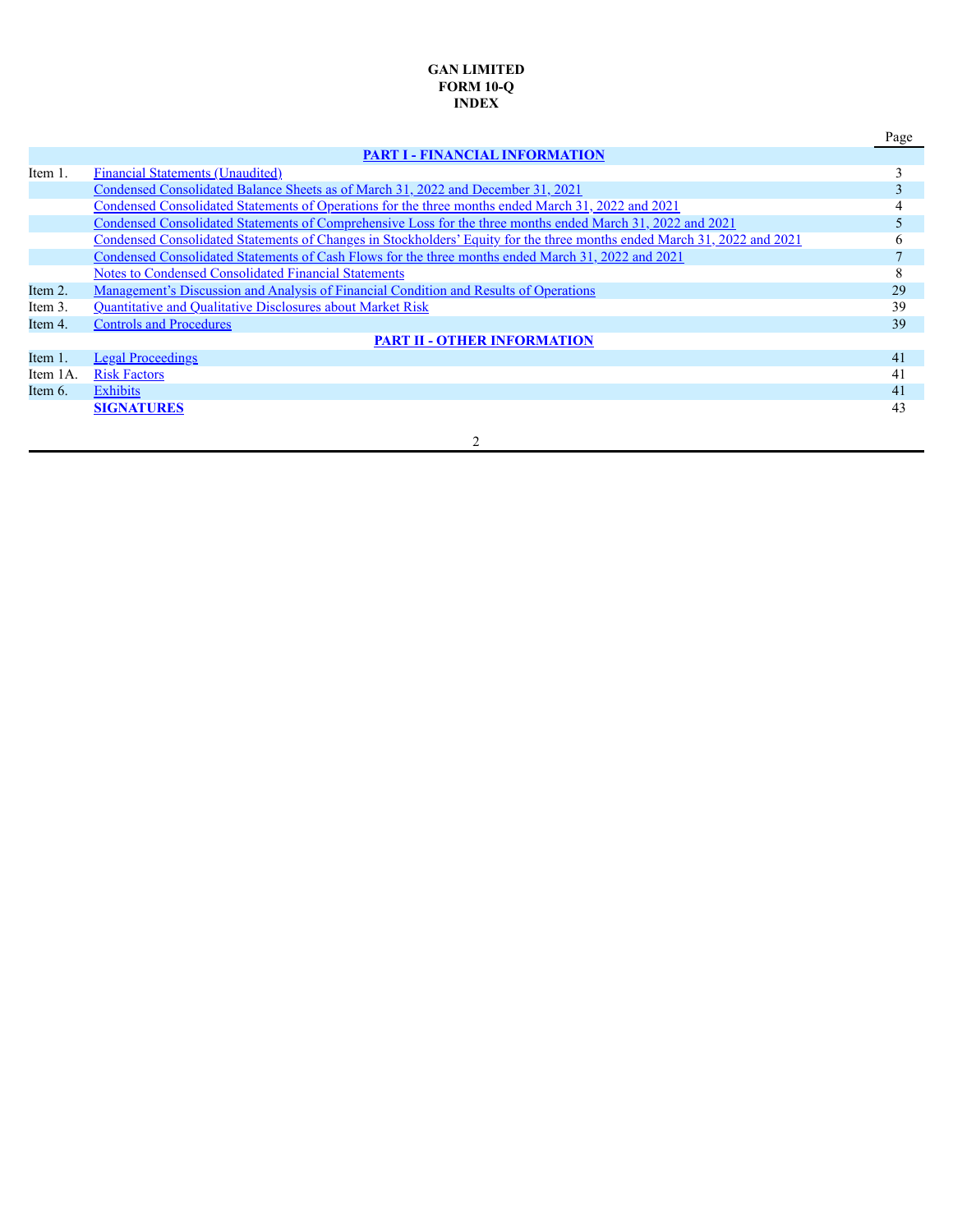# <span id="page-3-0"></span>**Item 1. Financial Statements**

# **GAN LIMITED CONDENSED CONSOLIDATED BALANCE SHEETS (UNAUDITED)**

(in thousands, except share and per share amounts)

|                                                                                                  |             | March 31,<br>2022 | December 31,<br>2021 |           |
|--------------------------------------------------------------------------------------------------|-------------|-------------------|----------------------|-----------|
| <b>ASSETS</b>                                                                                    |             |                   |                      |           |
| Current assets                                                                                   |             |                   |                      |           |
| Cash                                                                                             | \$          | 33,583            | \$                   | 39,477    |
| Accounts receivable, net of allowance for doubtful accounts of \$100 and \$120 at March 31, 2022 |             |                   |                      |           |
| and December 2021, respectively                                                                  |             | 7,840             |                      | 8,110     |
| Prepaid expenses                                                                                 |             | 4,248             |                      | 3,498     |
| Other current assets                                                                             |             | 3,515             |                      | 3,337     |
| Total current assets                                                                             |             | 49,186            |                      | 54,422    |
| Capitalized software development costs, net                                                      |             | 16,412            |                      | 14,430    |
| Goodwill                                                                                         |             | 143,116           |                      | 146,142   |
| Intangible assets, net                                                                           |             | 32,287            |                      | 35,893    |
| Other assets                                                                                     |             | 9,691             |                      | 10,023    |
| <b>Total assets</b>                                                                              | \$          | 250,692           | \$                   | 260,910   |
| <b>LIABILITIES AND SHAREHOLDERS' EQUITY</b>                                                      |             |                   |                      |           |
| <b>Current liabilities</b>                                                                       |             |                   |                      |           |
| Accounts payable                                                                                 | $\mathbf S$ | 5,775             | \$                   | 5,268     |
| Accrued compensation and benefits                                                                |             | 7,936             |                      | 10,961    |
| Accrued expenses                                                                                 |             | 4,468             |                      | 4,669     |
| Liabilities to users                                                                             |             | 8,821             |                      | 8,984     |
| Other current liabilities                                                                        |             | 3,024             |                      | 3,151     |
| Total current liabilities                                                                        |             | 30,024            |                      | 33,033    |
| Deferred income taxes                                                                            |             | 1,754             |                      | 1,791     |
| Other liabilities                                                                                |             | 1,880             |                      | 2,049     |
| <b>Total liabilities</b>                                                                         |             | 33,658            |                      | 36,873    |
| Shareholders' equity                                                                             |             |                   |                      |           |
| Ordinary shares, \$0.01 par value, 100,000,000 shares authorized, 42,253,108 and 42,250,743      |             |                   |                      |           |
| shares issued and outstanding at March 31, 2022 and December 2021, respectively                  |             | 422               |                      | 422       |
| Additional paid-in capital                                                                       |             | 321,311           |                      | 319,551   |
| Accumulated deficit                                                                              |             | (80, 859)         |                      | (76, 360) |
| Accumulated other comprehensive loss                                                             |             | (23, 840)         |                      | (19, 576) |
| Total shareholders' equity                                                                       |             | 217,034           |                      | 224,037   |
| Total liabilities and shareholders' equity                                                       | \$          | 250,692           | S                    | 260,910   |

The accompanying notes are an integral part of these condensed consolidated financial statements.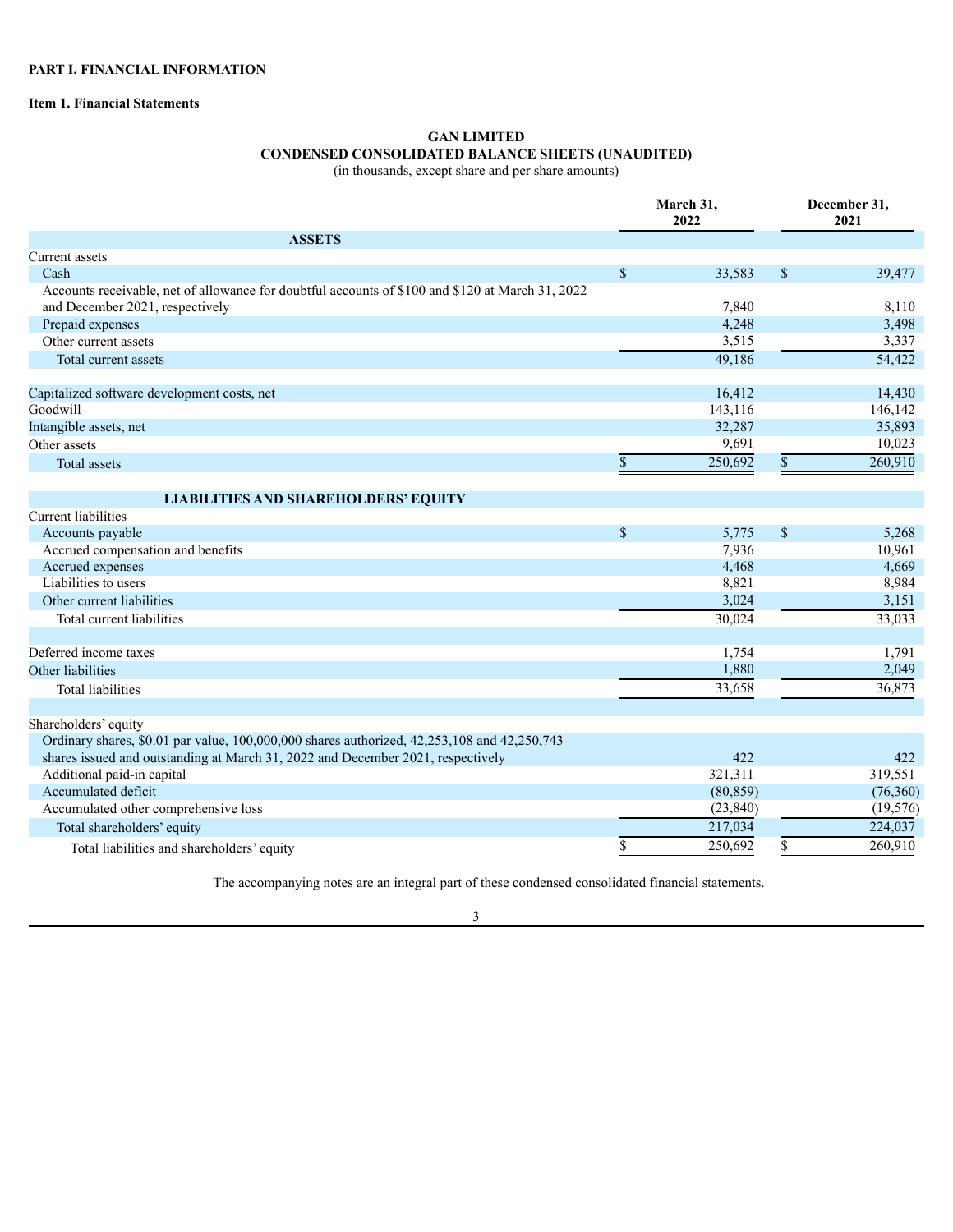# <span id="page-4-0"></span>**GAN LIMITED CONDENSED CONSOLIDATED STATEMENTS OF OPERATIONS (UNAUDITED)**

(in thousands, except share and per share amounts)

|                                                                 |               | <b>Three Months Ended</b><br>March 31, |    |            |  |  |
|-----------------------------------------------------------------|---------------|----------------------------------------|----|------------|--|--|
|                                                                 |               | 2022                                   |    | 2021       |  |  |
| Revenue                                                         | \$            | 37,494                                 | \$ | 27,118     |  |  |
| Operating costs and expenses                                    |               |                                        |    |            |  |  |
| Cost of revenue <sup>(1)</sup>                                  |               | 11,700                                 |    | 8,719      |  |  |
| Sales and marketing                                             |               | 6,098                                  |    | 4,101      |  |  |
| Product and technology                                          |               | 8,954                                  |    | 5,243      |  |  |
| General and administrative <sup>(1)</sup>                       |               | 9,392                                  |    | 10,009     |  |  |
| Restructuring                                                   |               | 1,059                                  |    |            |  |  |
| Depreciation and amortization                                   |               | 4,413                                  |    | 3,994      |  |  |
| Total operating costs and expenses                              |               | 41,616                                 |    | 32,066     |  |  |
| <b>Operating loss</b>                                           |               | (4,122)                                |    | (4,948)    |  |  |
| Other (income) loss, net                                        |               | (9)                                    |    |            |  |  |
| Loss before income taxes                                        |               | (4, 113)                               |    | (4,949)    |  |  |
| Income tax expense                                              |               | 386                                    |    | 661        |  |  |
| Net loss                                                        | S.            | (4, 499)                               | S. | (5,610)    |  |  |
| Loss per share, basic and diluted                               | $\mathbf{\$}$ | (0.11)                                 | \$ | (0.13)     |  |  |
| Weighted average ordinary shares outstanding, basic and diluted |               | 42,252,661                             |    | 41,986,083 |  |  |

(1)Excludes depreciation and amortization expense

The accompanying notes are an integral part of these condensed consolidated financial statements.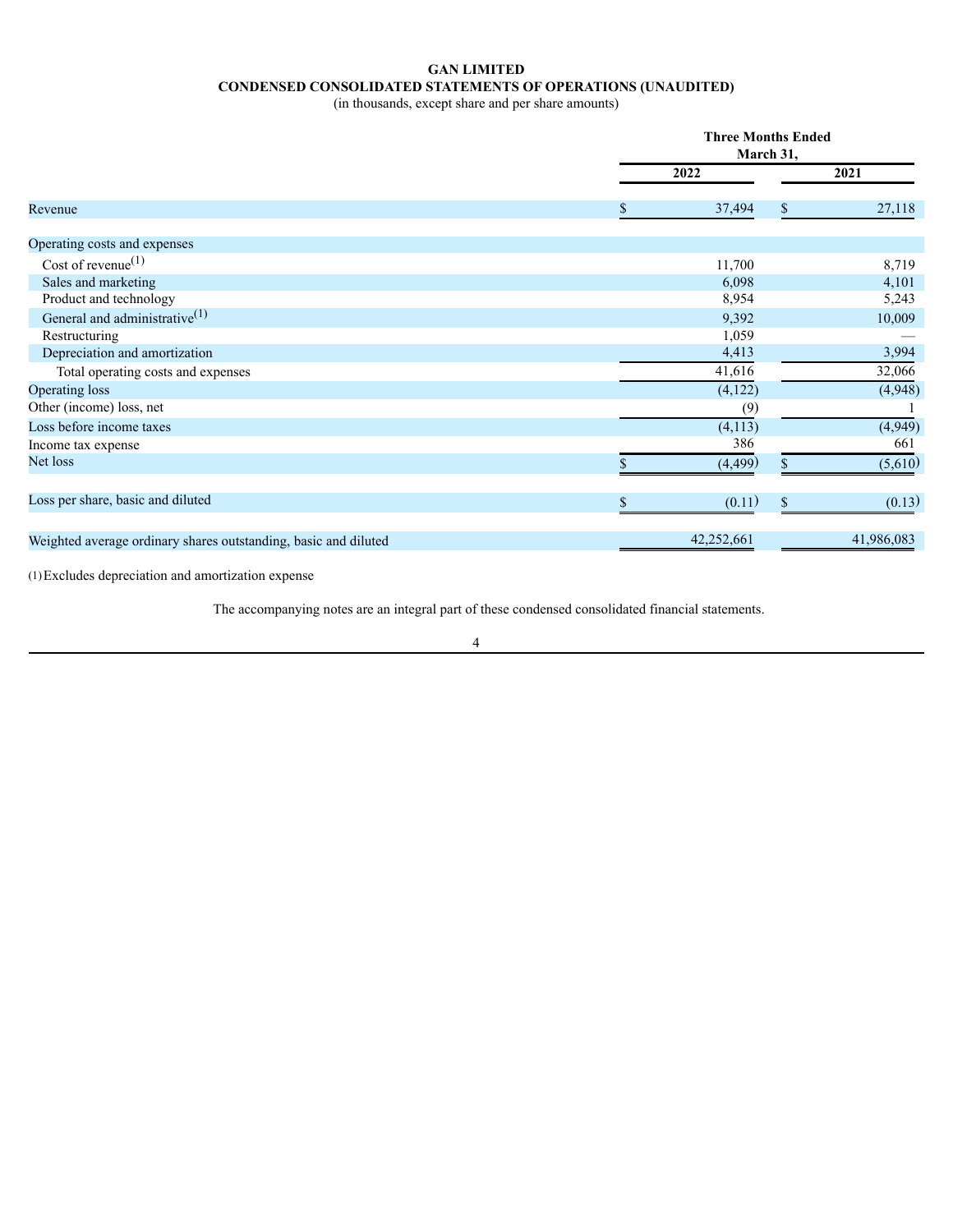# **GAN LIMITED CONDENSED CONSOLIDATED STATEMENTS OF COMPREHENSIVE LOSS (UNAUDITED)**

(in thousands)

|                                                                                  | <b>Three Months Ended</b><br>March 31, |  |          |  |  |
|----------------------------------------------------------------------------------|----------------------------------------|--|----------|--|--|
|                                                                                  | 2022                                   |  | 2021     |  |  |
| Net loss                                                                         | (4, 499)                               |  | (5,610)  |  |  |
| Other comprehensive loss, net of tax<br>Foreign currency translation adjustments | (4,264)                                |  | (9, 478) |  |  |
| Comprehensive loss                                                               | (8,763)                                |  | (15,088) |  |  |

The accompanying notes are an integral part of these condensed consolidated financial statements.

# $\overline{\phantom{a}}$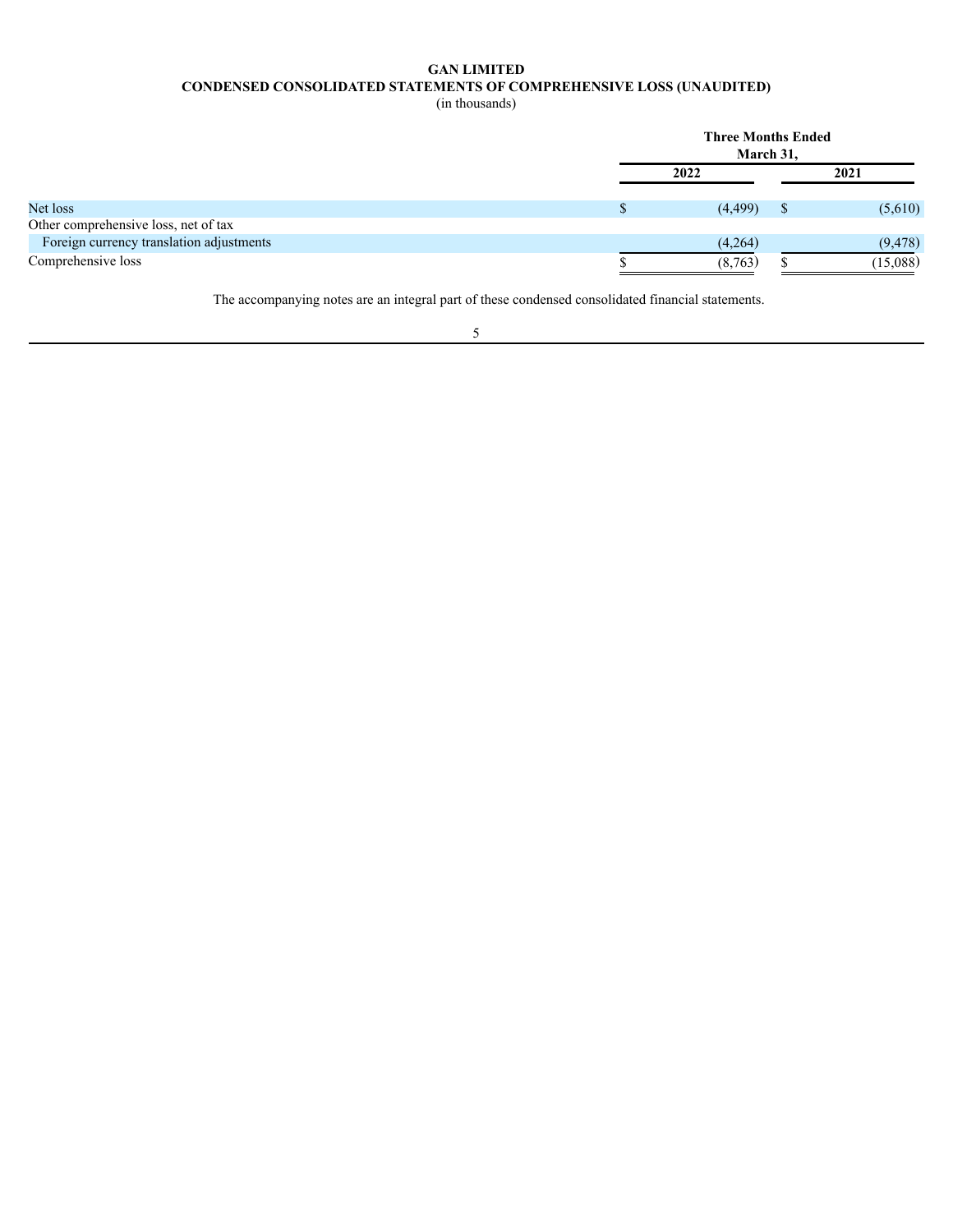# **CONDENSED CONSOLIDATED STATEMENTS OF CHANGES IN STOCKHOLDERS' EQUITY (UNAUDITED)**

(in thousands, except share amounts)

|                                                      | <b>Ordinary Shares</b> |  |        | <b>Additional</b><br>Paid-in<br>Accumulated |   |                |   | Accumulated<br>Other<br>Comprehensive | <b>Total</b><br>Stockholders' |               |  |
|------------------------------------------------------|------------------------|--|--------|---------------------------------------------|---|----------------|---|---------------------------------------|-------------------------------|---------------|--|
|                                                      | <b>Shares</b>          |  | Amount | Capital                                     |   | <b>Deficit</b> |   | Loss                                  |                               | <b>Equity</b> |  |
| <b>Balance at January 1, 2022</b>                    | 42,250,743             |  | 422    | 319,551<br>S.                               | S | (76,360)       | S | (19, 576)                             |                               | 224,037       |  |
| Net loss                                             |                        |  |        |                                             |   | (4, 499)       |   |                                       |                               | (4,499)       |  |
| Foreign currency translation adjustments             |                        |  |        |                                             |   |                |   | (4,264)                               |                               | (4,264)       |  |
| Share-based compensation                             |                        |  |        | 1,316                                       |   |                |   |                                       |                               | 1,316         |  |
| Accrued liability settled through issuance of shares |                        |  |        | 444                                         |   |                |   |                                       |                               | 444           |  |
| Restricted share activity                            | 2,365                  |  |        |                                             |   |                |   |                                       |                               |               |  |
| <b>Balance at March 31, 2022</b>                     | 42,253,108             |  | 422    | 321,311                                     |   | (80, 859)      |   | (23, 840)                             |                               | 217,034       |  |

|                                                                                           | <b>Ordinary Shares</b><br>Amount |  |     | <b>Additional</b><br>Paid-in | Accumulated | Accumulated<br>Other<br>Comprehensive | <b>Total</b><br>Stockholders' |     |               |
|-------------------------------------------------------------------------------------------|----------------------------------|--|-----|------------------------------|-------------|---------------------------------------|-------------------------------|-----|---------------|
|                                                                                           | <b>Shares</b>                    |  |     | Capital                      |             | <b>Deficit</b>                        | Loss                          |     | <b>Equity</b> |
| <b>Balance at January 1, 2021</b>                                                         | 36,635,362                       |  | 365 | 203,842<br>S.                | \$          | (45,766)                              | \$<br>(2,877)                 | \$. | 155,564       |
| Net loss                                                                                  |                                  |  |     |                              |             | (5,610)                               |                               |     | (5,610)       |
| Foreign currency translation adjustments                                                  |                                  |  |     |                              |             |                                       | (9, 478)                      |     | (9, 478)      |
| Share-based compensation                                                                  |                                  |  |     | 1,632                        |             |                                       |                               |     | 1,632         |
| Issuance of ordinary shares as partial consideration                                      |                                  |  |     |                              |             |                                       |                               |     |               |
| in Coolbet acquisition                                                                    | 5,260,516                        |  | 53  | 106,630                      |             |                                       |                               |     | 106,683       |
| Fair value of replacement equity awards issued as<br>consideration in Coolbet acquisition |                                  |  |     | 297                          |             |                                       |                               |     | 297           |
| Issuance of ordinary shares upon exercise of share                                        |                                  |  |     |                              |             |                                       |                               |     |               |
| options                                                                                   | 108,222                          |  |     | 314                          |             |                                       |                               |     | 315           |
| <b>Balance at March 31, 2021</b>                                                          | 42,004,100                       |  | 419 | 312,715                      |             | (51, 376)                             | (12, 355)                     |     | 249,403       |

The accompanying notes are an integral part of these condensed consolidated financial statements.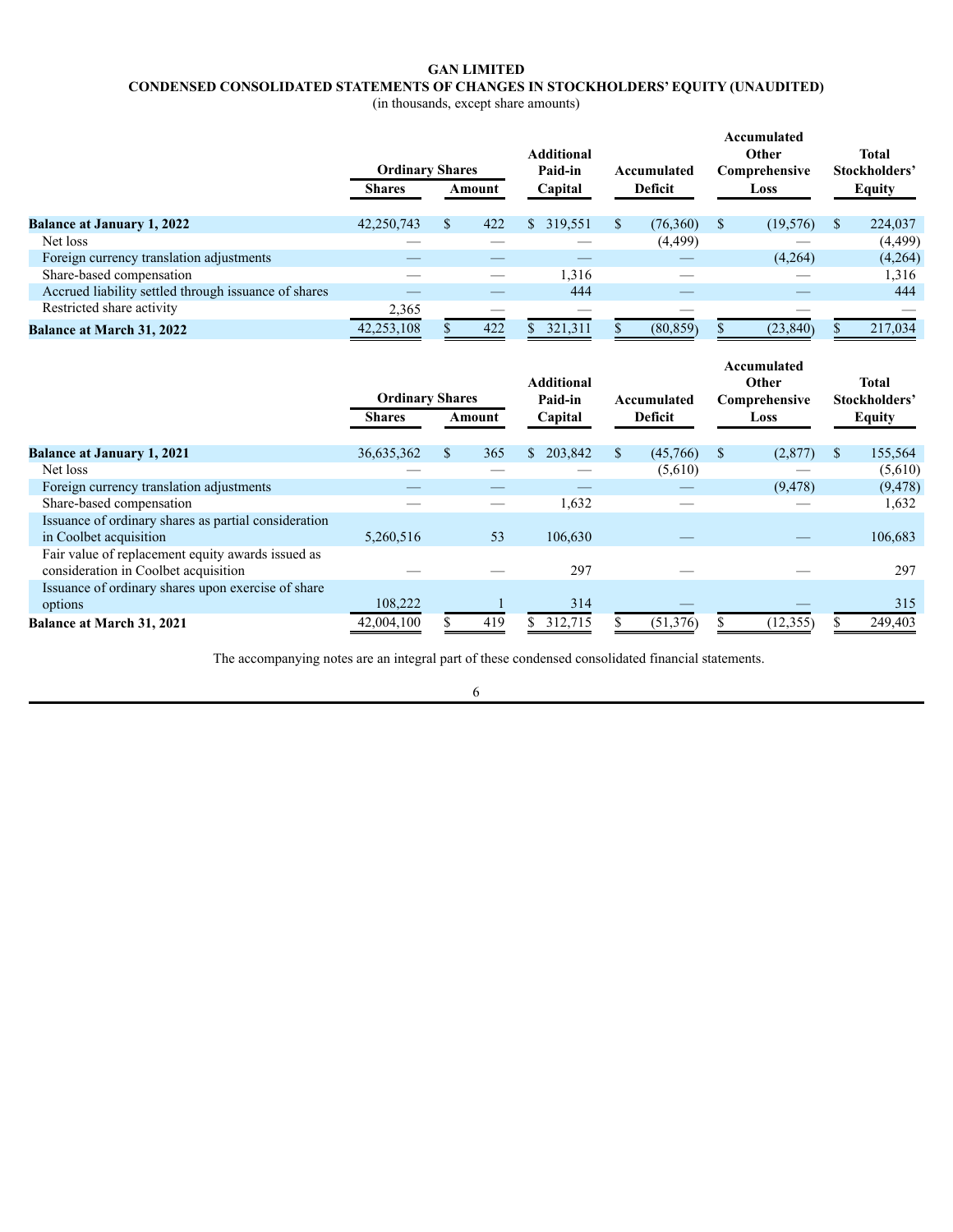# <span id="page-7-0"></span>**GAN LIMITED CONDENSED CONSOLIDATED STATEMENTS OF CASH FLOWS (UNAUDITED)**

(in thousands)

|                                                                              |    | <b>Three Months Ended</b> |    |            |
|------------------------------------------------------------------------------|----|---------------------------|----|------------|
|                                                                              |    | March 31,<br>2022         |    | 2021       |
| <b>Cash Flows From Operating Activities</b>                                  |    |                           |    |            |
| Net loss                                                                     | S  | (4, 499)                  | \$ | (5,610)    |
| Adjustments to reconcile net loss to net cash used in operating activities:  |    |                           |    |            |
| Amortization of software and intangible assets                               |    | 4,082                     |    | 3,755      |
| Depreciation on property and equipment and finance lease right-of-use assets |    | 331                       |    | 239        |
| Share-based compensation expense                                             |    | 1,222                     |    | 1,632      |
| Changes in operating assets and liabilities, net of acquisition:             |    |                           |    |            |
| Accounts receivable                                                          |    | 237                       |    | (5, 334)   |
| Prepaid expenses                                                             |    | (670)                     |    | (90)       |
| Other current assets                                                         |    | (267)                     |    | (730)      |
| Other assets                                                                 |    | 238                       |    | 97         |
| Accounts payable                                                             |    | 591                       |    | (2,093)    |
| Accrued compensation and benefits                                            |    | (2,885)                   |    | (43)       |
| Accrued expenses                                                             |    | (148)                     |    | 1,528      |
| Liabilities to users                                                         |    | 22                        |    | 1,808      |
| Other current liabilities                                                    |    | (183)                     |    |            |
| Other liabilities                                                            |    | (95)                      |    | 305        |
| Net cash used in operating activities                                        |    | (2,024)                   |    | (4, 536)   |
| <b>Cash Flows From Investing Activities</b>                                  |    |                           |    |            |
| Cash paid for acquisition, net of cash acquired                              |    |                           |    | (92, 404)  |
| Expenditures for capitalized software development costs                      |    | (3, 543)                  |    | (1,762)    |
| Purchases of gaming licenses                                                 |    | (16)                      |    | (34)       |
| Purchases of property and equipment                                          |    | (429)                     |    | (426)      |
| Net cash used in investing activities                                        |    | (3,988)                   |    | (94, 626)  |
| <b>Cash Flows From Financing Activities</b>                                  |    |                           |    |            |
| Payments of offering costs                                                   |    |                           |    | (604)      |
| Proceeds from exercise of share options                                      |    |                           |    | 315        |
| Net cash used in financing activities                                        |    |                           |    | (289)      |
| Effect of foreign exchange rates on cash                                     |    | 118                       |    | (1,018)    |
| Net decrease in cash                                                         |    | (5,894)                   |    | (100, 469) |
| Cash and cash equivalents, beginning of period                               |    | 39,477                    |    | 152,654    |
| Cash and cash equivalents, end of period                                     | \$ | 33,583                    | \$ | 52,185     |

The accompanying notes are an integral part of these condensed consolidated financial statements.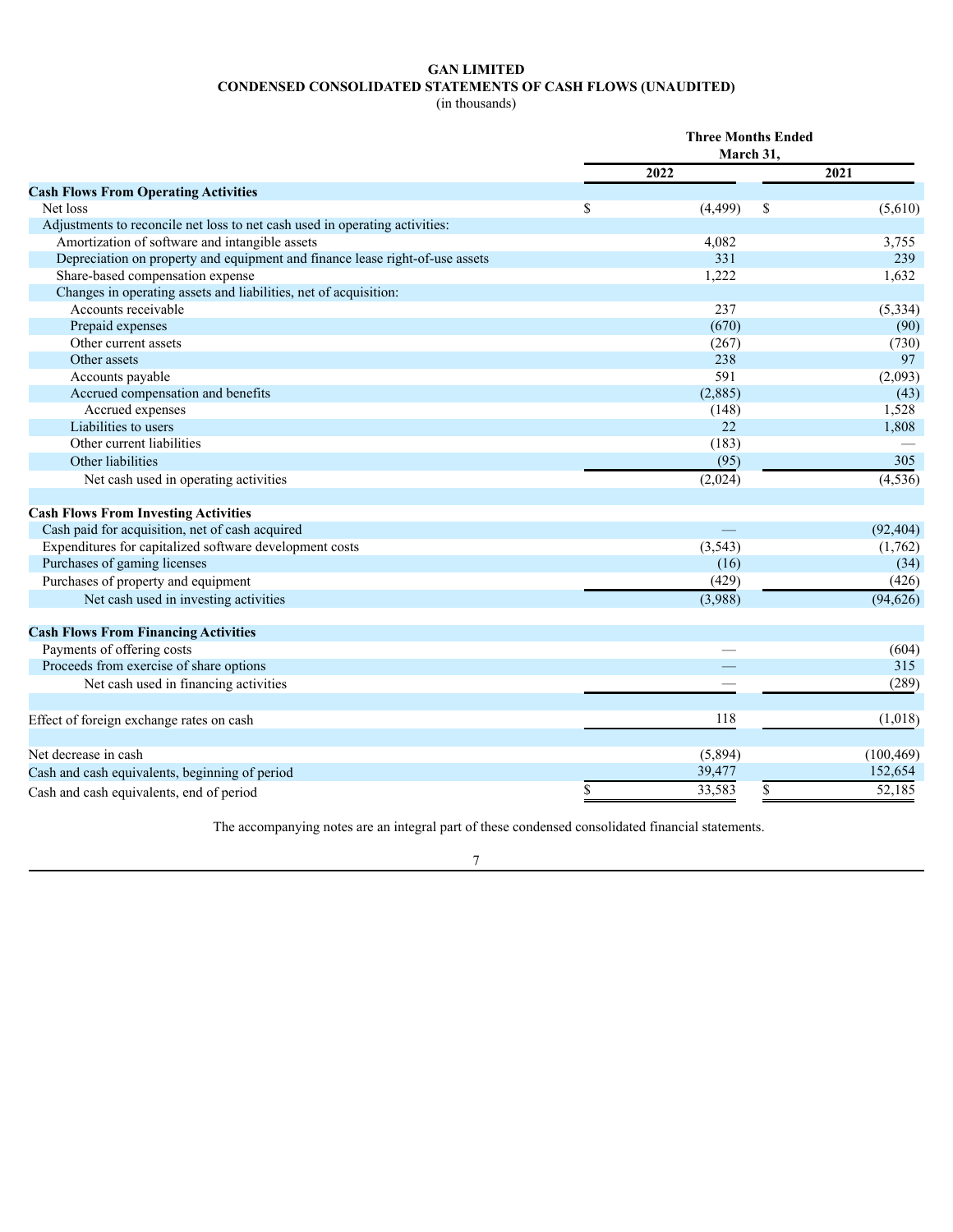(in thousands, except share and per share amounts)

# **NOTE 1 — NATURE OF OPERATIONS**

GAN Limited (the "Parent," and with its subsidiaries, collectively the "Company") is an exempted company limited by shares, incorporated and registered in Bermuda. GAN plc, the previous parent, began its operations in the United Kingdom ("U.K.") in 2002 and listed its ordinary shares on the AIM, the London Stock Exchange's market for smaller companies, in 2013.

On January 1, 2021, the Company acquired all of the outstanding shares of Vincent Group p.l.c. ("Vincent Group"), a Malta public limited company doing business as "Coolbet". Coolbet is a developer and operator of an online sports betting and casino platform that is accessible through its website in markets across Northern Europe, Latin America and Canada.

The Company is a business-to-business ("B2B") supplier of a proprietary gaming system, GameSTACK™ ("GameSTACK"), which is used predominately in the U.S. land-based casino industry. For its B2B customers, GameSTACK is a turnkey technology solution for regulated real money internet gambling ("real money iGaming" or "RMiG"), online sports gaming, and virtual simulated gaming ("SIM"). The Company is also a business-to-consumer ("B2C") developer and operator of an online sports betting and casino platform, providing international users with access through www.coolbet.com to its sportsbook, casino games and poker products. The Company operates in two operating segments – B2B and B2C.

### **NOTE 2 — BASIS OF PRESENTATION**

# *Basis of Presentation*

The condensed consolidated financial statements have been prepared in accordance with accounting principles generally accepted in the United States of America ("U.S. GAAP"). The unaudited condensed consolidated financial statements have been prepared on the same basis as the annual consolidated financial statements and reflect all adjustments, in the opinion of management, of a normal recurring nature that are necessary for a fair presentation of the financial position, results of operations and cash flows for the periods presented. The financial data and other financial information disclosed in these notes to the condensed consolidated financial statements related to these periods are also unaudited. The results of operations for the three months ended March 31, 2022 are not necessarily indicative of the results that may be expected for the year ended December 31, 2022 or for any future annual or interim period. The condensed consolidated balance sheet as of December 31, 2021 included herein was derived from the audited consolidated financial statements as of that date. The accompanying unaudited condensed consolidated financial statements and notes thereto should be read in conjunction with the audited consolidated financial statements and related notes included in the Company's Annual Report on Form 10-K for the year ended December 31, 2021.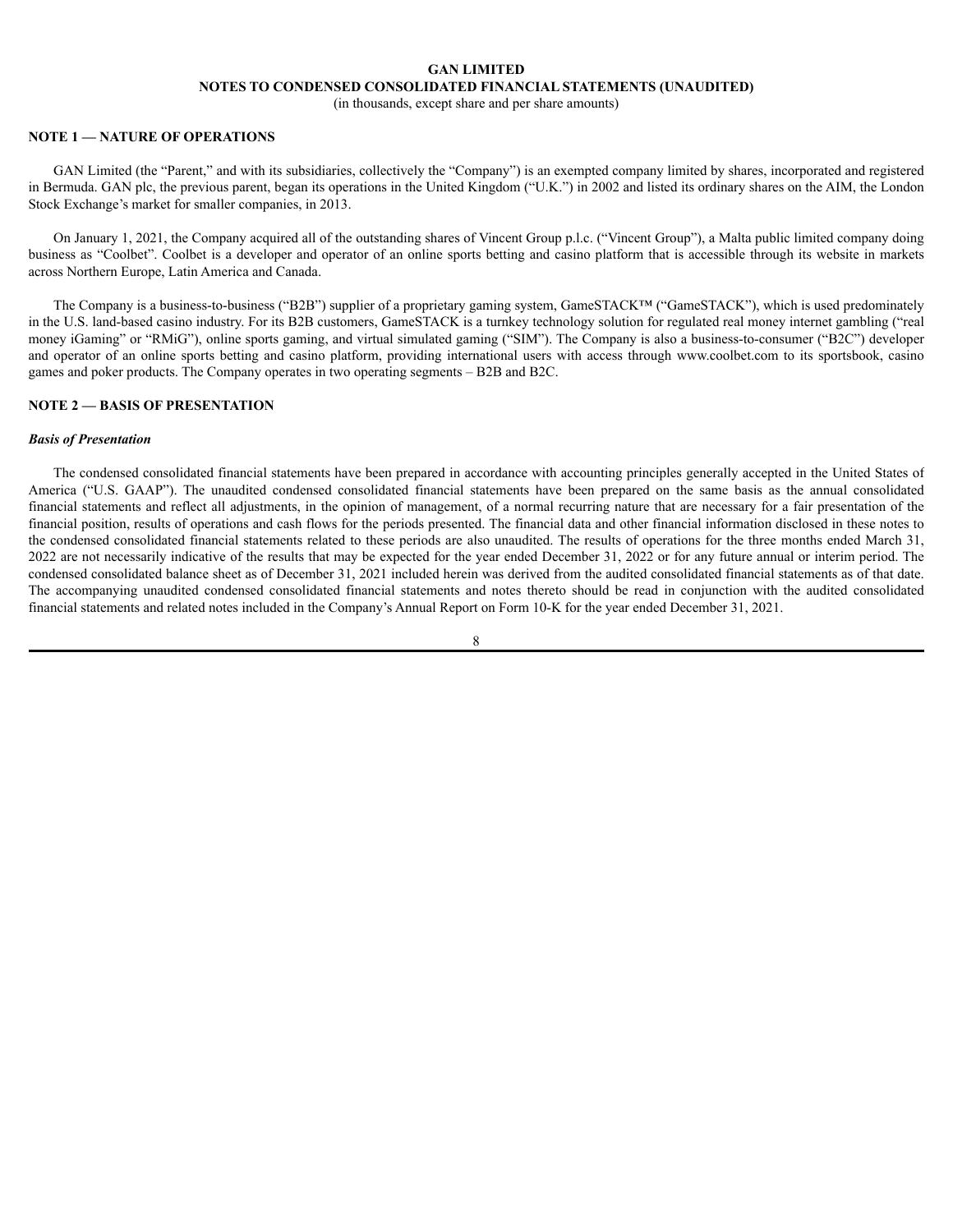(in thousands, except share and per share amounts)

# **NOTE 3 — SUMMARY OF SIGNIFICANT ACCOUNTING POLICIES**

The Company's significant accounting policies are included in "Note 3 – Summary of Significant Accounting Policies" of its 2021 Form 10-K. In addition to repeating some of these significant accounting policies, the Company has added certain new significant accounting policies during the three months ended March 31, 2022, as described below.

# *Use of Estimates*

The preparation of the condensed consolidated financial statements in conformity with U.S. GAAP requires management to make estimates and assumptions that affect the reported amounts of assets and liabilities and disclosure of contingent assets and liabilities at the date of the condensed consolidated financial statements and the reported amounts of revenues and expenses during the reporting period. Due to the inherent uncertainties involved in making estimates, actual results could differ from the original estimates, and may require significant adjustments to these reported balances in the future periods.

### *Principles of Consolidation*

The condensed consolidated financial statements include the results of the Parent and its wholly-owned subsidiaries. All intercompany accounts and transactions have been eliminated in consolidation.

### *Foreign Currency Translation and Transactions*

The Company's reporting currency is the U.S. Dollar while the Company's foreign subsidiaries use their local currencies as their functional currencies. The assets and liabilities of foreign subsidiaries are translated to U.S. Dollars based on the current exchange rate prevailing at each reporting period. Revenue and expenses are translated into U.S. Dollars using the average exchange rates prevailing for each period presented. Translation adjustments that arise from translating a foreign subsidiary's financial statements from their functional currency to U.S. Dollars are reported as a separate component of accumulated other comprehensive loss in shareholders' equity.

Gains and losses arising from transactions denominated in a currency other than the functional currency are included in general and administrative expense in the condensed consolidated statements of operations as incurred. Foreign currency transaction and remeasurement gains and losses were a net gain of \$867 and \$46 for three months ended March 31, 2022 and 2021, respectively.

### *Concentration of Credit Risk*

Financial instruments that potentially subject the Company to concentration of credit risk consist primarily of its cash and trade receivables. At March 31, 2022, the Company held cash deposits in foreign countries, primarily in Northern Europe and Latin America, of approximately \$31.7 million, which are subject to local banking laws and may bear higher or lower risk than cash deposited in the United States. Cash held in the United States is maintained in a major financial institution in excess of federally insured limits. As part of our cash management processes, the Company performs periodic evaluations of the credit standing of the financial institutions and we have not sustained any credit losses from instruments held at these financial institutions. Additionally, the Company maintains an allowance for potential credit losses, but historically has not experienced any significant losses related to individual customers or groups of customers in any particular geographic area.

### *Risks and Uncertainties – COVID-19*

The coronavirus disease 2019 ("COVID-19") pandemic, which was declared a national emergency in the United States in March 2020, significantly impacted the economic conditions and financial markets around the world.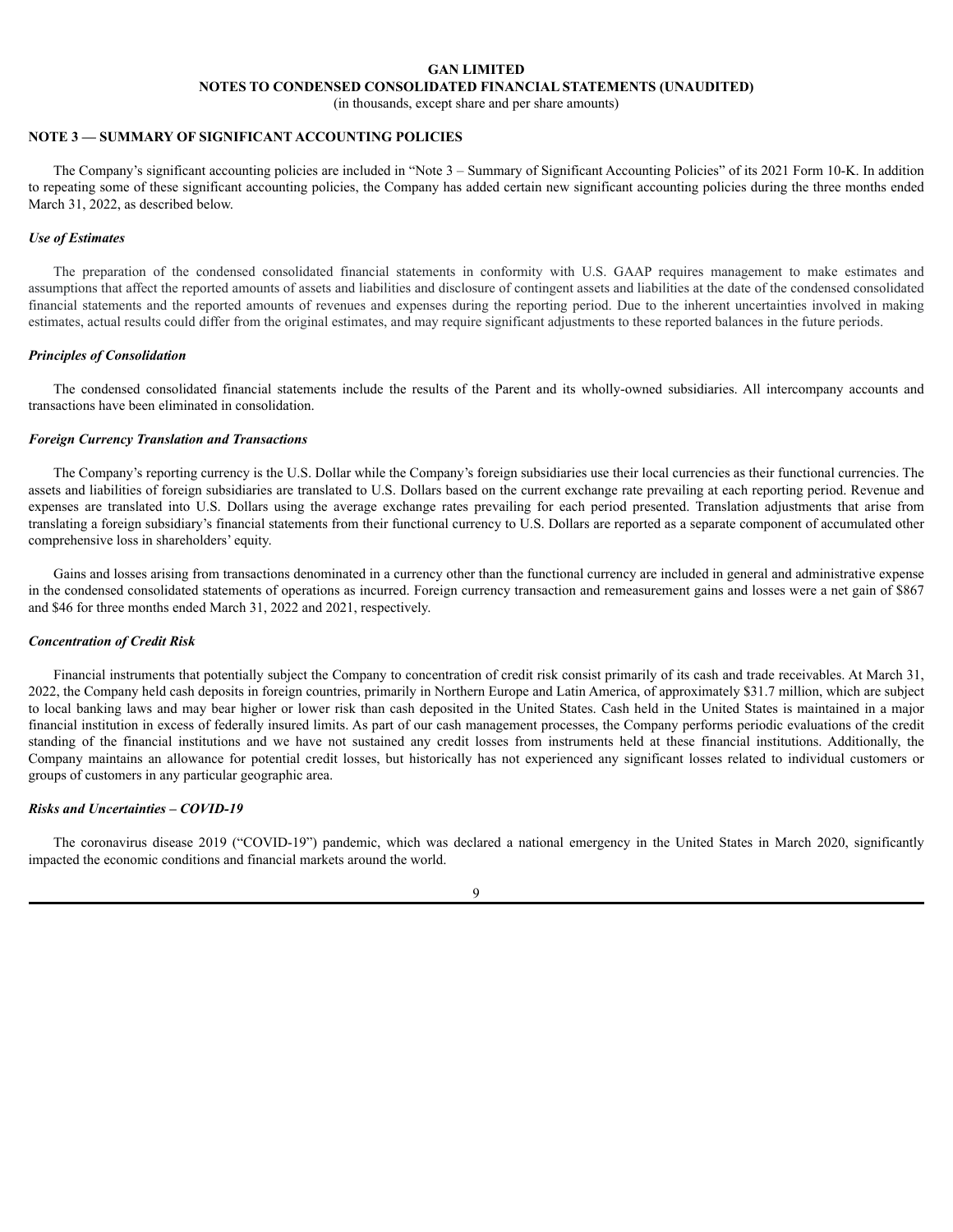# **NOTES TO CONDENSED CONSOLIDATED FINANCIAL STATEMENTS (UNAUDITED)**

(in thousands, except share and per share amounts)

Although more normalized activities have resumed, the ultimate impact of the pandemic on the Company's future operating results is unknown and will depend, in part, on the length of time COVID-19 disruptions exist and the subsequent behavior of players after restrictions are fully lifted. A recurrence of COVID-19 cases or an emergence of additional variants could adversely impact the Company's future financial results if suspension or cancellation of sporting events or closure of land-based casinos were to follow. The Company has considered the impact of COVID-19 on its accounting policies, judgments and estimates as part of the preparation of these condensed consolidated financial statements and has not identified additional items to disclose as a result.

Additionally, management and the Board of Directors are monitoring the impacts of COVID-19 on the Company's operations and have not identified any major operational challenges through the date of issuance of these condensed consolidated financial statements.

#### *Revenue Recognition*

#### *Revenue from B2B Operations*

The Company's revenue from its B2B operations are primarily from its internet gaming Software-as-a-Service platform, GameSTACK, that its customers use to provide real money internet gambling ("RMiG"), online sports gaming and simulated internet gaming ("SIM") to its end users. The Company enters into contracts with its customers that generally range from three to five years and include renewal provisions. These contracts generally include provision of the internet gaming platform, content consisting of proprietary and third-party games, development services and support and marketing services. In certain cases, the contract may include computer hardware to be procured on behalf of the customer. The customers cannot take possession of the hosted GameSTACK software and the Company does not sell or license the GameSTACK software.

The Company charges fees as consideration for it use of its internet gaming system, game content, support and marketing services based on a fixed percentage of the casino operator's net gaming revenue or net sportsbook win, at the time of settlement of an event for RMiG contracts, considered usage-based fees, or at the time of purchase for in-game virtual credit for SIM contracts. The determination of the fee charged to its customers is negotiated and varies significantly.

The Company's promise to provide the RMiG SaaS platform and content licensing services on the hosted software is a single performance obligation. This performance obligation is recognized over time, as the Company provides services to its customer in its delivery of services to the player end user. The Company's customers simultaneously receive and consume the benefits provided by the Company as it delivers services to its customers. Usage based fees are considered variable consideration as the service is to provide unlimited continuous access to its hosted application and usage of the hosted system is primarily controlled by the player end user. The transaction price includes fixed and variable consideration and is billed monthly with the amount due generally thirty days from the date of the invoice. Variable consideration is allocated entirely to the period in which consideration is earned as the variable amounts relate specifically to the customer's usage of the platform that day and allocating the usage-based fees to each day is consistent with the allocation objective, primarily that the change in amounts reflect the changing value to the customer. The Company's internet gaming system, game content, support and marketing services are provided equally throughout the term of the contract. These services are made up of a daily requirement to provide access and use of the internet gaming system and support services to the customer over a period of time, as well as to provide marketing services, and not a specified amount of services. The series of distinct services represents a single performance obligation that is satisfied over time.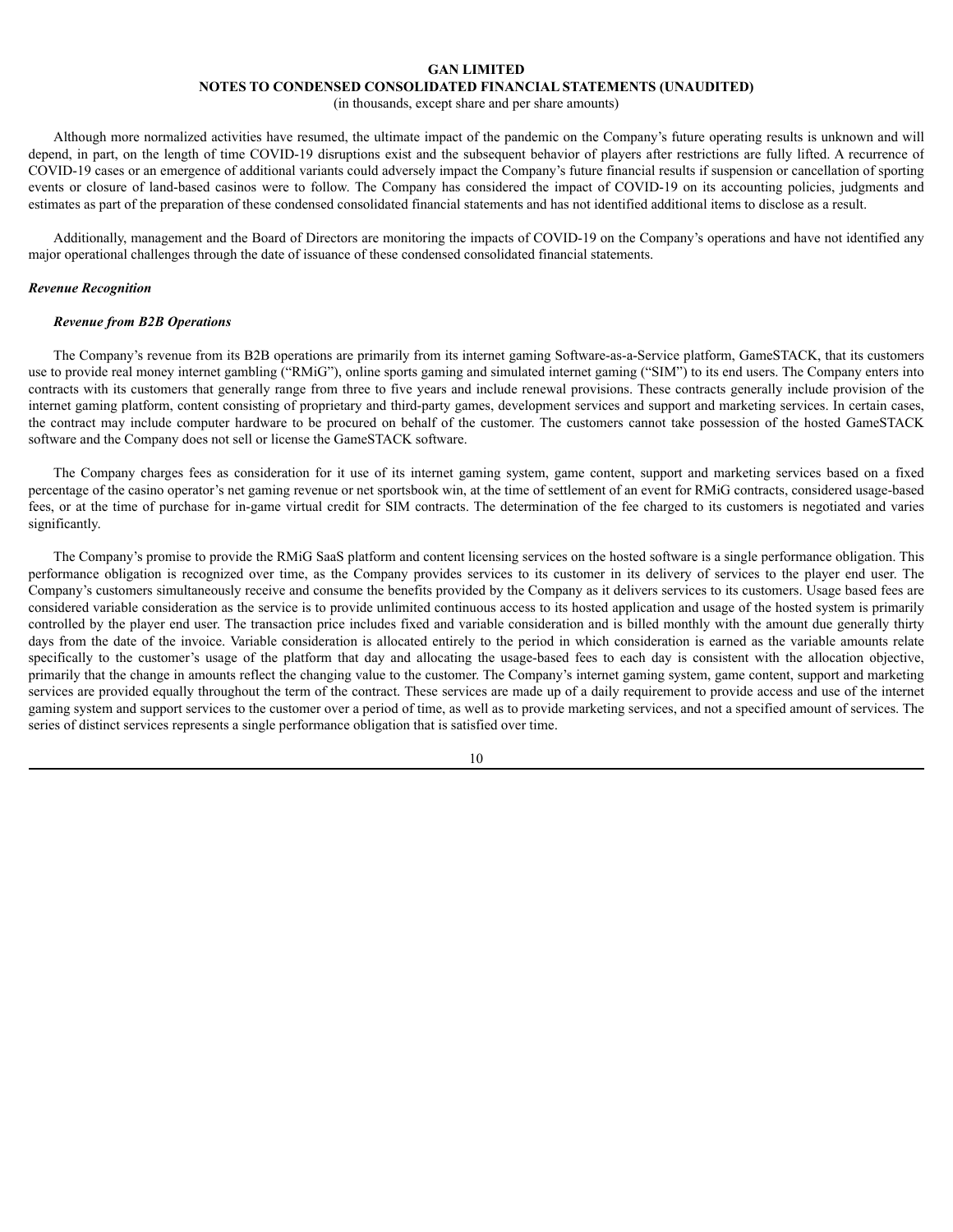# **NOTES TO CONDENSED CONSOLIDATED FINANCIAL STATEMENTS (UNAUDITED)**

(in thousands, except share and per share amounts)

Purchases of virtual credits within a transaction period on the SIM platform, generally a monthly convention, are earned at a point in time, upon the close of the respective period as the credit has no monetary value, cannot be redeemed, exchanged, transferred or withdrawn, represents solely a device for tracking game play during the month, does not obligate the Company to provide future services and the arrangements with the customer and player end user have no substantive termination penalty. In certain service agreements with its SIM customers, the Company receives fees for the purchases of in-game virtual credit made by end-users and remits payment to the SIM customer for their share of the SIM revenues. At March 31, 2022 and December 31, 2021, the Company has recorded a liability due to its customers for their share of the fees of \$1,622 and \$2,171, respectively, within other current liabilities in the condensed consolidated balance sheets.

The Company uses third-party content providers in supplying game content in its performance of providing game content on its platform to its customers. A customer has access to the Company's propriety and licensed game content and additionally, the customer can direct the Company to procure third-party game content on its behalf. The Company has determined it acts as the principal for providing the game content when the Company controls the game content, and therefore presents the revenue on a gross basis in the condensed consolidated statements of operations. When the customer directs the Company to procure third-party game content, the Company determined it is deemed an agent for providing such game content, and therefore, records the revenue, net of the costs of content license fees, in the condensed consolidated statements of operations.

The Company also provides ongoing development services involving updates to the RMiG platforms for enhanced functionality or customization. Ongoing development services are typically billed monthly, at a daily rate, for services performed. Revenue from RMiG platform development services are considered additional distinct promises to the customer as they access the platform in a single-tenant architecture, the added features provide new, discrete capabilities independent of the original features and provide independent value to the customer. Revenue is recognized over time as the Company performs the services. Revenue is measured using an input method based on effort expended, which uses direct labor hours incurred. As the performance obligation relates to the provision of development services over time, this method best reflects the transfer of control as the Company performs. In customer contracts that require a portion of the consideration to be received in advance, at the commencement of the contract, such advance payment is initially recorded as a contract liability.

Other services include the resale of a third-party computer hardware, such as servers and other related hardware devices, upon which the GameSTACK software is installed for its customers. These products are not required to be purchased in order to access the GameSTACK platform but are sold as a convenience to the customer. The Company procures the computer hardware on the customer's behalf for a fee determined based on cost of the computer hardware plus a markup. The Company charges a hardware deployment fee which is a one-time fee for installation, testing and certification of the computer hardware at the gaming hosting facility. Revenue is recognized at the point in time when control of the hardware transfers to the customer. Control is transferred after the hardware has been procured, delivered, installed at the customer's premises and configured to allow for remote access.

The Company has determined that it is acting as the principal in providing computer hardware and related services as it assumes responsibility for procuring, delivering, installing and configuring the hardware at the customer's location and takes control of the hardware, prior to transfer. Revenue is presented at the gross amount of consideration to which it is entitled from the customer in exchange for the computer hardware and related services.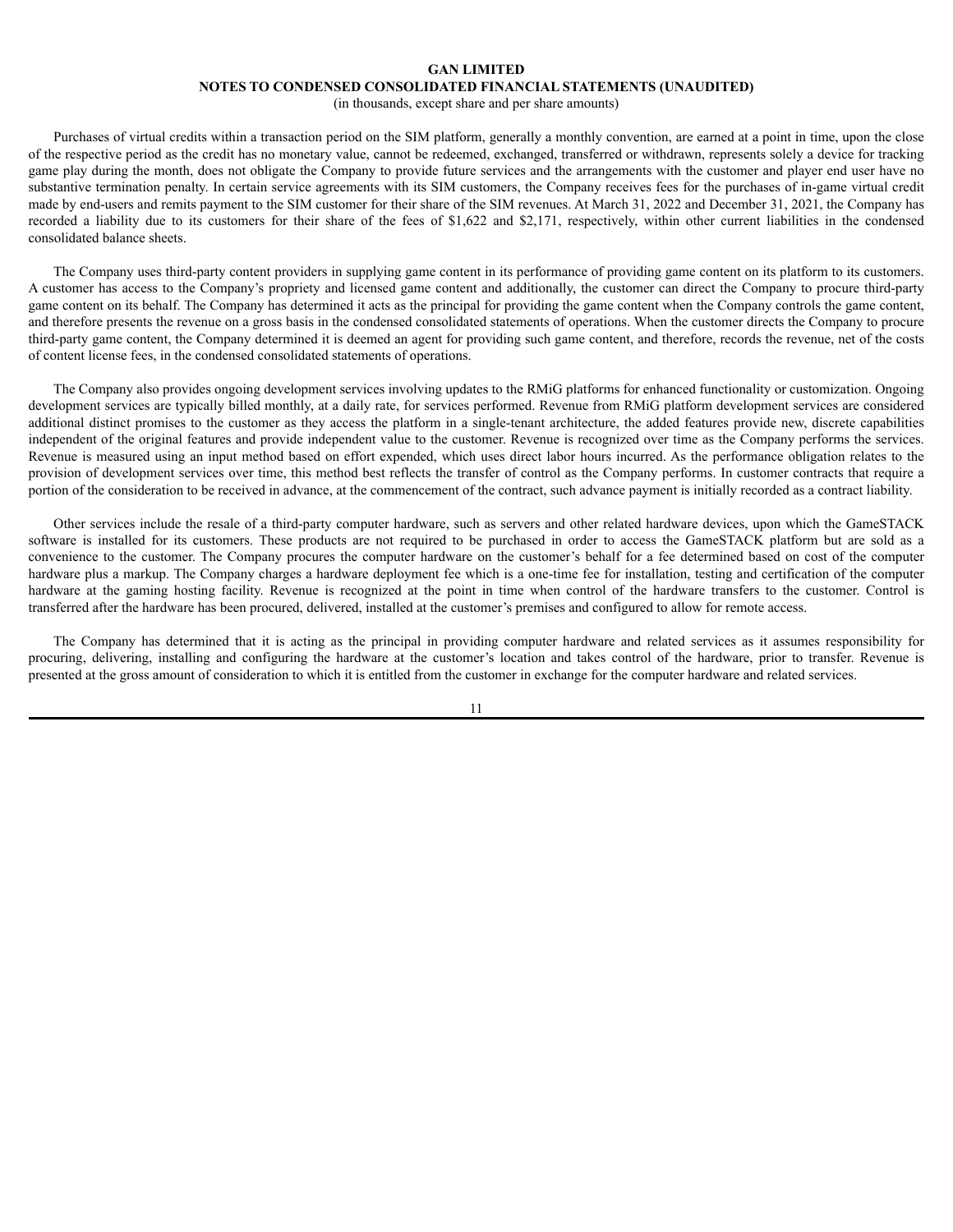# **NOTES TO CONDENSED CONSOLIDATED FINANCIAL STATEMENTS (UNAUDITED)**

(in thousands, except share and per share amounts)

The Company generates revenue from time to time from the licensing of its U.S. patent, which governs the linkage of on-property reward cards to their counterpart internet gaming accounts together with bilateral transmission of reward points between the internet gaming technology system and the land-based casino management system present in all U.S. casino properties. The nature of the promise in transferring the license is to provide a right to use the patent as it exists. The Company does not have to undertake activities to change the functionality of the patent during the license period and the license has significant stand-alone functionality. Therefore, the Company recognizes the revenue from the license of the patent at the point in time when control of the license is transferred to the customer. Control is determined to transfer at the point in time the customer is able to use and benefit from the license.

### *Contracts with Multiple Performance Obligations*

For customer contracts that have more than one performance obligation, the transaction price is allocated to the performance obligations in an amount that depicts the relative stand-alone selling prices of each performance obligation. Judgment is required in determining the stand-alone selling price for each performance obligation. In determining the allocation of the transaction price, an entity is required to maximize the use of observable inputs. When the standalone selling price of a good or service is not directly observable, an entity is required to estimate the stand-alone selling price. Contracts with its customers may include platform and licensing of game content services, as well as development services and computer hardware services. The variable consideration generated from the platform and the licensing of game content is allocated entirely to the performance obligation for platform and licensing of game content services and the remaining fixed fees for development services and computer hardware would be allocated to each of the remaining performance obligation based on their relative stand-alone selling prices. The variable consideration relates entirely to the effort to satisfy the platform and licensing game content services and the fixed consideration relates to the remaining performance obligations which is consistent with the allocation objective.

#### *Revenue from Gaming Operations*

The Company operates the B2C gaming site www.coolbet.com outside of the U.S., which contains proprietary software and includes the following product offerings: sportsbook, poker, casino, live casino and virtual sports.

The Company manages an online sportsbook allowing users to place various types of wagers on the outcome of sporting events conducted around the world. The Company operates as the bookmaker and offers fixed odds wagering on such events. When a user's wager wins, the Company pays the user a predetermined amount known as fixed odds. Revenue from online sportsbook is reported net after deduction of player winnings and bonuses. Revenue from wagers is recognized when the outcome of the event is known.

The Company offers live casino through its digital online casino offering in select markets, allowing users to place a wager and play games virtually at retail casinos. The Company offers users a catalog of over 2,700 third-party iGaming products such as digital slot machines and table games such as blackjack and roulette. Revenue from casino games is reported net after deduction of winnings, jackpot contribution and customer bonuses.

Peer-to-peer poker offerings allow users to play poker against one another on the Company's online poker platform for prize money. Revenue is recognized as a percentage of the reported rake. Additionally, the Company offers tournament poker which allows users to buy-in for a fixed price for prize money. For tournament play, revenue is recognized for the difference between the entry fees collected and the amounts paid out to users as prizes and winnings.

In each of the online gaming products, a single performance obligation exists at the time a wager is made to operate the games and award prizes or payouts to users based on a particular outcome. Revenue is recognized at the conclusion of each contest, wager, or wagering game hand. Additionally, certain incentives given to users, for example, that allow the user to make an additional wager at a reduced price, may provide the user with a material right which gives rise to a separate performance obligation.

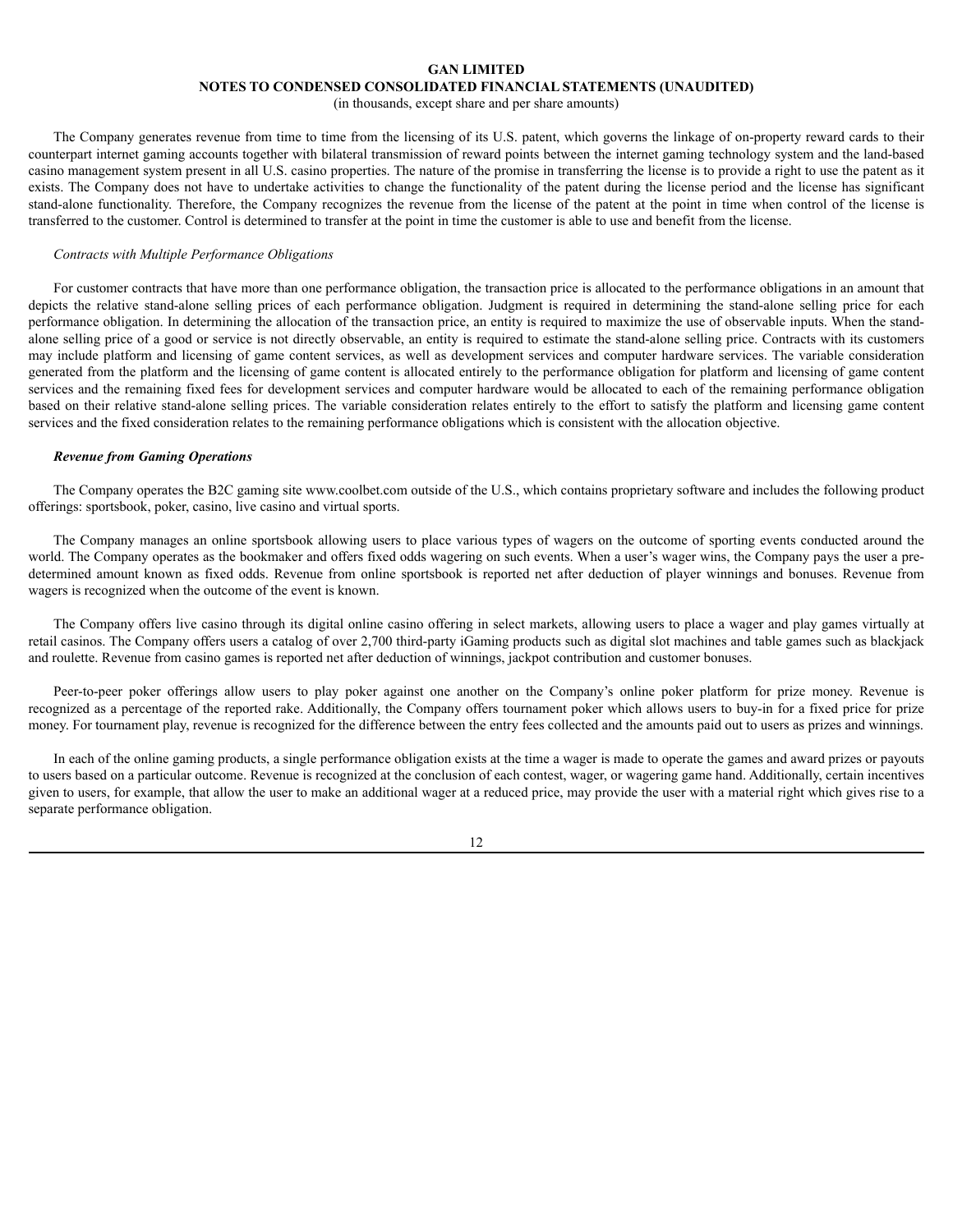# **NOTES TO CONDENSED CONSOLIDATED FINANCIAL STATEMENTS (UNAUDITED)**

(in thousands, except share and per share amounts)

The Company allocates a portion of the user's wager to incentives that create material rights that are redeemed or expired in the future. The allocated revenue for gaming wagers is primarily recognized when the wagers occur because all such wagers settle immediately.

The Company applies a practical expedient by accounting for revenue from gaming on a portfolio basis because such wagers have similar characteristics, and the Company reasonably expects the effects on the financial statements of applying the revenue recognition guidance to the portfolio to not differ materially from that which would result if applying the guidance to an individual wagering contract.

### *Sales and Marketing*

Sales and marketing expense primarily consists of general marketing and advertising costs, B2C user acquisition expenses and personnel costs within our sales and marketing functions. Sales and marketing costs are expensed as incurred.

#### *Content Licensing Fees*

Content licensing fees are paid to third parties for gaming content which are expensed as incurred. Content licensing fees are calculated as a percentage of net gaming revenues in respect of the third-party games, as stipulated in the third-party agreements.

#### *Share-based Compensation*

Share-based compensation expense is recognized for share options and restricted shares issued to employees and non-employee members of the Company's Board of Directors. The Company's issued share options and restricted shares, which are primarily considered equity awards and include only service conditions, are valued based on the fair value of these awards on the date of grant. The fair value of the share options is estimated using a Black-Scholes option pricing model and the fair value of the restricted shares (restricted share awards and restricted share units) is based on the market price of the Company's shares on the date of grant.

Certain restricted share units awards issued to non-employee members of the Company's Board of Directors permit shares upon vesting to be withheld, as a means of meeting the non-employee director's tax withholding requirements, and paid in cash to the non-employee director. The Company additionally incurs share-based compensation expense under compensation arrangements with certain of its employees under which the Company will settle bonuses for a fixed dollar amount by issuing a variable number of shares based on the Company's stock price on the settlement date. These awards are classified as liability-based awards which are measured based on the fair value of the award at the end of each reporting period until settled. Related compensation expense is recognized based on changes to the fair value over the applicable service period

Share-based compensation is recorded over the requisite service period, generally defined as the vesting period. For awards with graded vesting and only service conditions, compensation cost is recorded on a straight-line basis over the requisite service period of the entire award. Forfeitures are recorded in the period in which they occur.

#### *Loss Per Share, Basic and Diluted*

Basic loss per share is calculated by dividing the net loss by the weighted average number of ordinary shares outstanding during the year. In periods of loss, basic and diluted per share information are the same.

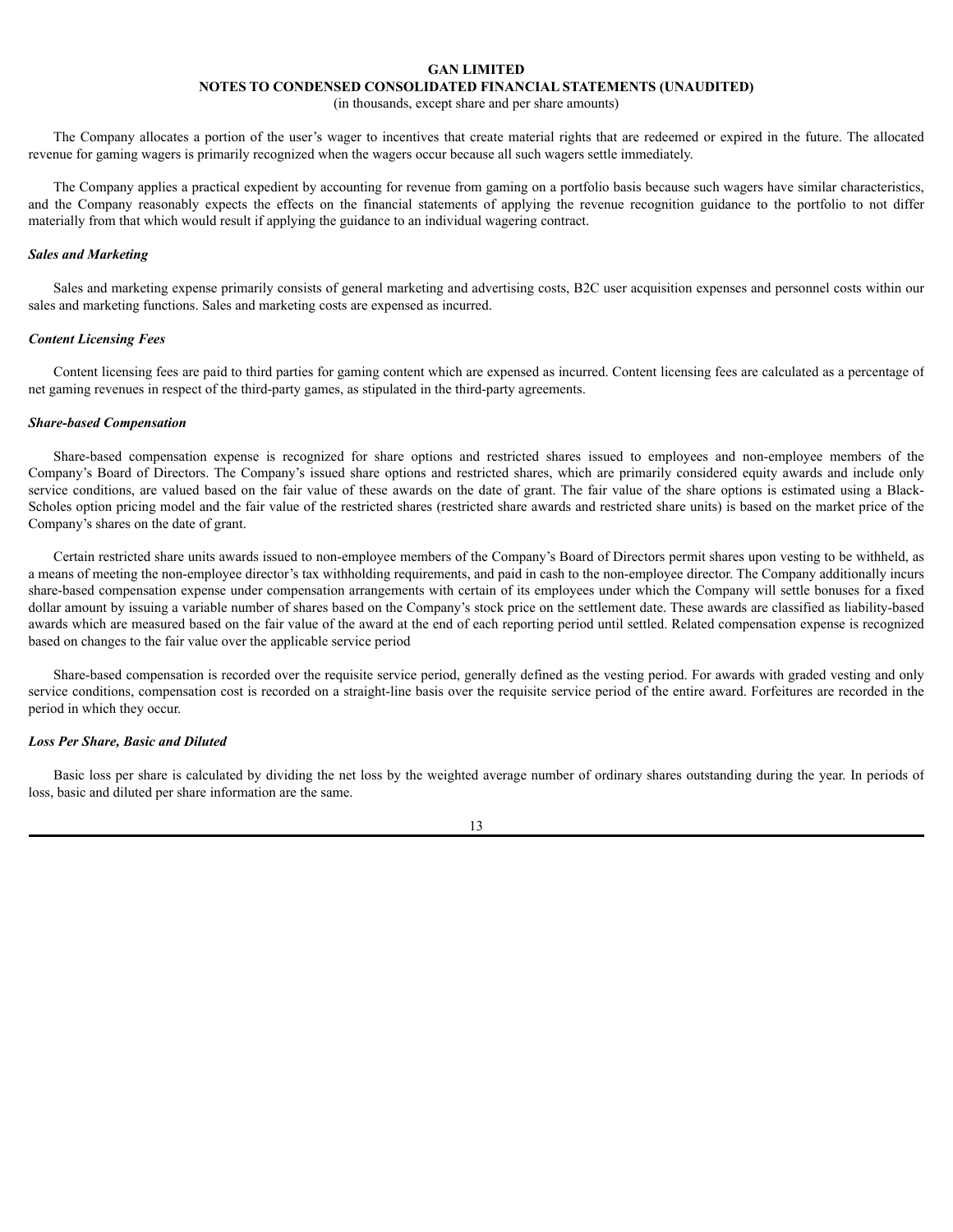(in thousands, except share and per share amounts)

### *Cash*

Cash is comprised of cash held at the bank and third-party service providers. The Company is required to maintain compensating cash balances to satisfy its liabilities to users. Such balances are included within cash in the condensed consolidated balance sheets and are not subject to creditor claims. At March 31, 2022 and December 31, 2021, the related liabilities to users was \$8,821 and \$8,984, respectively.

# *Property and Equipment, net*

Property and equipment are stated at cost less accumulated depreciation. Depreciation is generally computed on a straight-line basis over the estimated useful lives of the assets. Maintenance and repairs are charged to expense in the period they are incurred. When items of property or equipment are sold or retired, the related cost and accumulated depreciation are removed from the accounts, and any gain or loss is included in the statement of operations.

#### *Capitalized Software Development Costs, net*

The Company capitalizes certain development costs related to its internet gaming platforms during the application development stage. Costs associated with preliminary project activities, training, maintenance and all other post implementation stage activities are expensed as incurred. Software development costs are capitalized when application development begins, it is probable that the project will be completed, and the software will be used as intended. The Company capitalizes certain costs related to specific upgrades and enhancements when it is probable that expenditures will result in additional functionality of the platform to its customers. The capitalization policy provides for the capitalization of certain payroll and payroll related costs for employees who spent time directly associated with development and enhancements of the platform.

Capitalized software development costs are amortized on a straight-line basis over their estimated useful lives, which generally ranges from three to five years, and are included within depreciation and amortization expense in the condensed consolidated statements of operations.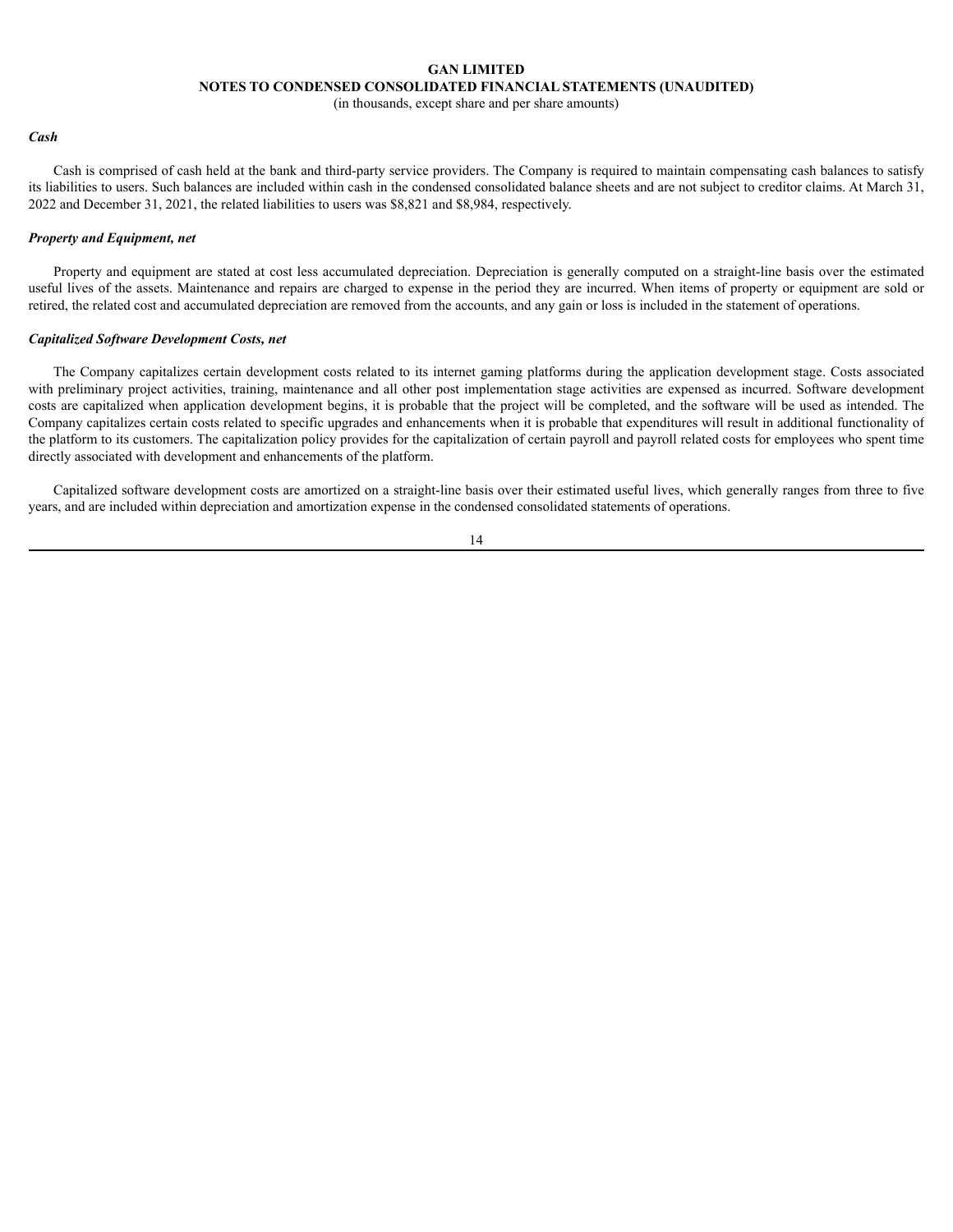(in thousands, except share and per share amounts)

#### *Goodwill*

Goodwill represents the excess of the fair value of the consideration transferred over the estimated fair values of the identifiable assets acquired and liabilities assumed on the acquisition date. The Company has recorded goodwill primarily from its acquisition of Coolbet in January 2021. Goodwill is not amortized, but rather is reviewed for impairment annually (as of October 1st) or more frequently if facts or circumstances indicate that it is more-likely-thannot the fair value of a reporting unit may be below its carrying amount.

The Company has determined that it has two reporting units: B2C and B2B. In its goodwill impairment testing, the Company has the option to perform a qualitative assessment to determine whether it is more-likely-than-not that the fair value of the reporting unit, including goodwill, is less than its carrying amount prior to performing the quantitative impairment test. The qualitative assessment evaluates various events and circumstances, such as macro-economic conditions, industry and market conditions, cost factors, relevant events and financial trends that may impact a reporting unit's fair value. If it is determined that the estimated fair value of the reporting unit is more-likely-than not less than its carrying amount, including goodwill, the quantitative goodwill impairment test is required. Otherwise, no further analysis would be required.

If the quantitative impairment test for goodwill is deemed necessary, this quantitative impairment analysis compares the fair value of the Company's reporting unit to its related carrying value. If the fair value of the reporting unit is less than its carrying amount, goodwill is written down to the fair value and an impairment loss is recognized. If the fair value of the reporting unit exceeds its carrying amount, no further analysis is required. Fair value of the reporting unit is determined using valuation techniques, primarily the discounted cash flow analysis.

ASC Topic 350 requires that goodwill be tested for impairment between annual tests if an event occurs or circumstances change that would more likely than not reduce the fair value of a reporting unit below its carrying amount. The Company performed a qualitative assessment to determine whether events or circumstances such as those described in ASC 350-20-35-3C existed and concluded that they did not exist during the interim period; therefore, an interim impairment test was not performed. However, in light of the decline in share price since the Coolbet acquisition, the Company will continue to monitor events and circumstances to determine if an interim impairment test will be required prior to the annual test.

#### *Long-lived Assets*

Long-lived assets, except goodwill, consist of property and equipment, and finite lived acquired intangible assets, such as developed software, gaming licenses, trademarks, trade names and customer relationships. Intangible assets are amortized on a straight-line basis over their estimated useful lives. The Company considers the period of expected cash flows and underlying data used to measure the fair value of the intangible assets when selecting the estimated useful lives.

The fair value of the acquired intangible assets is primarily determined using the income approach. In performing these valuations, the Company's key underlying assumptions used in the discounted cash flows were projected revenue, gross margin expectations and operating cost estimates. There are inherent uncertainties and management judgment is required in these valuations.

Acquired in-process technology consists of a proprietary technical platform. The Company reviews the in-process technology for impairment at least annually or more frequently if an event occurs creating the potential for impairment, until such time as the in-process technology efforts are completed. When completed, the developed technology will be amortized over its estimated useful life based on an amortization method that reflects the pattern in which the economic benefits of the intangible assets are consumed or otherwise realized. The integrated technology is expected to be completed in the fourth quarter of 2022.

Long-lived assets, except goodwill, are reviewed for impairment whenever events or changes in circumstances indicate that the carrying amount of an asset may not be recoverable. If circumstances require a long-lived asset or asset group to be tested for possible impairment, the Company compares the undiscounted cash flows expected to be generated by that asset or asset group to their carrying amount. If the carrying amount of the long-lived asset or asset group are not recoverable on an undiscounted cash flow basis, an impairment charge is recognized to the extent that the carrying amount exceeds fair value. Fair value is determined through various techniques, such as discounted cash flow models using probability weighted estimated future cash flows and the use of valuation specialists. During the three months ended March 31, 2022, there was no triggering event that would cause the Company to believe the value of its long-lived assets should be impaired.

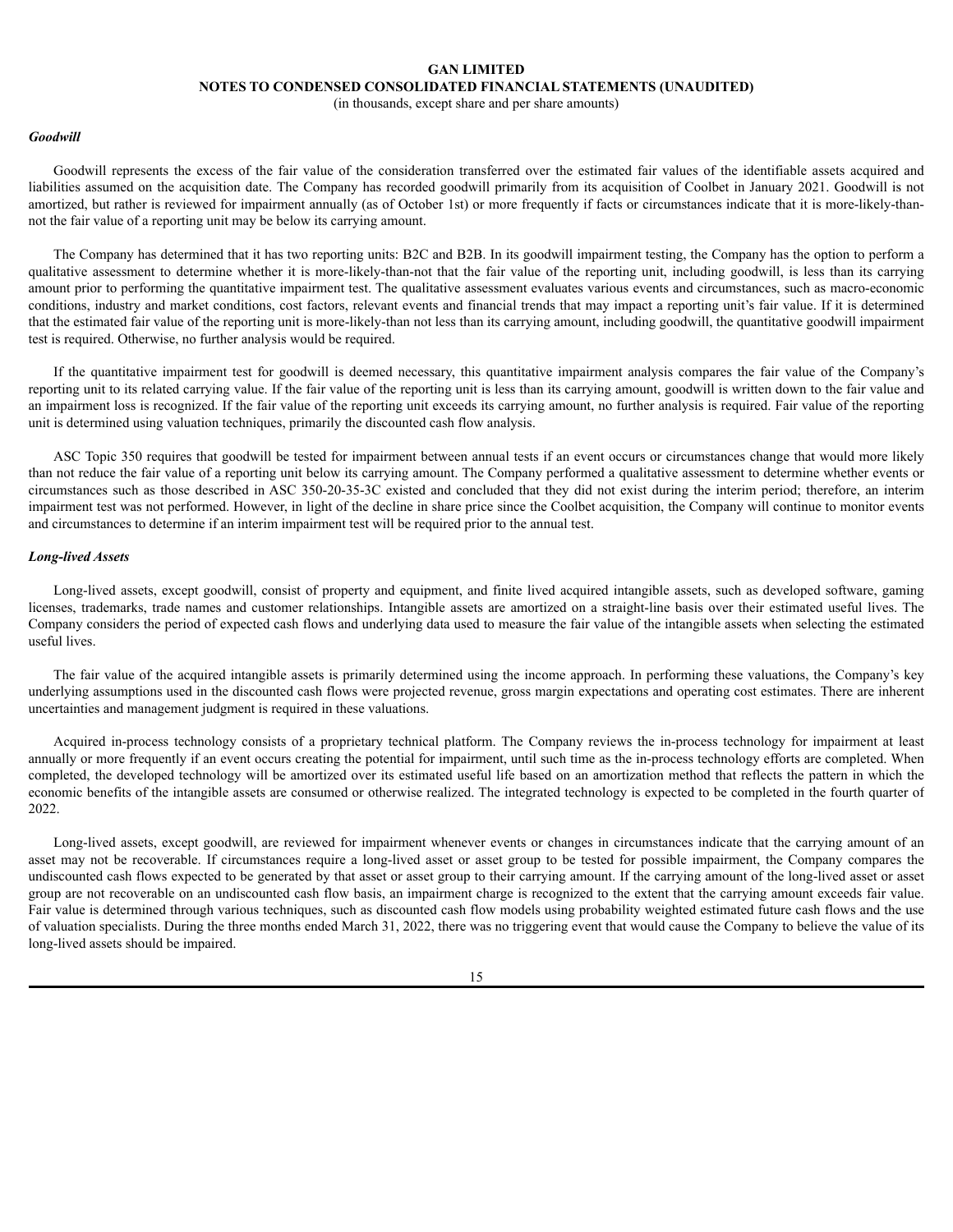**NOTES TO CONDENSED CONSOLIDATED FINANCIAL STATEMENTS (UNAUDITED)**

(in thousands, except share and per share amounts)

# *Liabilities to Users*

The Company records liabilities for user account balances. User account balances consist of user deposits, promotional awards and user winnings less user withdrawals and user losses.

### *Legal Contingencies and Litigation Accruals*

On a quarterly basis, the Company assesses potential losses in relation to pending or threatened legal matters. If a loss is considered probable and the amount can be reasonably estimated, the Company recognizes an expense for the estimated loss. Estimates of any such loss are subjective in nature and require the evaluation of numerous facts and assumptions as to future events, including the application of legal precedent which may be conflicting. To the extent these estimates are more or less than the actual liability resulting from the resolution of these matters, the Company's financial results will increase or decrease accordingly.

#### *Income Taxes*

The Company is subject to income taxes in the United States, U.K., Bulgaria, Israel, Canada, and Malta. The Company records an income tax expense (benefit) for the anticipated tax consequences of the reported results of operations using the asset and liability method. Under this method, deferred income tax assets and liabilities are recognized for the expected future tax consequences of temporary differences between the financial reporting and tax bases of assets and liabilities, as well as for loss and tax credit carryforwards. Deferred tax assets and liabilities are measured using the tax rates that are expected to apply to taxable income for the years in which those tax assets and liabilities are expected to be realized or settled. The effect on deferred income tax of a change in tax rates are recorded in the period of the enactment. Deferred tax assets are reduced, through a valuation allowance, if necessary, by the amount of such benefits that are not expected to be realized based on current available evidence. In evaluating the Company's ability to recover deferred tax assets in the jurisdiction from which they arise, all available positive and negative evidence is considered, including results of recent operations, scheduled reversals of deferred tax liabilities, projected future taxable income, and tax-planning strategies. The Company records a valuation allowance to reduce its deferred tax assets to the net amount that it believes is more likely than not to be realized.

The Company recognizes tax benefits from uncertain tax positions only if management believes that it is more likely than not that the tax position will be sustained on examination by the taxing authorities based on the technical merits of the position. Although the Company believes that it has adequately provided for uncertain tax positions, no assurance can be given that the final tax outcome of these matters would not be materially different. Adjustments are made when facts and circumstances change, such as the closing of a tax audit or the refinement of an estimate. To the extent that the final tax outcome of these matters is different than the amounts recorded, such differences would affect the provision for income taxes in the period in which such determination is made and could have a material impact on the Company's financial condition and operating results. The Company recognizes penalties and interest related to income tax matters in income tax expense.

#### *Segments*

The Company operates in two operating segments, B2B and B2C. Operating segments are defined as components of an enterprise where separate financial information is evaluated regularly by the chief operating decision maker ("CODM") in deciding how to allocate resources and assess the Company's performance. The Company's CODM is the Chief Executive Officer. The CODM allocates resources and assesses performance based upon discrete financial information at the operating segment level.

#### *Recently Issued Accounting Pronouncements*

In October 2021, the Financial Accounting Standards Board issued Accounting Standards Update ("ASU") 2021-08, *Business Combinations (Topic* 805): Accounting for Contract Assets and Contract Liabilities from Contracts with Customers. ASU 2021-08 requires an acquirer to measure and recognize contract assets and contract liabilities acquired in a business combination in accordance with ASC 606, Revenue from Contracts with Customers, rather than using fair value on the acquisition date. This amendment is effective for fiscal years beginning after December 15, 2022, including interim periods within those annual periods, and should be applied prospectively to business combinations occurring on or after the effective date. Early adoption is permitted. The Company will apply the amended guidance on a prospective basis to business combinations that occur on or after January 1, 2023.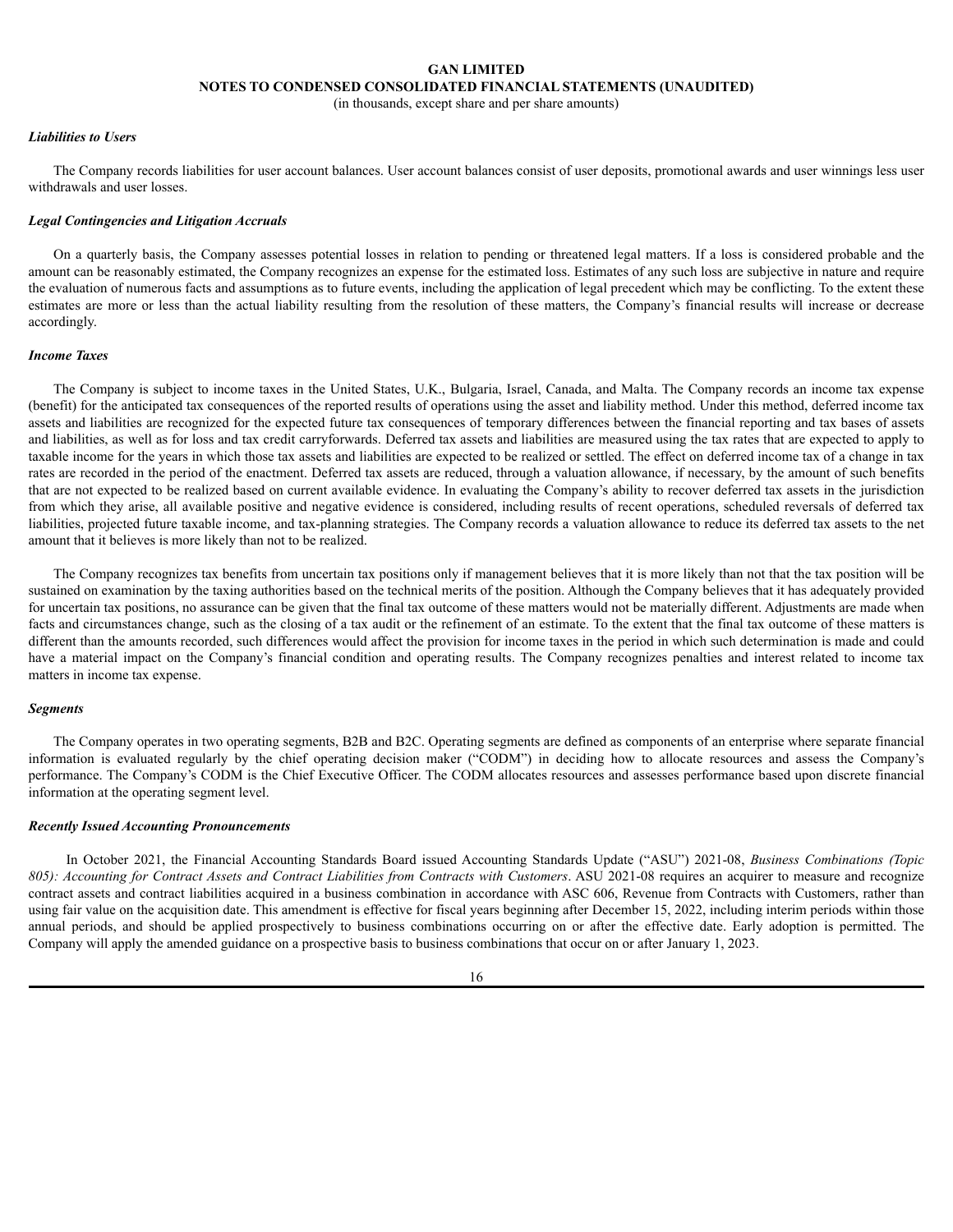(in thousands, except share and per share amounts)

# **NOTE 4 — PROPERTY AND EQUIPMENT, NET**

Property and equipment, net is recorded in other assets in the condensed consolidated balance sheets at March 31, 2022 and December 31, 2021 and consisted of the following:

|                                    | <b>Estimated</b><br><b>Useful Life</b> | March 31,<br>2022 |         | December 31,<br>2021 |          |
|------------------------------------|----------------------------------------|-------------------|---------|----------------------|----------|
| Fixtures, fittings and equipment   | 3-5 years                              |                   | 3,146   |                      | 2,935    |
| Platform hardware                  | 5 years                                |                   | 2,038   |                      | 2,054    |
| Total property and equipment, cost |                                        |                   | 5,184   |                      | 4,989    |
| Less: accumulated depreciation     |                                        |                   | (2,689) |                      | (2, 444) |
| Total                              |                                        |                   | 2,495   |                      | 2,545    |

Depreciation expense related to property and equipment was \$310 and \$218 for the three months ended March 31, 2022 and 2021, respectively.

# **NOTE 5 — CAPITALIZED SOFTWARE DEVELOPMENT COSTS, NET**

Capitalized software development costs, net at March 31, 2022 and December 31, 2021 consisted of the following:

|                                              | March 31,<br>2022 | December 31,<br>2021 |          |  |
|----------------------------------------------|-------------------|----------------------|----------|--|
| Capitalized software development costs       | 28,253            |                      | 26,127   |  |
| Development in progress                      | 6,360             |                      | 5.910    |  |
| Total capitalized software development, cost | 34,613            |                      | 32,037   |  |
| Less: accumulated amortization               | (18,201)          |                      | (17,607) |  |
| Total                                        | 16.412            |                      | 14,430   |  |

At March 31, 2022, development in progress primarily represents costs associated with new proprietary content, enhancements to the B2B software platform, and the development of GAN Sports. The GAN Sports B2B sportsbook technology is expected to be placed in service in the fourth quarter of 2022.

Amortization expense related to capitalized software development costs was \$1,162 and \$760 for the three months ended March 31, 2022 and 2021, respectively.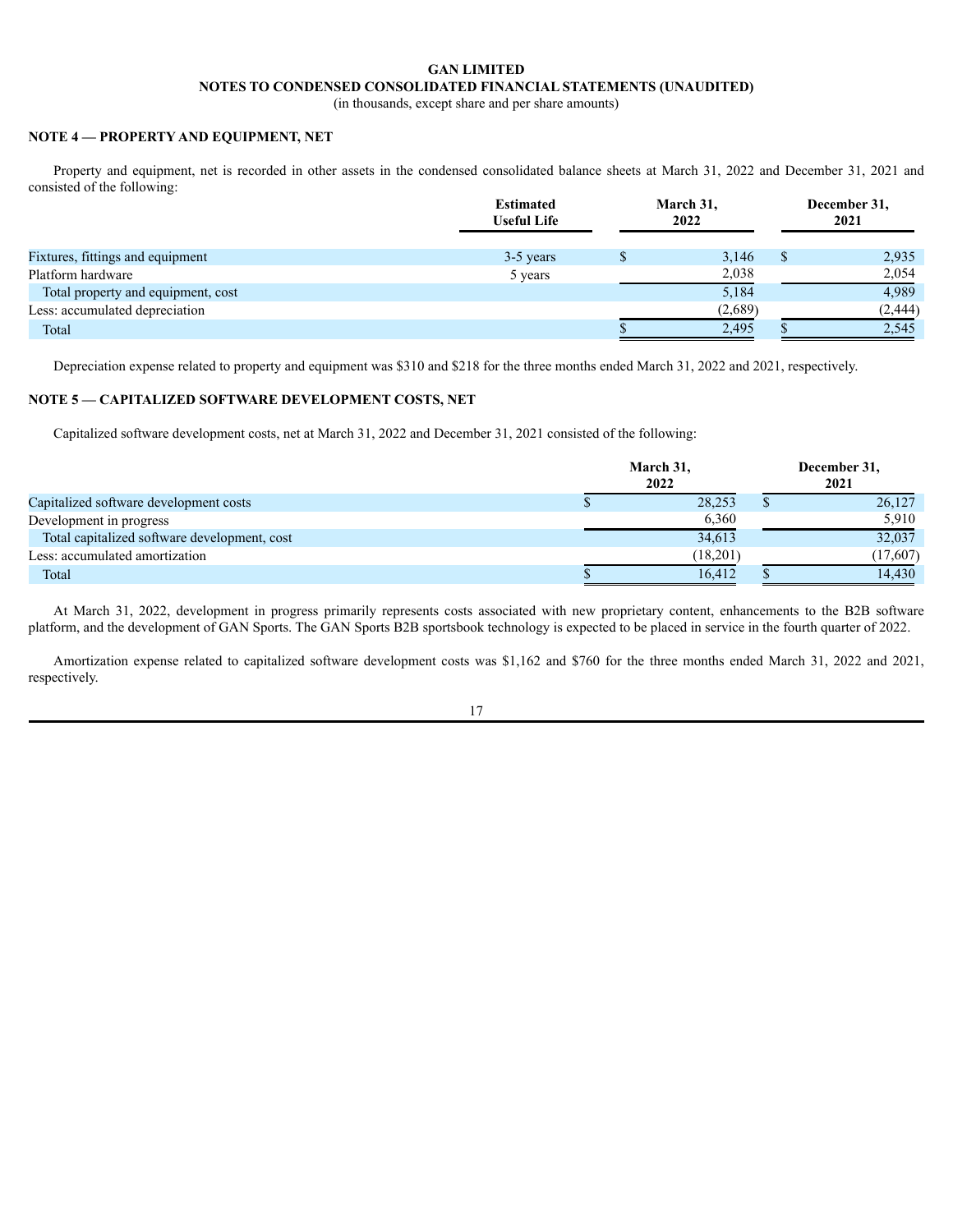(in thousands, except share and per share amounts)

# **NOTE 6 — GOODWILLAND INTANGIBLE ASSETS**

# *Goodwill*

The changes in the carrying amount of goodwill, by segment, for the three months ended March 31, 2022 were as follows:

|                                        | B2B    |  | B <sub>2</sub> C | Total |         |  |
|----------------------------------------|--------|--|------------------|-------|---------|--|
| Balance at January 1, 2022             | 72.230 |  | 73.912           |       | 146.142 |  |
| Effect of foreign currency translation | 1,529  |  | 1,497            |       | (3,026) |  |
| Balance at March 31, 2022              | 70.701 |  | 72.415           |       | 143,116 |  |

# *Intangible Assets*

Definite-lived intangible assets, net consisted of the following:

|                            |                                               | March 31, 2022                  |        |                             |           |                               |                               |  |
|----------------------------|-----------------------------------------------|---------------------------------|--------|-----------------------------|-----------|-------------------------------|-------------------------------|--|
|                            | Weighted<br>Average<br>Amortization<br>Period | <b>Gross Carrying</b><br>Amount |        | Accumulated<br>Amortization |           |                               | <b>Net Carrying</b><br>Amount |  |
| Developed technology       | 3.0 years                                     | $\mathbb{S}$                    | 26,824 | $\overline{\$}$             | (11, 177) | \$                            | 15,647                        |  |
| In-process technology      |                                               |                                 | 7,973  |                             |           |                               | 7,973                         |  |
| Customer relationships     | 3.0 years                                     |                                 | 5,347  |                             | (2,228)   |                               | 3,119                         |  |
| Trade names and trademarks | $10.0$ years                                  |                                 | 5,580  |                             | (996)     |                               | 4,584                         |  |
| Gaming licenses            | 6.5 years                                     |                                 | 2,187  |                             | (1,223)   |                               | 964                           |  |
|                            |                                               |                                 | 47,911 | \$                          | (15, 624) | \$                            | 32,287                        |  |
|                            |                                               | <b>Gross Carrying</b><br>Amount |        | December 31, 2021           |           |                               |                               |  |
|                            | Weighted<br>Average<br>Amortization<br>Period |                                 |        | Accumulated<br>Amortization |           | <b>Net Carrying</b><br>Amount |                               |  |
| Developed technology       | 3.0 years                                     | \$                              | 27,390 | $\mathbf S$                 | (9,130)   | $\mathbb{S}$                  | 18,260                        |  |
| In-process technology      |                                               |                                 | 8,142  |                             |           |                               | 8,142                         |  |
| Customer relationships     | 3.0 years                                     |                                 | 5,460  |                             | (1,820)   |                               | 3,640                         |  |
| Trade names and trademarks | $10.0$ years                                  |                                 | 5,699  |                             | (882)     |                               | 4,817                         |  |
| Gaming licenses            | 6.4 years                                     |                                 | 2,219  |                             | (1,185)   |                               | 1,034                         |  |
|                            |                                               |                                 | 48,910 |                             | (13, 017) | \$                            | 35,893                        |  |
|                            | 18                                            |                                 |        |                             |           |                               |                               |  |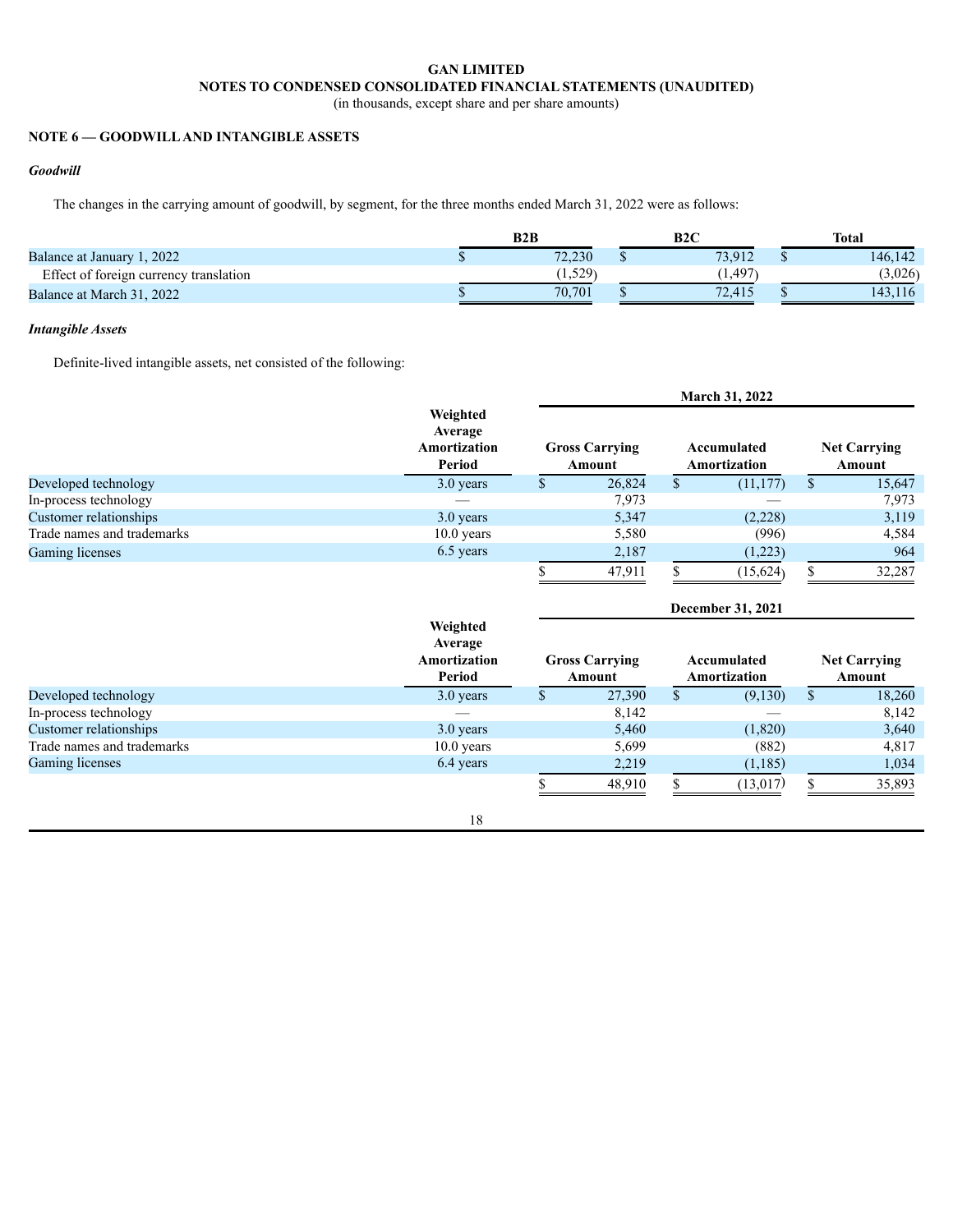# **NOTES TO CONDENSED CONSOLIDATED FINANCIAL STATEMENTS (UNAUDITED)**

(in thousands, except share and per share amounts)

Amortization expense related to intangible assets was \$2,920 and \$2,995 for the three months ended March 31, 2022 and 2021, respectively.

Estimated amortization expense for the next five years is as follows:

|                   | Amount |
|-------------------|--------|
| Remainder of 2022 | 8,709  |
| 2023              | 11,537 |
| 2024              | 645    |
| 2025              | 633    |
| 2026              | 579    |
| Thereafter        | 10,184 |

# **NOTE 7 — ACCRUED EXPENSES**

Accrued expenses consisted of the following:

|                      | March 31,<br>2022 |       |  | December 31,<br>2021 |  |  |
|----------------------|-------------------|-------|--|----------------------|--|--|
| Content license fees |                   | 2,050 |  | 2,402                |  |  |
| Sales taxes          |                   | 1,251 |  | 1,400                |  |  |
| Income taxes         |                   | 564   |  | 245                  |  |  |
| Other                |                   | 603   |  | 622                  |  |  |
| Total                |                   | 4,468 |  | 4,669                |  |  |

# **NOTE 8 — OTHER CURRENT LIABILITIES**

Other current liabilities consisted of the following:

|                                    | March 31,<br>2022 |       |  | December 31,<br>2021 |  |  |
|------------------------------------|-------------------|-------|--|----------------------|--|--|
| Revenue share due to SIM customers |                   | 1,622 |  | 2,171                |  |  |
| Operating lease liabilities        |                   | 434   |  | 472                  |  |  |
| Contract liabilities               |                   | 720   |  | 261                  |  |  |
| Other                              |                   | 248   |  | 247                  |  |  |
| Total                              |                   | 3.024 |  | 3,151                |  |  |

**March 31,**

Revenue share due to SIM customers represents the fees collected for in-game virtual purchases made by end-user players which are due to the customers for their share of the SIM revenues generated from the Company's platform.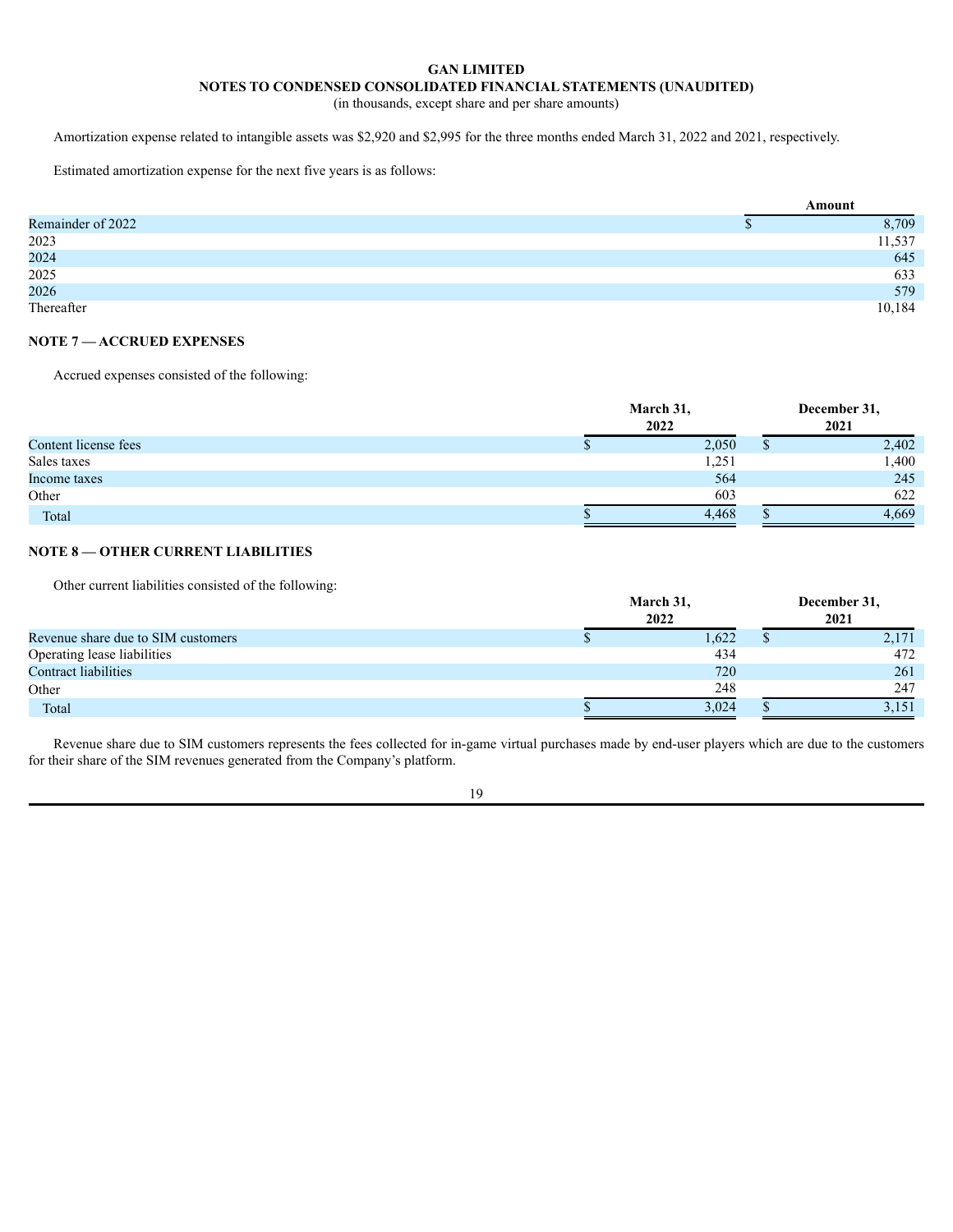(in thousands, except share and per share amounts)

# **NOTE 9 — SHARE-BASED COMPENSATION**

In April 2020, the Board of Directors established the GAN Limited 2020 Equity Incentive Plan ("2020 Plan") which has been approved by the shareholders. The 2020 Plan initially provides for grants of up to 4,400,000 ordinary shares, which then increases through 2029, by the lesser of 4% of the previous year's total outstanding ordinary shares on December 31<sup>st</sup> or as determined by the Board of Directors, for ordinary shares, incentive share options, nonqualified share options, share appreciation rights, restricted share grants, share units, and other equity awards for issuance to employees, consultants or nonemployee directors. At March 31, 2022, the 2020 Plan provided for grants of up to 7,559,574 ordinary shares and there were 782,847 ordinary shares available for future issuance under the 2020 Plan.

# *Share Options*

A summary of the share option activity as of and for the three months ended March 31, 2022 is as follows:

|                                       | Number of<br><b>Shares</b> | Weighted<br>Average<br><b>Exercise</b><br>Price |       | Weighted<br>Average<br>Contractual<br>Term |   | Aggregate<br><b>Intrinsic Value</b> |
|---------------------------------------|----------------------------|-------------------------------------------------|-------|--------------------------------------------|---|-------------------------------------|
| Outstanding at December 31, 2021      | 4,138,215                  | аĐ.                                             | 13.05 | 8.05                                       | Ф | 11,229                              |
| Granted                               | 338,280                    |                                                 | 0.07  |                                            |   |                                     |
| Exercised                             |                            |                                                 |       |                                            |   |                                     |
| Forfeited/expired or cancelled        | (490, 041)                 |                                                 | 21.62 |                                            |   |                                     |
| Outstanding at March 31, 2022         | 3,986,454                  | D                                               | 10.89 | 7.33                                       |   | 5,173                               |
| Options exercisable at March 31, 2022 | 2,338,814                  | ۰D                                              | 7.14  | 6.39                                       |   | 3,940                               |

The Company recorded share-based compensation expense related to share options of \$383 and \$1,139 for the three months ended March 31, 2022 and 2021, respectively. Such share-based compensation expense for the three months ended March 31, 2021 was recorded net of \$48, which was recorded in capitalized software development costs. At March 31, 2022, there was total unrecognized compensation cost of \$13,827 related to nonvested share options. The unrecognized compensation cost is expected to be recognized over a weighted-average period of 2.92 years.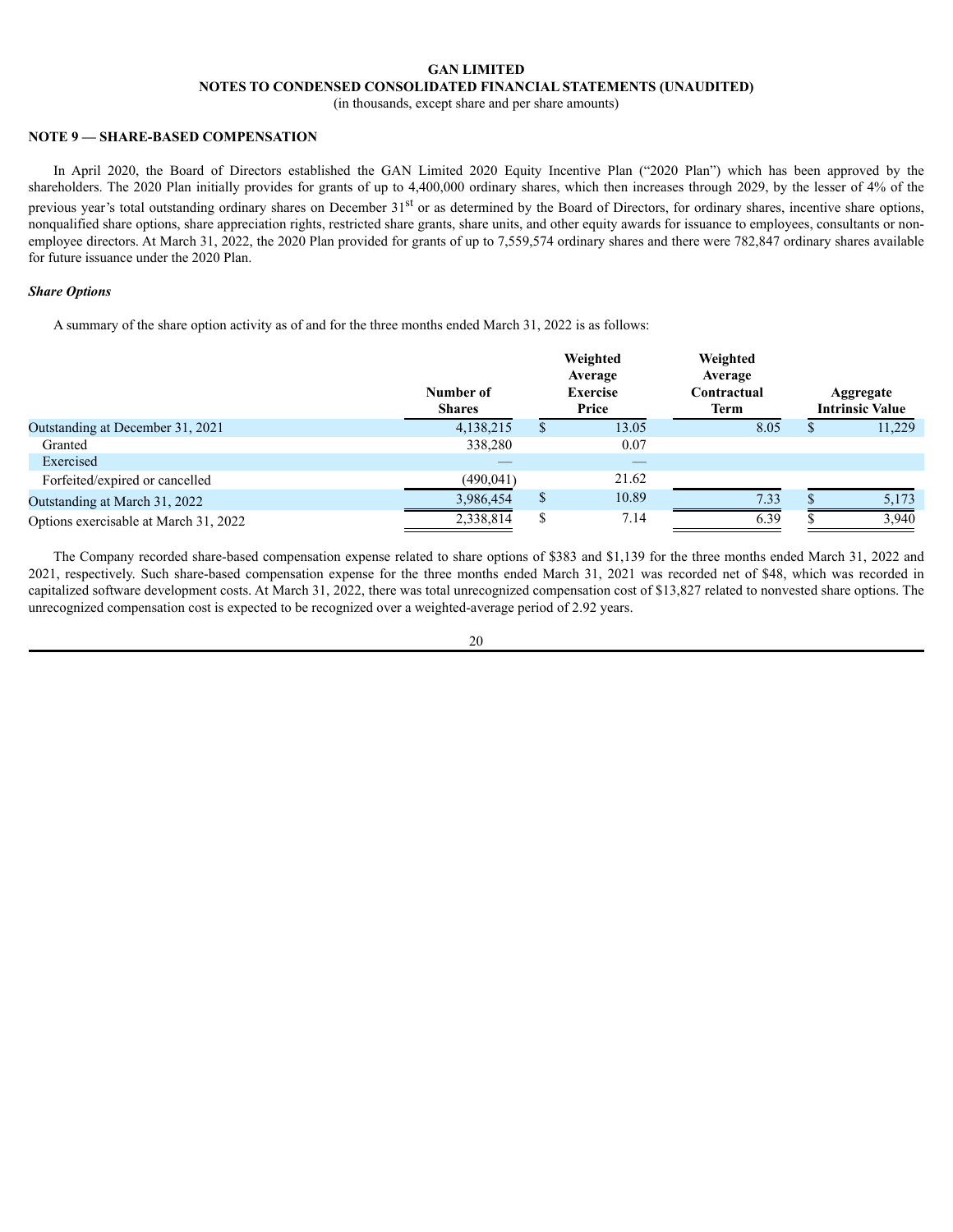(in thousands, except share and per share amounts)

Share option awards generally vest 25% after one year and then monthly over the next 36 months thereafter and have a maximum term of ten years. During the three months ended March 31, 2022, the Board of Directors approved the issuance of options to purchase 338,280 ordinary shares to employees under the 2020 Plan, including 336,280 share options granted with an exercise price of \$0.01 per share to certain European-based employees in lieu of restricted share units. The value of these options are based on the market value of the Company's ordinary shares at the date of the grant. The weighted average grant date fair value of options granted was \$6.12 and \$12.86 for the three months ended March 31, 2022 and 2021, respectively.

### *Restricted Share Units*

Restricted share units are issued to non-employee directors and employees. For equity-classified restricted share units, the fair value of restricted share units is based on fair market value of the Company's ordinary shares on the date of grant and is amortized on a straight-line basis over the vesting period.

In January 2022, the Board of Directors approved the issuance of 108,720 restricted share units to employees. The restricted share units vest over four years from the date of grant with 25% vesting per year on the anniversary of the grant date. The terms of the awards stipulate that the vesting of any outstanding restricted share units will be pro-rated for employees if their employment terminates after the first anniversary of the grant date.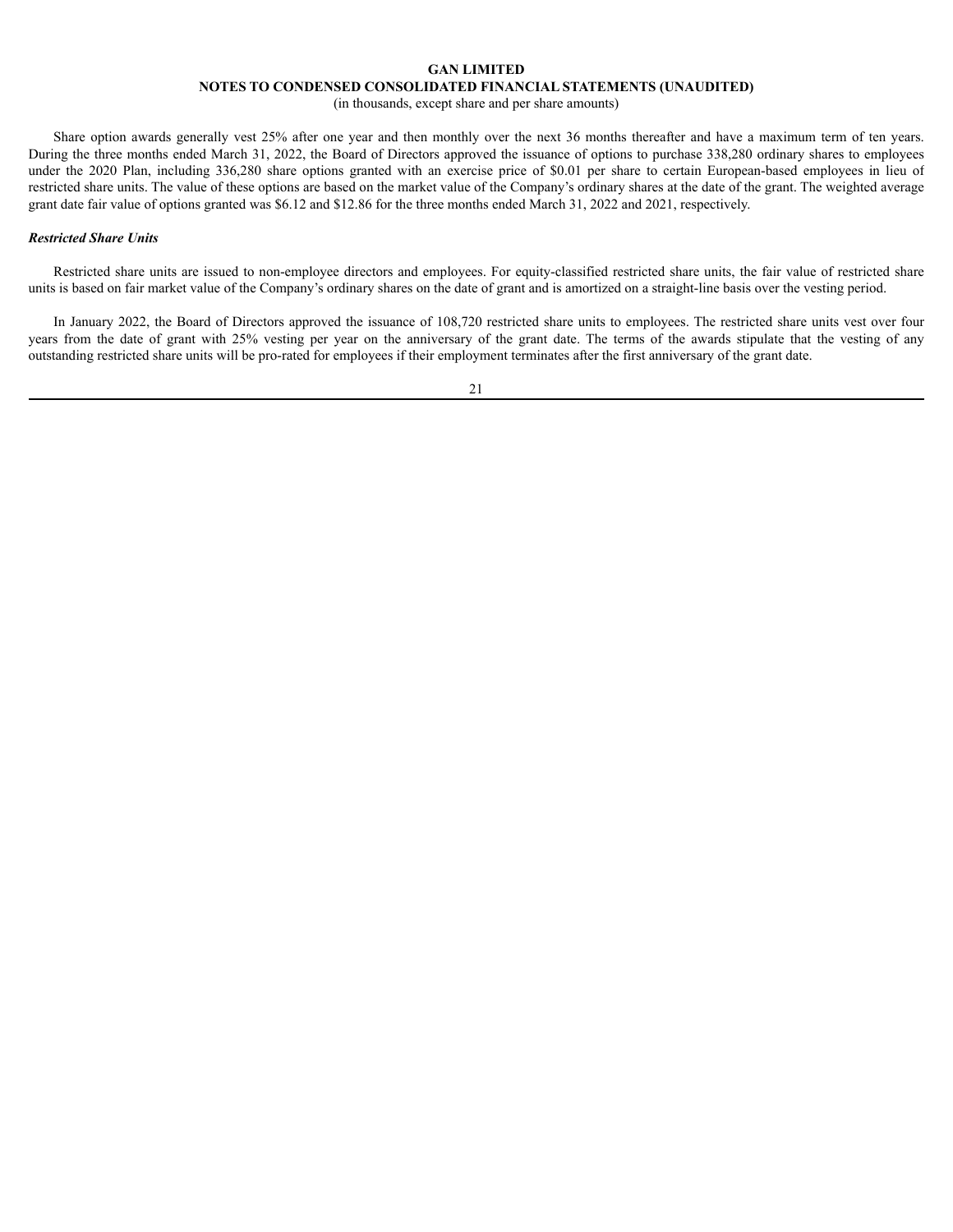(in thousands, except share and per share amounts)

In March 2022, the Board of Directors approved the issuance of 1,117,437 restricted share units to its employees. The restricted share units vest over four years from the date of grant with 25% vesting per year on the anniversary of the grant date. The terms of the awards stipulate that the vesting of any outstanding restricted share units will be pro-rated for employees if their employment terminates after the first anniversary of the grant date. Additionally, 73,446 restricted share units were granted to its non-employee directors which vest on December 31, 2022.

The Company withholds a portion of the restricted stock units granted to its non-employee directors upon vesting in order to remit a cash payment to the directors equal to their tax expense. At March 31, 2022, the Company recognized a liability for outstanding and nonvested restricted stock units held by nonemployee directors of \$59. The liabilities are recorded in accrued compensation and benefits in the condensed consolidated balance sheets.

The Company recorded share-based compensation expense related to restricted share units of \$924 for the three months ended March 31, 2022. At March 31, 2022, there was total unrecognized compensation cost of \$9,248 related to nonvested restricted share units The unrecognized compensation cost is expected to be recognized over a weighted-average period of 3.3 years.

A summary of the restricted share unit activity as of and for the three months ended March 31, 2022 is as follows:

|                                  | Number of<br><b>Shares</b> |   | Weighted<br>Average<br><b>Grant Date</b><br><b>Fair Value</b> |
|----------------------------------|----------------------------|---|---------------------------------------------------------------|
| Outstanding at December 31, 2021 | 369,140                    | S | 10.78                                                         |
| Granted                          | 1,299,603                  |   | 5.44                                                          |
| Vested                           | (2,365)                    |   | 9.53                                                          |
| Forfeited/expired or cancelled   | (37,675)                   |   | 9.95                                                          |
| Outstanding at March 31, 2022    | 1,628,703                  | S | 6.54                                                          |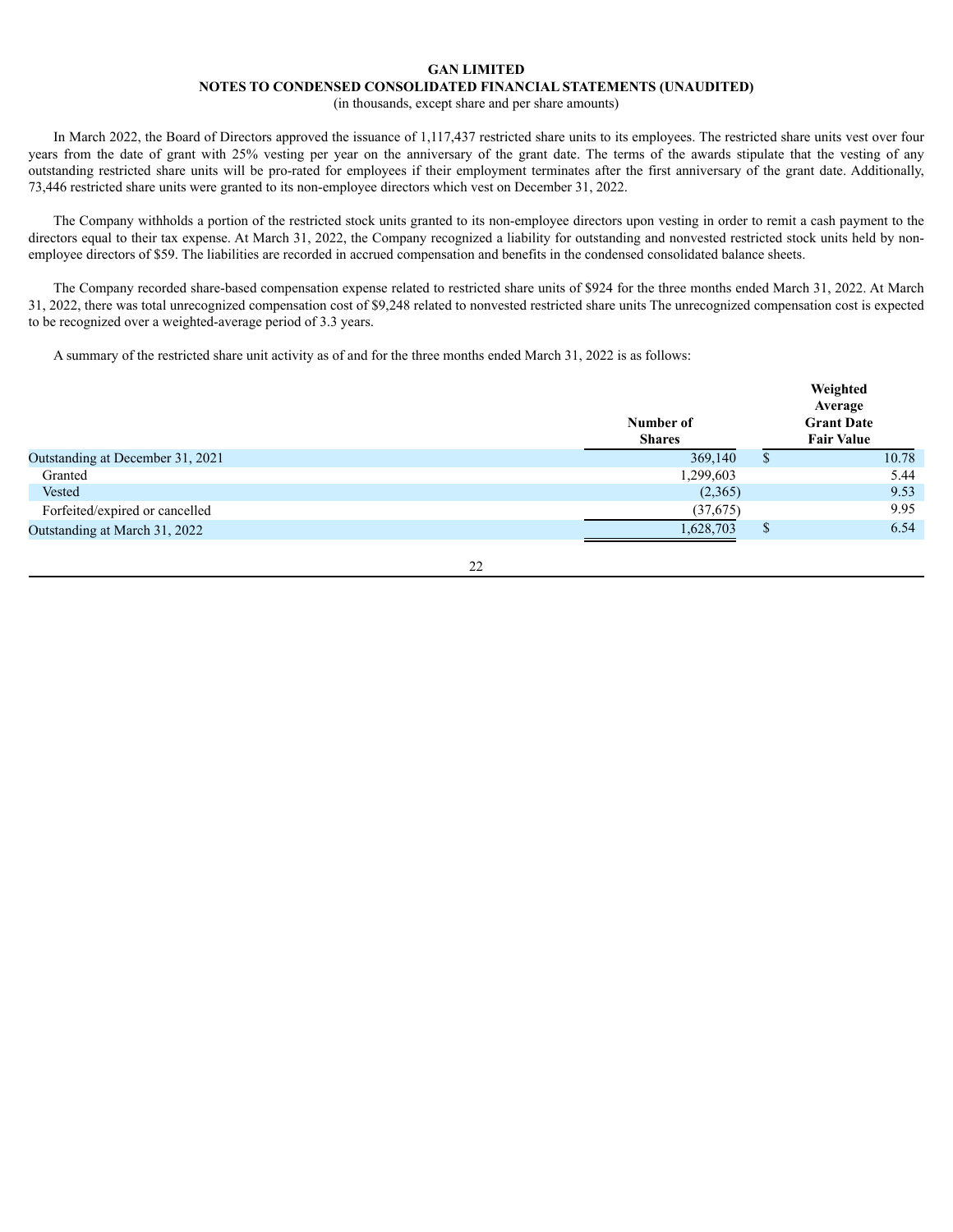**NOTES TO CONDENSED CONSOLIDATED FINANCIAL STATEMENTS (UNAUDITED)**

(in thousands, except share and per share amounts)

### *Restricted Share Awards*

Restricted share awards are issued to non-employee directors and certain key employees. The value of a restricted stock award is based on the market value of the Company's ordinary shares at the date of the grant.

In December 2021, the Company issued 51,654 restricted ordinary shares to the selling shareholders of Silverback Gaming. The restricted share awards vest one-third on the acquisition date and one-third on each the first and second anniversary dates. The restricted share awards were issued with a grant date fair value of \$9.68 per share.

The Company recorded share-based compensation expense related to the restricted share awards of \$42 for the three months ended March 31, 2022. At March 31, 2022, there was total unrecognized compensation cost of \$277 related to the nonvested shares granted. The cost is expected to be recognized over a weighted average period of 1.7 years. There were no restricted share awards that vested during the three months ended March 31, 2022.

#### *Employee Bonuses Issued in Shares*

In 2021, the Company entered into agreements with certain executive employees which allowed for a portion, or all, of their annual bonus for the year ended December 31, 2021 to be paid in the form of the Company's shares. During the three months ended March 31, 2022 the Company settled \$444 of the total bonus by issuing 83,664 vested options with an exercise price of \$0.01 per share. In April 2022, the Company will settle the remaining \$618 bonus related to the year ended December 31, 2021 by issuing a variable number of shares based on the stock price at the time of settlement.

The Company additionally expects to pay a portion, or all, of certain employee annual bonuses for the year ended December 31, 2022 in the form of the Company's shares. The Company expects to settle these bonuses in the first quarter of 2023. The liability and related employer taxes of \$324 are recorded in accrued compensation and benefits in the condensed consolidated balance sheet at March 31, 2022.

#### *2020 Employee Stock Purchase Plan*

The Board of Directors established the 2020 Employee Stock Purchase Plan, or the ESPP, which was approved by the Company's shareholders in July 2021. The ESPP is intended to qualify under Section 423 of the U.S. Internal Revenue Service Code of 1986, as amended. The ESPP provides initially for 300,000 ordinary shares to be sold and increases on February 1, 2022 and on each subsequent February 1 through and including February 1, 2030, equal to the lesser of (i) 0.25 percent of the number of ordinary shares issued and outstanding on the immediately preceding December 31, or (ii) 100,000 ordinary shares, or (iii) such number of ordinary shares as determined by the Board of Directors.

The ESPP is designed to allow eligible employees to purchase ordinary shares, at quarterly intervals, with their accumulated payroll deductions. The participants are offered the option to purchase ordinary shares at a discount during a series of successive offering periods. The option purchase price may be the lower of 85% of the closing trading price per share of the Company's ordinary shares on the first trading date of an offering period in which a participant is enrolled or 85% of the closing trading price per share on the purchase date, which will occur on the last trading day of each offering period. Currently, an offering period is defined as a three-month duration commencing on or about March, June, September and December of each year. Also, one purchase period is included within each offering period. The Company plans to commence its first offering period and first purchase period in the second quarter of 2022.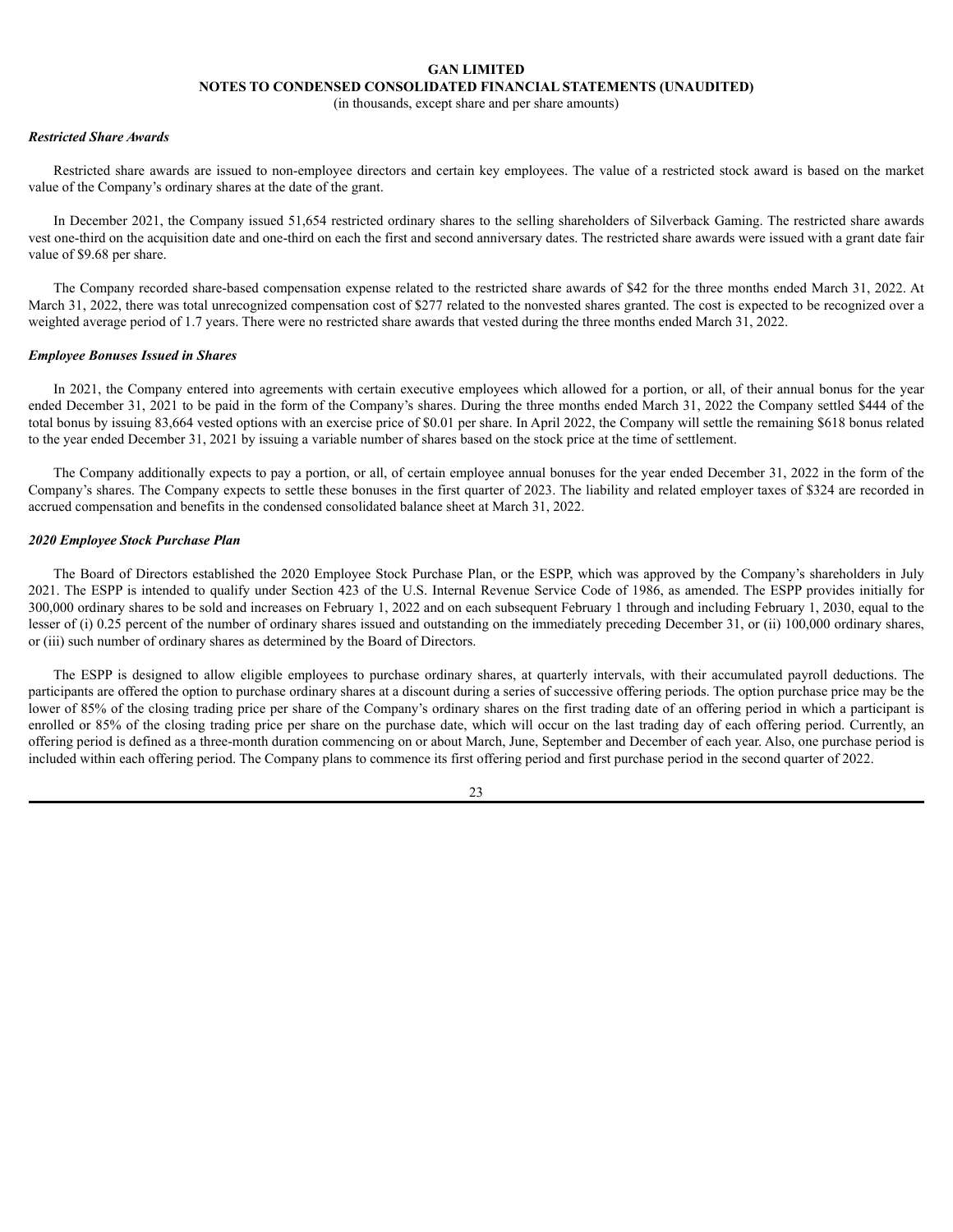(in thousands, except share and per share amounts)

# **NOTE 10 — LOSS PER SHARE**

Loss per ordinary share, basic and diluted, are computed by dividing net loss by the weighted average number of ordinary shares outstanding during the period. Potentially dilutive securities consisting of certain share options, nonvested restricted shares and restricted share units were excluded from the computation of diluted weighted average ordinary shares outstanding as inclusion would be anti-dilutive, are summarized as follows:

|                        |           | <b>Three Months Ended</b><br>March 31, |  |  |  |
|------------------------|-----------|----------------------------------------|--|--|--|
|                        | 2022      | 2021                                   |  |  |  |
| Share options          | 3,986,454 | 4,166,697                              |  |  |  |
| Restricted shares      | 34,436    | 93,680                                 |  |  |  |
| Restricted share units | 1,628,703 | 15,537                                 |  |  |  |
| Total                  | 5,649,593 | 4,275,914                              |  |  |  |

#### **NOTE 11 — REVENUE**

The following table reflects revenue recognized for the three months ended March 31, 2022 and 2021 in line with the timing of transfer of services:

|                                                    | <b>Three Months Ended</b><br>March 31, |        |  |        |  |
|----------------------------------------------------|----------------------------------------|--------|--|--------|--|
|                                                    |                                        | 2022   |  | 2021   |  |
| Revenue from services delivered over time          |                                        | 13,070 |  | 9,806  |  |
| Revenue from services delivered at a point in time |                                        | 24.424 |  | 17,312 |  |
| Total                                              |                                        | 37.494 |  | 27,118 |  |

During the three months ended March 31, 2022 and 2021, revenue recognized at a point in time was \$24,424 and \$17,312, respectively, of which \$24,424 and \$14,312 related to gaming revenue, respectively, and \$3,000 related to patent revenue during the prior period.

### *Contract and Contract-Related Liabilities*

The Company has four types of liabilities related to contracts with customers: (i) cash consideration received in advance from customers related to development services not yet performed or hardware deliveries not yet completed, (ii) incentive program obligations, which represents the deferred allocation of revenue relating to incentives in the online gaming operations, (iii) user balances, which are funds deposited by customers before gaming play occurs and (iv) unpaid winnings and wagers contributed to jackpots. Contract related liabilities are expected to be recognized as revenue within one year of being purchased, earned or deposited. Such liabilities are recorded in liabilities to users and other current liabilities in the condensed consolidated balance sheets.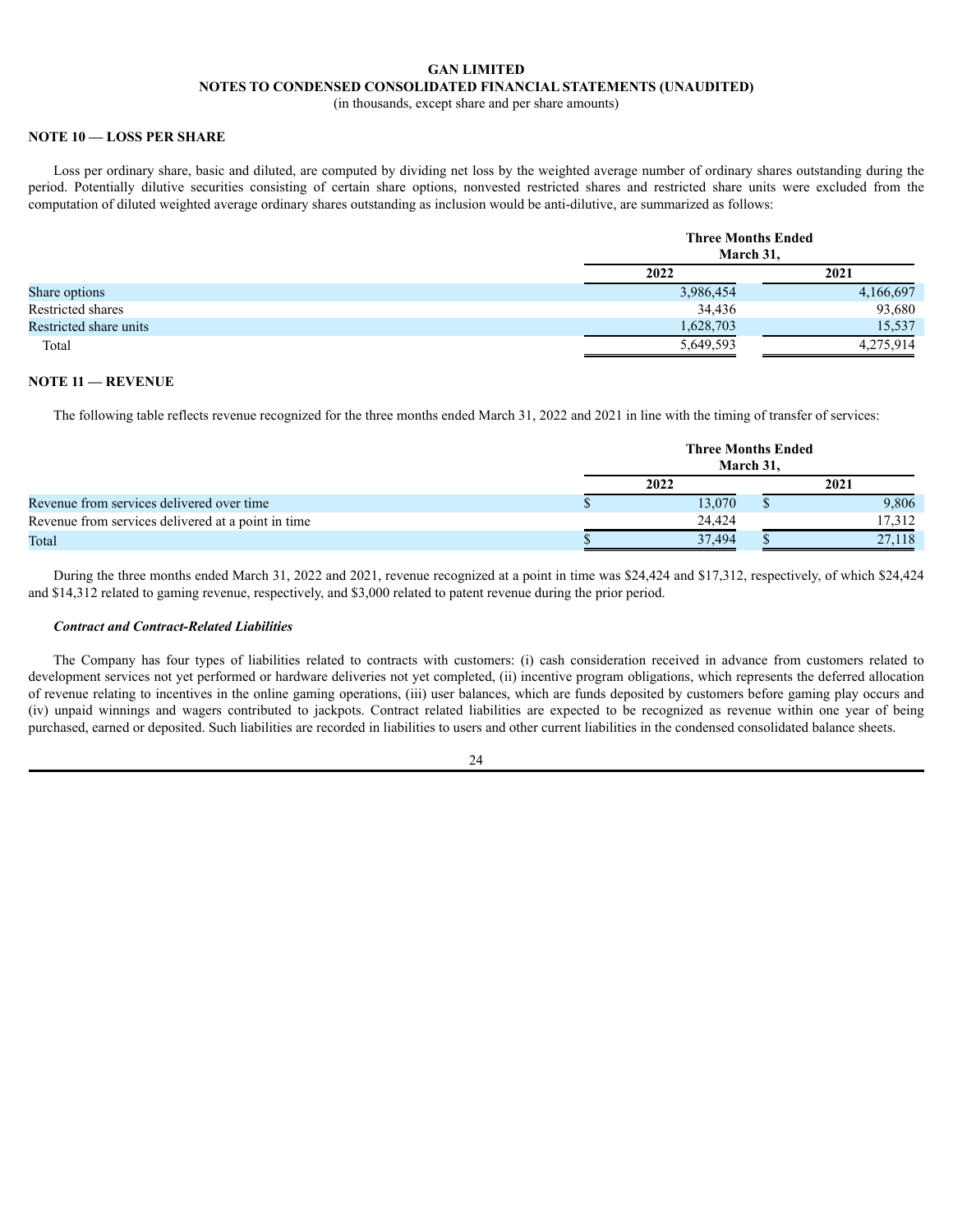# **NOTES TO CONDENSED CONSOLIDATED FINANCIAL STATEMENTS (UNAUDITED)**

(in thousands, except share and per share amounts)

The following table reflects contract liabilities arising from cash consideration received in advance from customers for the periods presented:

|                                                                                        | <b>Three Months Ended</b><br>March 31. |       |  |       |  |
|----------------------------------------------------------------------------------------|----------------------------------------|-------|--|-------|--|
|                                                                                        |                                        | 2022  |  | 2021  |  |
| Contract liabilities from advance customer payments, beginning of the period           |                                        | 1.874 |  | 1,083 |  |
| Contract liabilities from advance customer payments, end of the period $(1)$           |                                        | 2,095 |  | 1.840 |  |
| Revenue recognized from amounts included in contract liabilities from advance customer |                                        |       |  |       |  |
| payments at the beginning of the period                                                |                                        | 296   |  |       |  |

(1)Contract liabilities from advance customer payments, end of period consisted of \$720 and \$680 recorded in other current liabilities in the condensed consolidated balance sheets at March 31, 2022 and 2021, respectively and \$1,375 and \$1,160 recorded in other liabilities in the condensed consolidated balance sheet at March 31, 2022 and 2021, respectively.

### **NOTE 12 — SEGMENT REPORTING**

The Company's reportable segments are B2B and B2C. The B2B segment develops, markets and sells instances of iSight Back Office and GameSTACK that incorporates comprehensive player registration, account funding and back-office accounting and management tools that enable the casino operators to efficiently, confidently and effectively extend their presence online in places that have permitted online real money gaming. The B2C segment, which includes the operations of Coolbet since January 1, 2021, develops and operates a B2C online sports betting and casino platform that is accessible through its website in markets across Northern Europe, Latin America and Canada.

Information reported to the Company's Chief Executive Officer, the CODM, for the purpose of resource allocation and assessment of the Company's segmental performance is primarily focused on the origination of the revenue streams. The CODM evaluates performance and allocates resources based on the segment's revenue and gross profit. Segment gross profit represents the gross profit earned by each segment without allocation of each segment's share of depreciation and amortization expense, sales and marketing expense, product and technology expense, general and administrative expense, interest costs and income taxes.

Summarized financial information by reportable segments for the three months ended March 31, 2022 and 2021 is as follows:

|                                | <b>Three Months Ended</b><br>March 31. |  |        |  |              |  |        |        |  |              |
|--------------------------------|----------------------------------------|--|--------|--|--------------|--|--------|--------|--|--------------|
|                                |                                        |  | 2022   |  |              |  |        | 2021   |  |              |
|                                | B2B                                    |  | B2C    |  | <b>Total</b> |  | B2B    | B2C    |  | <b>Total</b> |
| Revenue                        | 13,070                                 |  | 24,424 |  | 37,494       |  | 12,806 | 14,312 |  | 27,118       |
| Cost of revenue <sup>(1)</sup> | 3,903                                  |  | 7.797  |  | 11,700       |  | 2.742  | 5,977  |  | 8.719        |
| Segment gross profit           | .167<br>Q                              |  | 16,627 |  | 25,794       |  | 10,064 | 8,335  |  | 18,399       |

(1)Excludes depreciation and amortization expense

During the three months ended March 31, 2022, one customer in the B2B segment individually accounted for 16.6% of total revenue. During three months ended March 31, 2021, two customers in the B2B segment accounted for 14.7% and 13.4% of total revenue.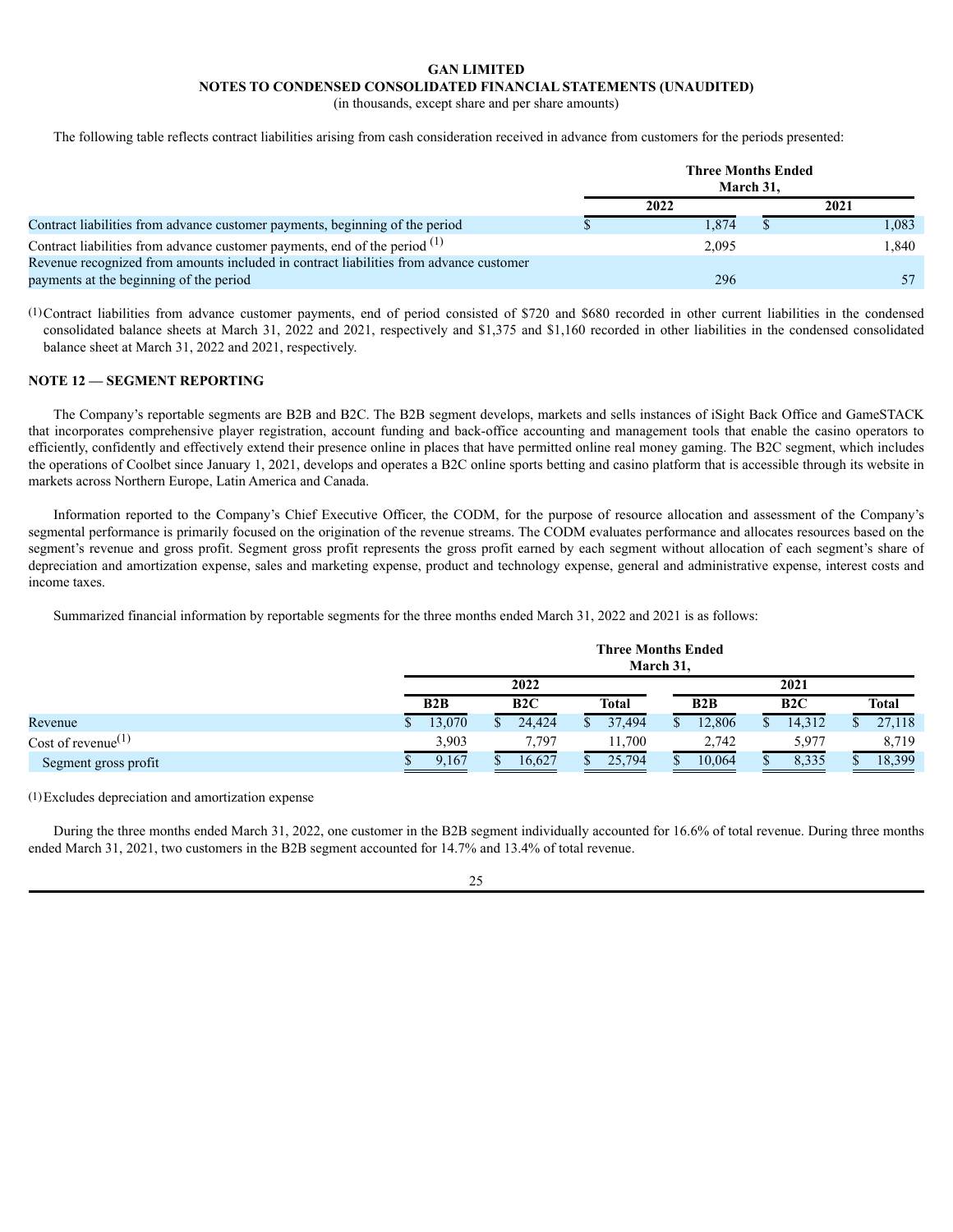(in thousands, except share and per share amounts)

The following table presents a reconciliation of segment gross profit to the consolidated loss before income taxes for the three months ended March 31, 2022 and 2021:

|                                  | <b>Three Months Ended</b><br>March 31, |              |         |  |  |
|----------------------------------|----------------------------------------|--------------|---------|--|--|
|                                  | 2022                                   |              | 2021    |  |  |
| Segment gross profit $(1)$       | 25,794                                 | <sup>S</sup> | 18,399  |  |  |
| Sales and marketing              | 6,098                                  |              | 4,101   |  |  |
| Product and technology           | 8,954                                  |              | 5,243   |  |  |
| General and administrative $(1)$ | 9,392                                  |              | 10,009  |  |  |
| Restructuring                    | 1,059                                  |              |         |  |  |
| Depreciation and amortization    | 4,413                                  |              | 3,994   |  |  |
| Other (income) loss, net         | (9)                                    |              |         |  |  |
| Loss before income taxes         | (4,113)                                |              | (4,949) |  |  |

(1)Excludes depreciation and amortization expense

Assets and liabilities are not separately analyzed or reported to the CODM and are not used to assist in decisions surrounding resource allocation and assessment of segment performance. As such, an analysis of segment assets and liabilities has not been included in this financial information.

The following table disaggregates total revenue by product and services for each segment:

|                                   |      | <b>Three Months Ended</b><br>March 31, |    |        |  |  |
|-----------------------------------|------|----------------------------------------|----|--------|--|--|
|                                   | 2022 |                                        |    | 2021   |  |  |
| B2B:                              |      |                                        |    |        |  |  |
| Platform and content license fees | \$   | 10,702                                 | \$ | 9,184  |  |  |
| Development services and other    |      | 2,368                                  |    | 3,622  |  |  |
| Total B2B revenue                 |      | 13,070                                 |    | 12,806 |  |  |
|                                   |      |                                        |    |        |  |  |
| $B2C$ :                           |      |                                        |    |        |  |  |
| Sportsbook                        |      | 11,184                                 |    | 7,151  |  |  |
| Casino                            |      | 12,579                                 |    | 6,471  |  |  |
| Poker                             |      | 661                                    |    | 690    |  |  |
| Total B2C revenue                 |      | 24,424                                 |    | 14,312 |  |  |
| Total revenue                     |      | 37,494                                 |    | 27,118 |  |  |

Revenue by location of the customer for the three months ended March 31, 2022 and 2021 was as follows:

|                      | <b>Three Months Ended</b><br>March 31, |        |
|----------------------|----------------------------------------|--------|
|                      | 2022                                   | 2021   |
| <b>United States</b> | 11,491                                 | 10,749 |
| Europe               | 12,564                                 | 11,064 |
| Latin America        | 12,225                                 | 3,603  |
| Rest of the world    | 1,214                                  | 1,702  |
| Total revenue        | 37,494                                 | 27,118 |
|                      |                                        |        |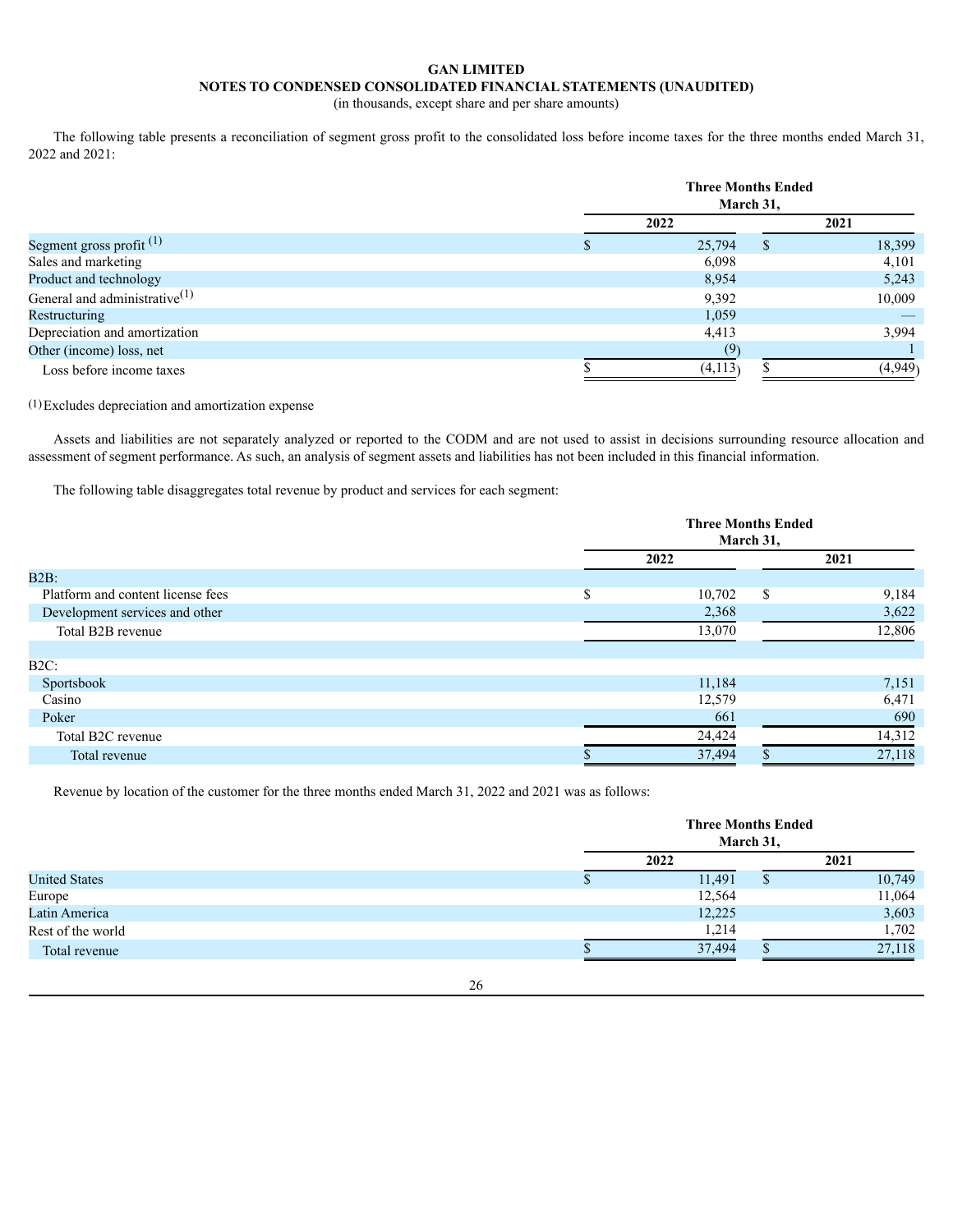(in thousands, except share and per share amounts)

# **NOTE 13 — INCOME TAXES**

The Company's effective income tax rate was (9.4)% and (13.4)% for the three months ended March 31, 2022 and 2021, respectively.

Our country of domicile is Bermuda, which effectively has a 0% statutory tax rate as it does not impose taxes on profits, income, dividends, or capital gains. The difference between this 0% tax rate and the effective income tax rate for the three months ended March 31, 2022 and 2021 was due primarily to a mix of earnings in foreign jurisdictions that are subject to current tax, taking into account foreign loss carryforwards in certain jurisdictions that are not expected to be recognized, and limitations on the deductibilty of U.S. compensation under Internal Revenue Code Section 162(m).

# **NOTE 14 — RESTRUCTURING**

In January 2022, we implemented a strategic reduction of our existing worldwide global workforce to simplify and streamline our organization and strengthen the overall competitiveness of our B2B segment. As a result of this initiative, we estimate that we will incur aggregate costs of approximately \$1.5 million, which are primarily related to employee severance pay and related costs. During the first quarter, we incurred \$1.1 million in restructuring charges related to this plan. As of March 31, 2022, there were no unpaid restructuring charges.

### **NOTE 15 — COMMITMENTS AND CONTINGENCIES**

#### *Legal Proceedings*

The Company may be subject to legal actions and claims arising from contracts or other matters from time to time in the ordinary course of business. Management is not aware of any pending or threatened litigation, which are considered other than routine legal proceedings. The Company believes the ultimate disposition or resolution of its routine legal proceedings will not have a material adverse effect on its financial position, results of operations or liquidity.

#### *Content Licensing Agreements*

In the second quarter of 2021, the Company entered into Content Licensing Agreements (the "Agreements") with two third-party gaming content providers ("Content Providers") specializing in developing and licensing interactive games. The Agreements grant the Company exclusive rights to use and distribute the online gaming content in North America. Each of the Content Providers is committed to developing a minimum number of games for the Company's exclusive use over the five-year term, subject to extensions, of the respective Agreement. In exchange, the Company is required to pay fixed fees, totaling \$48.5 million, of which \$8.5 million were due upon execution of the Agreements, and the remaining fixed fees are paid systematically over the initial five-year terms. Additional payments could be required if the Company's total revenue generated from the licensed content exceed certain stipulated thresholds. Under the terms of the Agreements, the Content Providers are to remit the cash flows from the online gaming content with its existing customers to the Company during the exclusivity period.

On January 27, 2022, the Company served a termination notice, for cause, to a Content Provider as certain conditions precedent associated with the completion of contractual obligations had not been satisfied by the agreed upon period in 2021. In accordance with the agreement, termination for cause results in a return of the initial payment of \$3.5 million. In response to the Company's termination notice, the Content Provider responded in February 2022 alleging the Content Provider had met its contractual obligations, thereby obligating the Company to make an additional \$3.0 million payment. In March, the Content Provider served the Company a demand letter notifying of its material breach of the agreement, disputing the validity of the termination. On April 25, 2022, the Content Provider served formal notice of termination of the agreement, reaffirming the \$3.0 million obligation. The Company asserts that all contractual obligations to the Content Provider have been relieved as a result of the Company's termination notice and will vigorously defend any claims made by the Content Provider. The Company further recognized an impairment loss related to the initial payment of \$3.5 million in the condensed statement of operations for the year ended December 31, 2021.

The Agreement for the remaining Content Provider provides that the games software will reside and be deployed from the suppliers' remote gaming servers. Although the Company could run the games software on its platform, the Company does not have the contractual right to take possession of the software and ownership of the software does not transfer to the Company. The Company is accounting for the hosting arrangement as a service contract. Total fixed service fees under the remaining Agreement, net of payments received from the Content Provider, will be expensed ratably over the term of the Agreement commencing upon initial access to the remote gaming servers. Any variable payments required upon reaching certain revenue milestones to the Content Provider will be expensed in the period incurred. The Company received access to one of the remote gaming servers in December 2021 and expensed service fees of \$1.5 million to cost of revenue in the condensed consolidated statement of operations for the year ended March 31, 2022. At March 31, 2022, the Company had prepaid services fees of \$5.0 million in other assets in the condensed consolidated balance sheet.

The Company expects to make fixed payments totaling \$10.0 million in 2022 and \$5.0 million in each of the years 2023 through 2025 under the arrangement with the remaining Content Provider.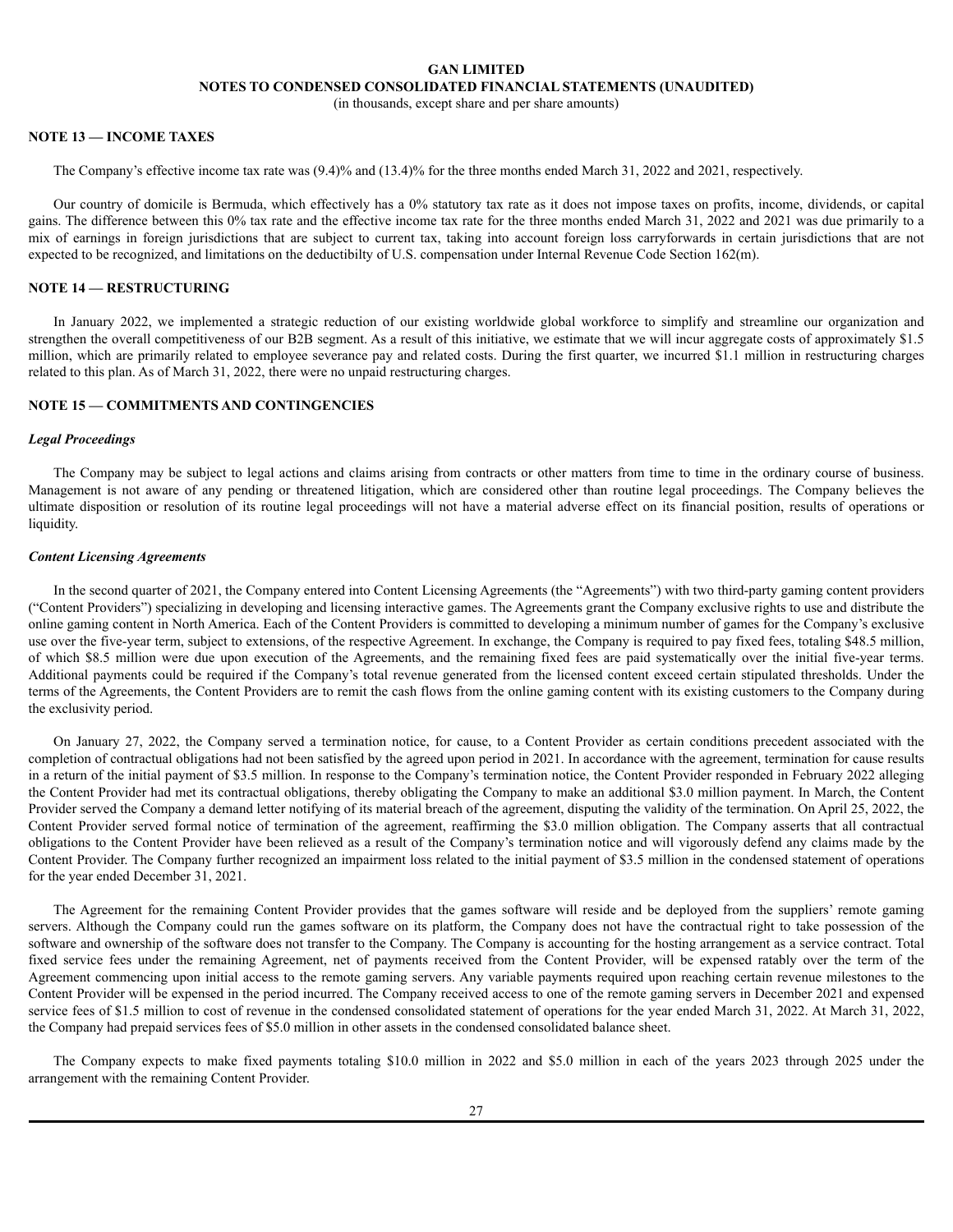(in thousands, except share and per share amounts)

# *Chile VAT*

Coolbet's B2C casino and sports-betting platform is accessible in Chile. Since June 1, 2020, foreign digital service suppliers that provide services to individuals in Chile have been required to register for value-added tax ("VAT") purposes. On September 20, 2021, the Company submitted an inquiry to the Chilean Tax Administration ("CTA") for clarification on the basis to apply VAT. In December 2021, the CTA issued a general resolution as a response to another iGaming platform operator stating the Tax Administration's position that fees paid by users for entertainment services provided through online gaming and betting platforms are subject to VAT in Chile. The CTA clarified its interpretation that the VAT tax rate of 19% shall be applied to "fees paid by the users", specifically gross customer deposits on the iGaming platform. On May 13, 2022, the CTA issued a resolution stating that unregistered foreign digital service providers will be subject to 19% withholding on payments through enforcement to issuers of credit cards, debit cards, and other forms of payment, effective August 1, 2022. As of March 31, 2022 and through the date of filing, the Company has not received formal notification of any VAT liability due to the CTA.

Comprehensive legislation for online gambling was filed in draft form to Chile's Chamber of Deputies on March 7, 2022, which would allow for an unlimited number of licenses to be granted by Chile's national casino gaming authority and establish a tax with a rate of 20% applied over the gross income of an online betting platform. Registration as a licensee under the proposed legislation would require operators to establish legal entities within Chile and would restrict foreign service providers from operating within the country.

Due to the obligation being established by the governing law, a liability appears to be probable. However, the Company believes the application of VAT on gross customer deposits, as clarified by the CTA, does not represent a reasonable application of the law to the economic substance of the Company's services. VAT calculated as currently contemplated would result in liabilities far in excess of actual earned revenues and would result in a material loss to the Company. The Company believes that utilizing net gaming revenues could be a reasonable basis of applying VAT prospectively, in advance of comprehensive legislation for online gambling and similar to current tax law on Chilean land-based casinos, as it represents the economic substance of the Company's services. However, as there is no governing legislation that officially clarifies the use of net gaming revenues as the VAT basis for iGaming platforms, the Company has not received a response from the CTA to acknowledge net gaming revenues as an appropriate VAT basis and the Company would vigorously defend the position that net gaming revenues is the appropriate VAT basis, the Company has determined that a liability is not reasonably estimable as of March 31, 2022. If the CTA formally acknowledges the use of net gaming revenues for retrospective application, this could result in a material loss. The Company would vigorously defend any retrospective application.

The Company is assessing the implications of the May 13, 2022 resolution and will continue to engage with the CTA on the VAT matter while monitoring the status of the proposed online gambling legislation.

# **NOTE 16— SUBSEQUENT EVENTS**

### *Content Provider Agreement*

On April 5, 2022, the Company amended and restated its arrangement with the remaining Content Provider. In accordance with the restated arrangement, the Company obtained the contractual right to lease the remote gaming servers, take possession of the related software from the Content Provider for the duration of the arrangement, contracted with the Content Provider for a service arrangement and amended other commercial terms. The modification of the contract may result in changes to the expected expense recognition. The total fixed fees remaining under the arrangement total \$25.0 million, of which \$10.0 million is due in 2022, and \$5.0 million in each of the years 2023 through 2025. Additional payments could be required if the Company's total revenue generated from the arrangement exceed certain stipulated thresholds.

### *Credit Facility*

On April 26, 2022, a subsidiary of the Company entered into a fixed term credit facility (the "Credit Facility") which provides for \$30.0 million in aggregate principal amount of secured term loans with a floating interest rate of 3-month SOFR (subject to a  $1\%$  floor) + 9.5%. The Credit Facility matures on October 26, 2026 and is fully guaranteed by the Company. There are no scheduled principal payments due under the Credit Facility until maturity. The Company incurred \$2.4 million in debt issuance costs in connection with the Credit Facility.

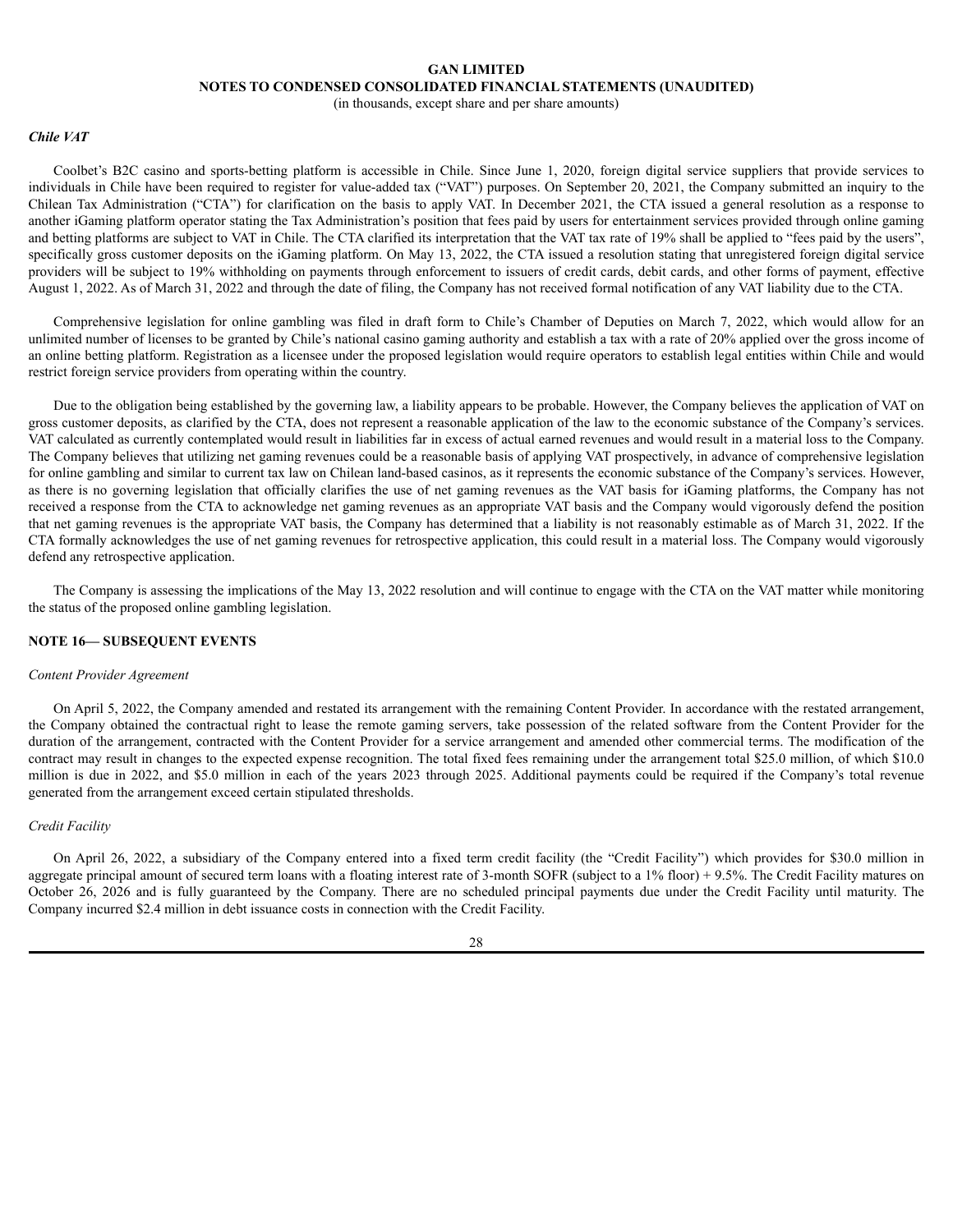### **Item 2. Management's Discussion and Analysis of Financial Condition and Results of Operations**

The following management's discussion and analysis of financial condition and results of operations should be read in conjunction with the unaudited condensed consolidated financial statements, related notes, and other financial information appearing elsewhere in this Quarterly Report on Form 10-Q and *the consolidated financial statements and related notes included in our 2021 Form 10-K.*

#### **Forward-Looking Statements**

This section and other parts of this Quarterly Report on Form 10-Q contain forward-looking statements within the meaning of Section 27A of the Securities Act of 1933, as amended, and Section 21E of the Securities Exchange Act of 1934, as amended. These forward-looking statements reflect our current expectations and views of future events based on certain assumptions, and include any statement that does not directly relate to a historical fact. For example, statements in this Quarterly Report on Form 10-Q may include the potential impact of the expected timing of government approvals or opening of new regulated markets for online gaming, our financial guidance and expectations or targets for our operations, anticipated revenue growth or operating synergies related to our acquisition of Coolbet, and expectations about our ability to effectively execute our business strategy and expansion goals. These forwardlooking statements can be identified by words or phrases such as "may," "will," "expect," "should," "anticipate," "aim," "estimate," "intend," "plan," "believe," "is/are likely to," or other similar expressions.

Although we believe that we have a reasonable basis for each forward-looking statement, forward-looking statements are not guarantees of future performance and our actual results could differ significantly from the results discussed or implied in these forward-looking statements. Factors that might cause such differences are described in "Item 1A. Risk Factors" in our 2021 Form 10-K and in this Quarterly Report on Form 10-Q.

All forward-looking statements attributable to us or persons acting on our behalf are expressly qualified in their entirety by these cautionary statements. These forward-looking statements speak only as of the date on which they are made. We do not assume any obligation to update these forward-looking statements, whether as a result of new information, future events or otherwise, except as required by law.

### **Overview**

GAN Limited is a Bermuda exempted holding company and through its subsidiaries, operates in two lines of business. We are a business-to-business ("B2B") supplier of enterprise Software-as-a-Service ("SaaS") solutions for online casino gaming, commonly referred to as iGaming, and online sports betting applications. Beginning with our January 2021 acquisition of Vincent Group p.l.c., a Malta public limited company ("Coolbet"), we are also a business-toconsumer ("B2C") developer and operator of an online sports betting and casino platform, which offers consumers in select markets in Northern Europe, Latin America and Canada a digital portal for engaging in sports betting, online casino games and poker. These two lines of business are also the Company's reportable segments.

The B2B segment develops, markets and sells instances of and GameSTACK technology and iSight Back Office that incorporates comprehensive player registration, account funding and back-office accounting and management tools that enable casino operators to efficiently, confidently and effectively extend their online presence. In 2021, we won three prestigious industry awards from EGR North America – Best Freeplay Gaming Supplier, Best Full-Service Platform Provider and Best White Label Partner of the Year – in recognition of our expertise and commitment for delivering industry-leading gaming solutions to land-based casinos.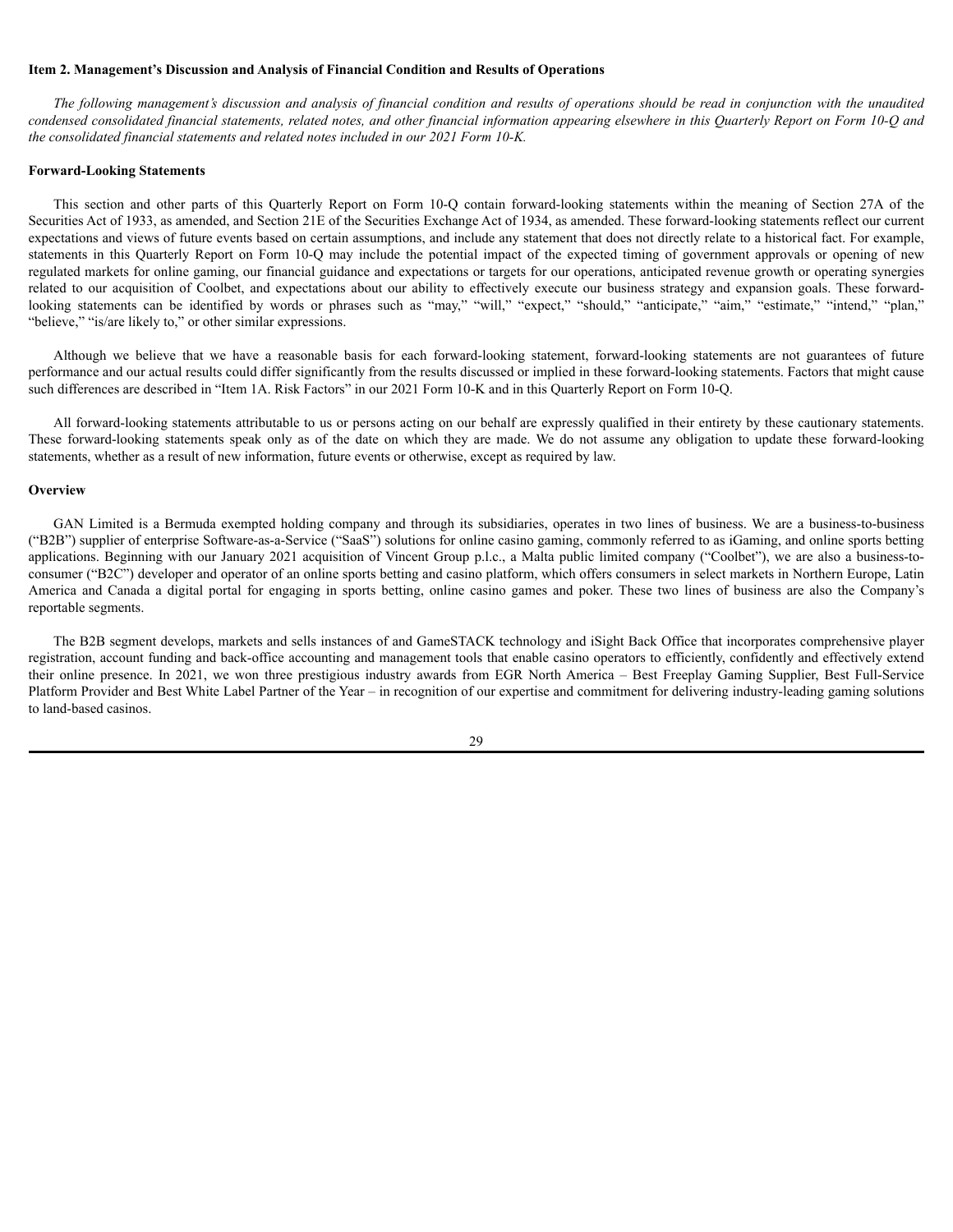Beginning January 1, 2021, the B2C segment includes the operations of Coolbet. Coolbet develops and operates an online sports betting and casino platform that is accessible through its website in markets across Northern Europe, Latin America and Canada. In 2021, Coolbet won two prestigious awards at the International Gaming Awards in London – Mobile Sports Product of the Year and Innovator of the Year – in recognition of our significant impact in the mobile sports betting industry.

To meet this demand and serve our growing number of U.S. casino operator clients, we continue to invest in our software engineering capabilities and expand our operational support. The most significant component of our operating costs generally relate to our employee salary costs and benefits. Also, operating costs include technology and corporate infrastructure related-costs, as well as marketing expenditures with a focus on increasing and retaining B2C end-users.

Our net loss was \$4.5 million and \$5.6 million for the three months ended March 31, 2022 and 2021, respectively.

We believe that our current technology is highly scalable and can support the launch of our product offerings for new customers and in new jurisdictions. We expect to achieve profitability through increased revenues from:

- organic growth of our existing casino operators,
- expansion into newly regulated jurisdictions with existing and new customers,
- margin expansion driven by the integration of Coolbet's sports betting technology in our B2B product offerings,
- strategically reducing our existing worldwide global workforce to simplify and streamline our organization and strengthen the overall competitiveness of our B2B segment,
- revenue expansion from the roll-out of our Super RGS content offering to B2C operators who are not already clients, and
- organic growth of our B2C business in existing and new jurisdictions.

We hold a strategic U.S. patent, which governs the linkage of on-property reward cards to their counterpart internet gambling accounts together with bilateral transmission of reward points between the internet gaming technology system and the land-based casino management system present in all U.S. casino properties. In February 2021, we reached an agreement to license our U.S. patent to a second major U.S. casino operator group and we may license our patent to other major U.S. internet gaming operators in the future.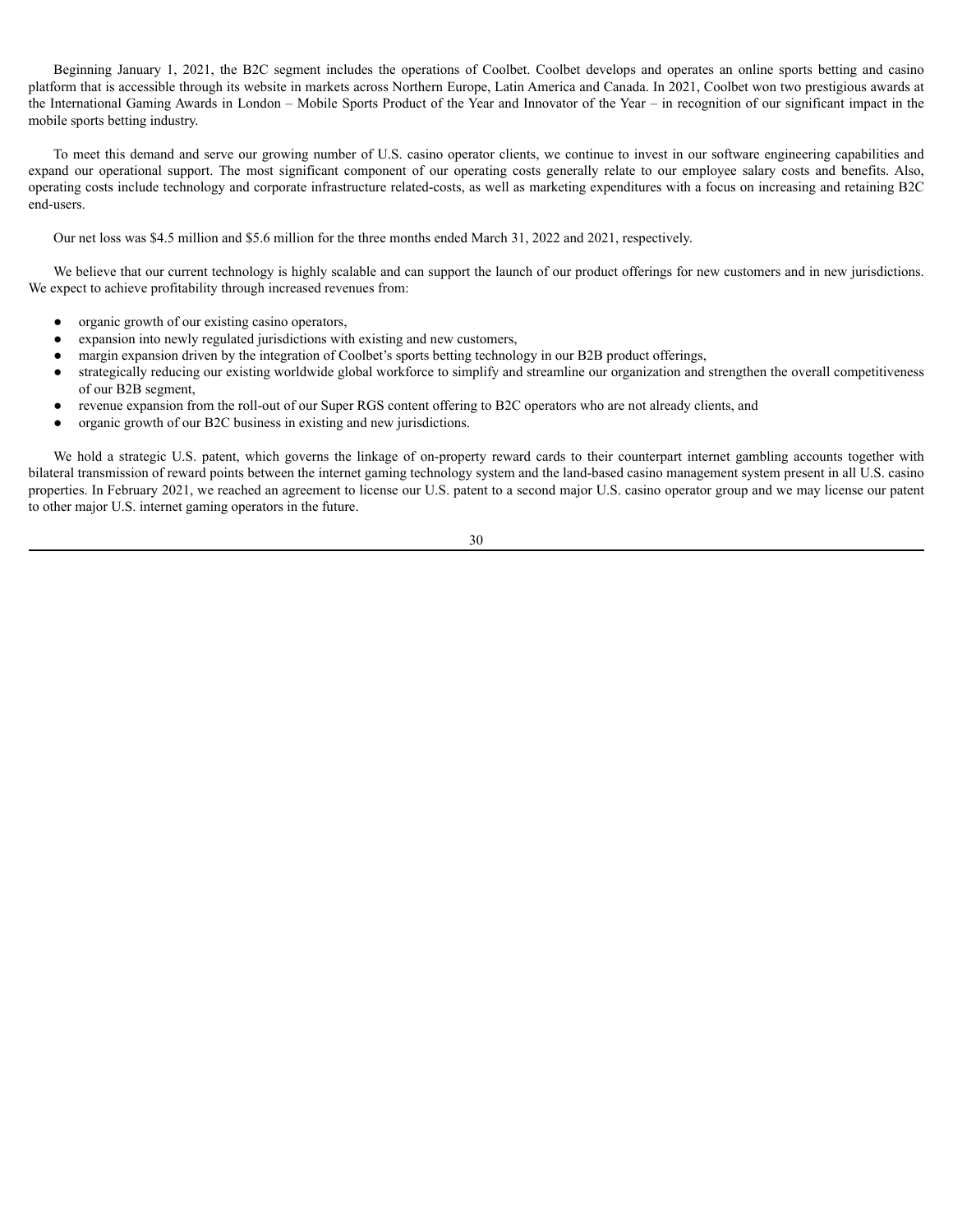# **Recent Developments**

### *January 2021 Acquisition of Coolbet*

On January 1, 2021, GAN Limited completed its acquisition of Coolbet, in accordance with the terms of the Share Exchange Agreement.

GAN Limited acquired all of the outstanding equity in Coolbet in exchange for a purchase price of \$218.1 million, which included a cash payment of \$111.1 million, the issuance of 5,260,516 ordinary shares (valued at \$106.7 million) and the issuance of replacement equity awards (valued at \$0.3 million).

### **Critical Accounting Policies and Estimates**

For a discussion of our critical accounting policies and the means by which we develop estimates, refer to "Item 7. Management's Discussion and Analysis of Financial Conditions and Results of Operations" on our 2021 Annual Report on Form 10-K. There have been no material changes during the periods covered by this Quarterly Report on Form 10-Q from the critical policies described in our Form 10-K.

# **Consolidated Results of Operations**

*Three Months Ended March 31, 2022 Compared to Three Months Ended March 31, 2021*

The following table sets forth our consolidated results of operations for the periods indicated:

|                                    | <b>Three Months Ended</b> |           |    |         |    |        |            |  |
|------------------------------------|---------------------------|-----------|----|---------|----|--------|------------|--|
|                                    |                           | March 31, |    |         |    | Change |            |  |
|                                    |                           | 2022      |    | 2021    |    | Amount | Percent    |  |
| (dollars in thousands)             |                           |           |    |         |    |        |            |  |
| Revenue                            | ъ                         | 37,494    | S. | 27,118  | \$ | 10,376 | 38.3%      |  |
| Operating costs and expenses       |                           |           |    |         |    |        |            |  |
| Cost of revenue <sup>(1)</sup>     |                           | 11,700    |    | 8,719   |    | 2,981  | 34.2%      |  |
| Sales and marketing                |                           | 6,098     |    | 4,101   |    | 1,997  | 48.7%      |  |
| Product and technology             |                           | 8,954     |    | 5,243   |    | 3,711  | 70.8%      |  |
| General and administrative $(1)$   |                           | 9,392     |    | 10,009  |    | (617)  | $(6.2)\%$  |  |
| Restructuring                      |                           | 1,059     |    |         |    | 1,059  | n.m.       |  |
| Depreciation and amortization      |                           | 4,413     |    | 3,994   |    | 419    | $10.5\%$   |  |
| Total operating costs and expenses |                           | 41,616    |    | 32,066  |    | 9,550  | 29.8%      |  |
| <b>Operating loss</b>              |                           | (4,122)   |    | (4,948) |    | 826    | 16.7%      |  |
| Other (income) loss, net           |                           | (9)       |    |         |    | (10)   | n.m.       |  |
| Loss before income taxes           |                           | (4,113)   |    | (4,949) |    | 836    | 16.9%      |  |
| Income tax expense                 |                           | 386       |    | 661     |    | (275)  | $(41.6)\%$ |  |
| Net loss                           |                           | (4, 499)  |    | (5,610) |    | 1,111  | $19.8\%$   |  |

(1) Excludes depreciation and amortization expense

n.m. = not meaningful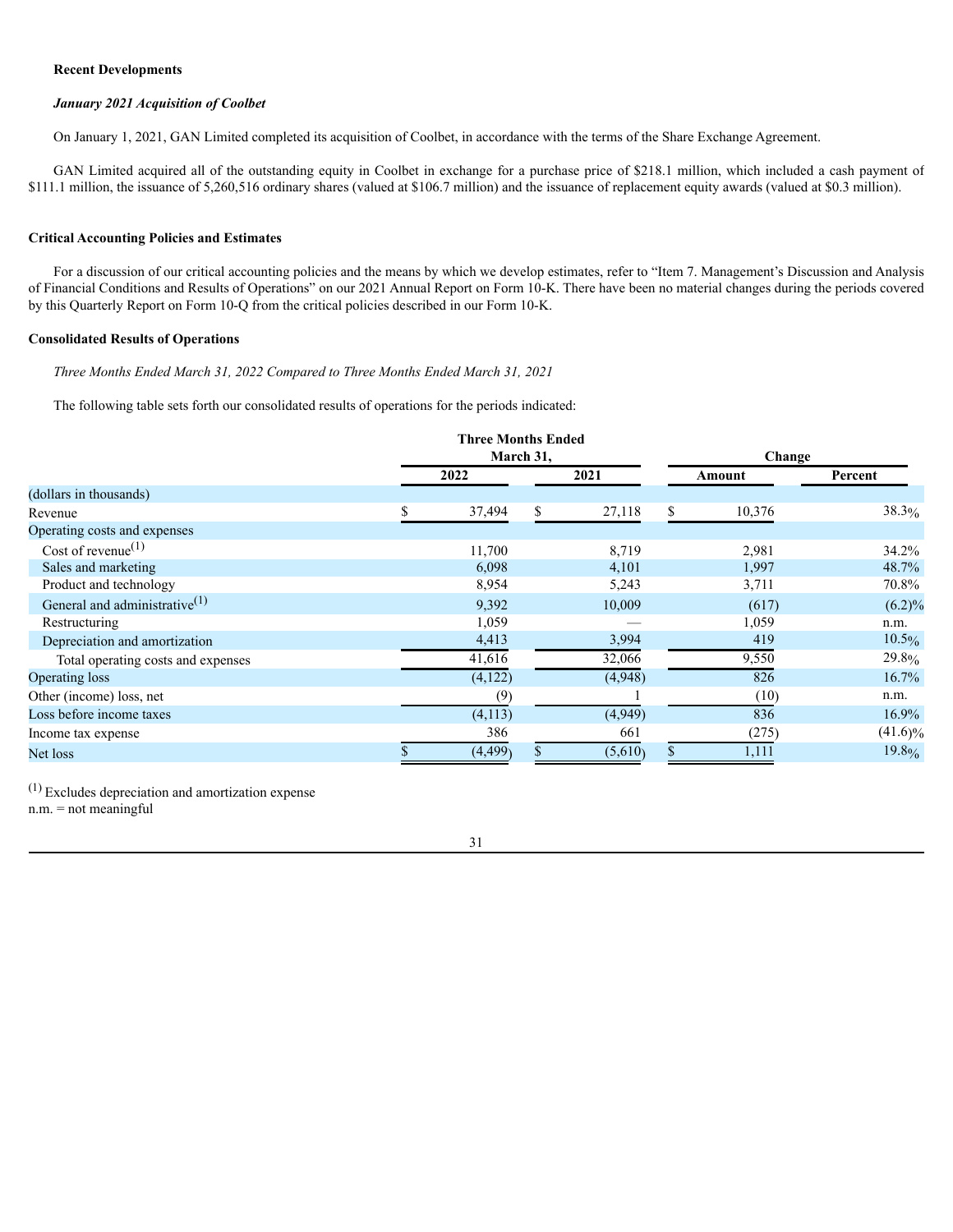# *Geographic Information*

The following table sets forth our consolidated revenue by geographic region, for the periods indicated:

|                        | <b>Three Months Ended</b> |  |        |                              |           |        |        |                   |
|------------------------|---------------------------|--|--------|------------------------------|-----------|--------|--------|-------------------|
|                        | March 31.                 |  |        | <b>Percentage of Revenue</b> |           | Change |        |                   |
|                        | 2022                      |  | 2021   | 2022                         | 2021      | Amount |        | Percent           |
| (dollars in thousands) |                           |  |        |                              |           |        |        |                   |
| <b>United States</b>   | 11,491                    |  | 10.749 | $30.6\%$                     | 39.6%     |        | 742    | $6.9\%$           |
| Europe                 | 12.564                    |  | 11.064 | 33.5%                        | 40.8%     |        | 1,500  | 13.6%             |
| Latin America          | 12.225                    |  | 3,603  | 32.6%                        | 13.3%     |        | 8,622  | n.m.              |
| Rest of the world      | 1,214                     |  | 1,702  | 3.3%                         | $6.3\%$   |        | (488)  | $(28.7)\%$        |
| Total revenue          | 37,494                    |  | 27,118 | $100.0\%$                    | $100.0\%$ |        | 10,376 | $38.3\frac{6}{6}$ |

n.m. = not meaningful

#### *Revenue*

Revenue was \$37.5 million for the three months ended March 31, 2022, an increase of \$10.4 million from the comparable period in 2021. The increase was primarily attributable to an increase in our B2C revenues of \$10.1 million driven by increased sports and casino margins and growth in active customers in Latin America.

Revenue increased across our international markets primarily as a result of our Coolbet operations, which accounted the full \$8.6 million in Latin America and for \$2.0 million of the increased revenues in Europe. The increase in revenue in the United States as compared to the prior period was the result of increased RMiG revenues within the B2B segment.

#### *Cost of Revenue*

Cost of revenue was \$11.7 million for the three months ended March 31, 2022, an increase of \$3.0 million from the comparable period in 2021. Of this increase, \$1.8 million was attributable to our B2C operations' cost of gaming revenues driven primarily by higher processing fees of \$1.0 million due to increased deposit and withdrawal activity on www.coolbet.com and an increase in revenue share of \$0.8 million related to growth of 54% in the number of active customers in casino games. Within our B2B segment, platform and content license fees increased \$1.1 million primarily driven by a \$1.5 million increase in service fees paid to a third-party content provider related to a content licensing agreement the Company entered into in the second quarter of 2021, offset by a \$0.4 million decrease in royalties resulting from lower RMiG revenues in Italy.

### *Sales and Marketing*

Sales and marketing expense was \$6.1 million for the three months ended March 31, 2022, an increase of \$2.0 million from the comparable period in 2021. Of the increase, \$2.2 million was attributable to increased sales and marketing activities within our B2C operations' in order to attract additional endusers. This increase was offset by a decrease of \$0.1 million in sales and marketing expenses related to a reduction in personnel costs in our B2B business.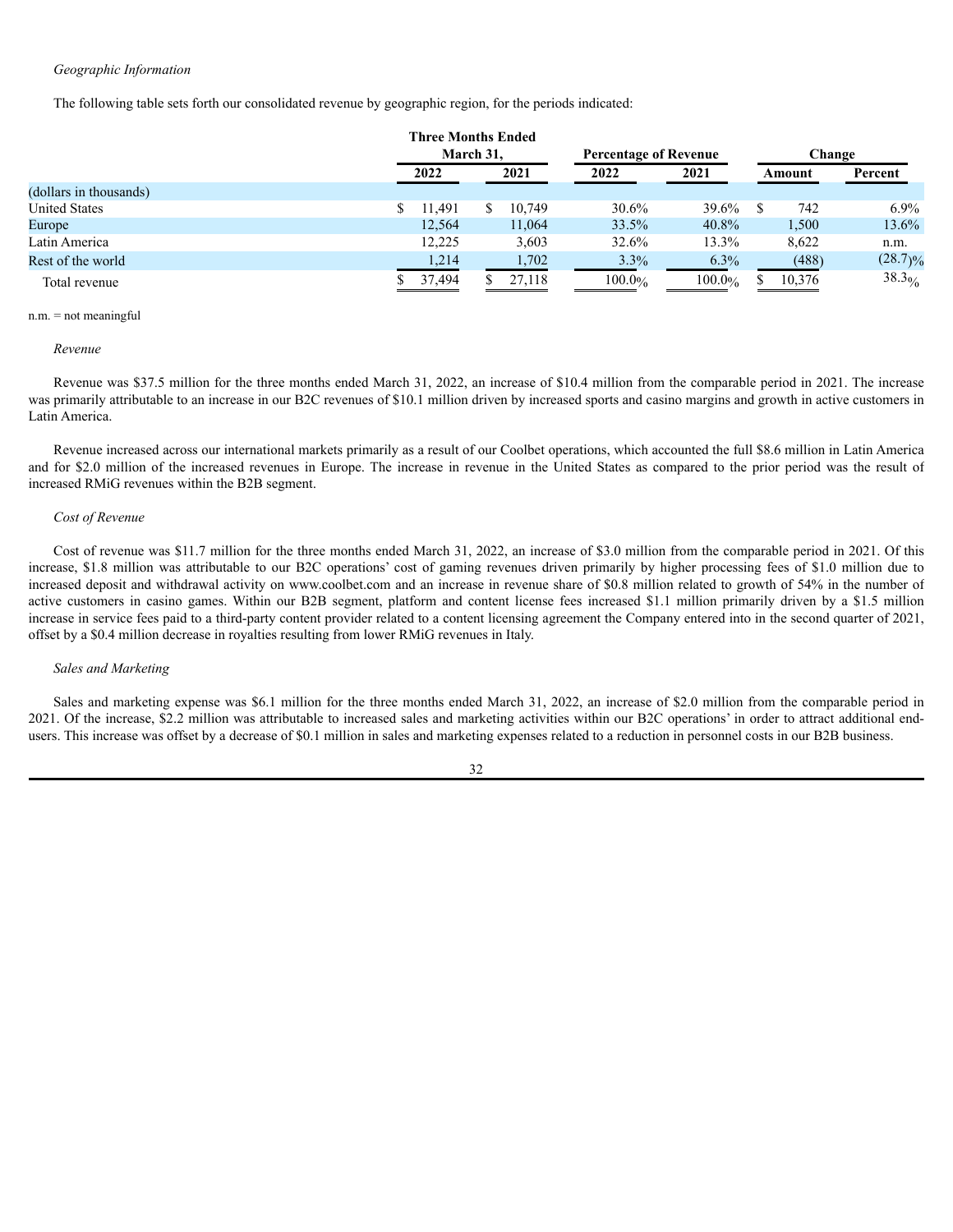### *Product and Technology*

Product and technology expense was \$9.0 million for the three months ended March 31, 2022, an increase of \$3.7 million from the comparable period in 2021, due to higher net salaries and related employee costs of \$6.7 million (excluding a decrease in related share-based compensation of \$2.4 million) as we ramped up our team and invested in both our B2B and B2C platforms to serve our new and existing customers.

### *General and Administrative*

General and administrative expense decreased \$0.6 million of which \$1.6 million was attributable to a reduction in professional fees resulting in an ongoing effort to in-source our back-office and development functions. This decrease was offset by unfavorable foreign exchange transaction losses of \$0.9 million due primarily to the movement of the British Pound relative to the U.S. Dollar.

### *Restructuring Expenses*

Restructuring expenses were \$1.1 million for three months ended March 31, 2022 related to employee severance pay and related costs as a result of a restructuring plan we implemented in January 2022. The goal of the restructuring plan is to strategically reduce our existing B2B workforce to simplify and streamline our organization and strengthen the overall competitiveness of our B2B segment.

#### *Depreciation and Amortization*

Depreciation and amortization expense was \$4.4 million for three months ended March 31, 2022, an increase of \$0.4 million from the comparable period in 2021. The increase was due to the acceleration of amortization expense on intangible assets related to the expected exit of one of our customers in the B2B segment from the online casino and sports betting business in the third quarter of 2022.

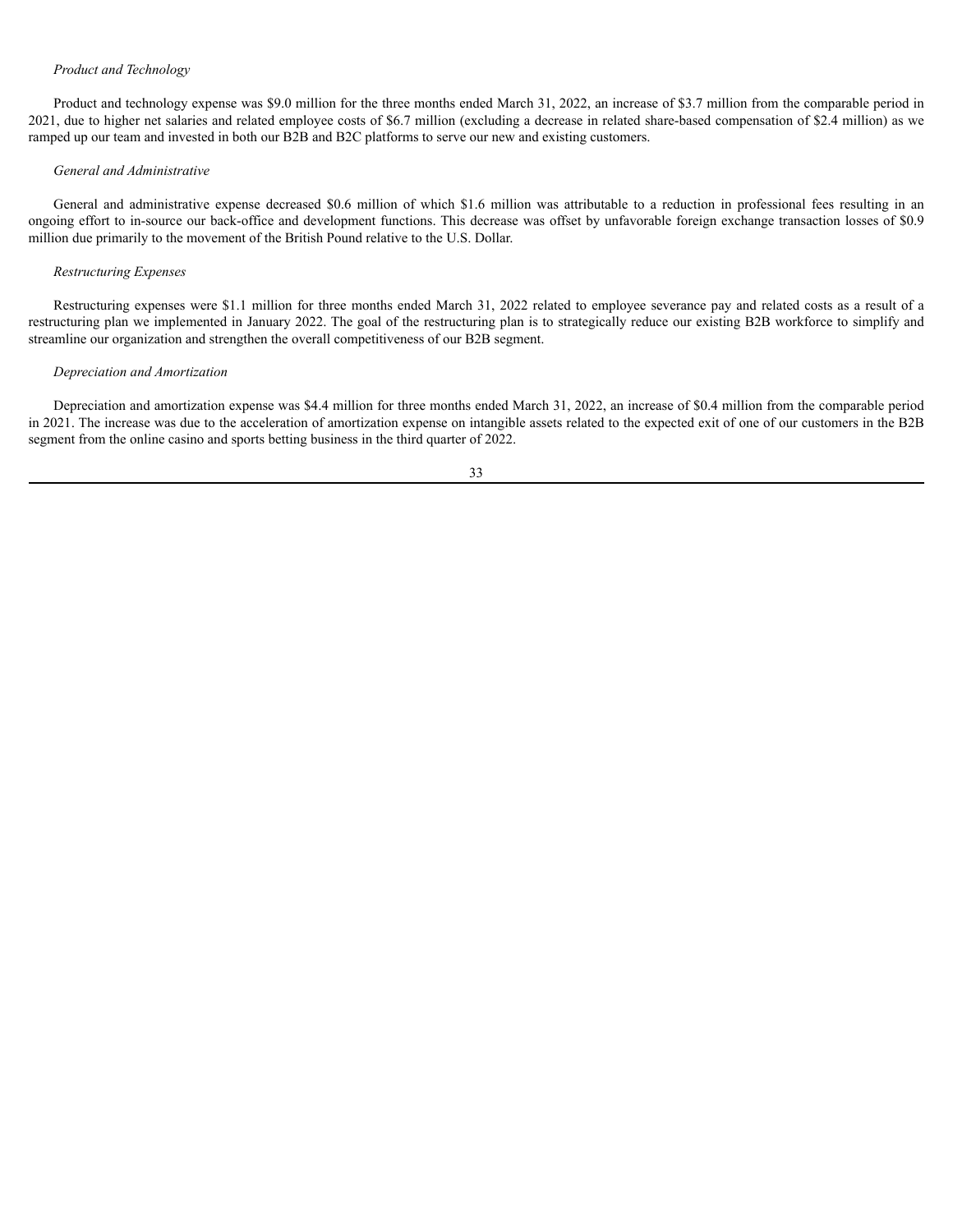### *Income Tax Expense*

We recorded income tax expense of \$0.4 million for the three months ended March 31, 2022, reflecting an effective tax rate of (9.4)%, compared to income tax expense of \$0.7 million for the three months ended March 31, 2021, reflecting an effective tax rate of (13.4)%. Our country of domicile is Bermuda, which effectively has a 0% statutory tax rate as it does not impose taxes on profits, income, dividends, or capital gains. The difference between this 0% tax rate and the effective income tax rate for three months ended March 31, 2022 and 2021 was due primarily to a mix of earnings in foreign jurisdictions that are subject to current tax, taking into account foreign loss carryforwards in certain jurisdictions that are not expected to be recognized, and limitations on the deductibility of U.S. compensation under Internal Revenue Code Section 162(m).

### **Segment Operating Results**

We report our operating results by segment in accordance with the "management approach." The management approach designates the internal reporting used by our Chief Operating Decision Maker ("CODM"), who is our Chief Executive Officer, for making decisions and assessing performance of our reportable segments.

*Three Months Ended March 31, 2022 Compared to Three Months Ended March 31, 2021*

The following table sets forth our segment results for the periods indicated:

|                                       | <b>Three Months Ended</b><br>March 31, |    |        | <b>Percentage of Segment</b><br>Revenue |        | Change |        |           |  |
|---------------------------------------|----------------------------------------|----|--------|-----------------------------------------|--------|--------|--------|-----------|--|
|                                       | 2022                                   |    | 2021   | 2022                                    | 2021   |        | Amount | Percent   |  |
| (dollars in thousands)                |                                        |    |        |                                         |        |        |        |           |  |
| B2B                                   |                                        |    |        |                                         |        |        |        |           |  |
| Revenue                               | 13,070                                 | S  | 12,806 | 100.0%                                  | 100.0% |        | 264    | 2.1%      |  |
| Cost of revenue <sup>(1)</sup>        | 3,903                                  |    | 2,742  | 29.9%                                   | 21.4%  |        | 1,161  | 42.3%     |  |
| B <sub>2</sub> B segment gross profit | 9,167                                  |    | 10,064 | 70.1%                                   | 78.6%  |        | (897)  | $(8.9)\%$ |  |
| B2C                                   |                                        |    |        |                                         |        |        |        |           |  |
| Revenue                               | 24,424                                 | \$ | 14,312 | 100.0%                                  | 100.0% | S.     | 10,112 | 70.7%     |  |
| Cost of revenue <sup>(1)</sup>        | 7,797                                  |    | 5,977  | 31.9%                                   | 41.8%  |        | 1,820  | 30.5%     |  |
| B <sub>2</sub> C segment gross profit | 16,627                                 |    | 8,335  | 68.1%                                   | 58.2%  |        | 8,292  | 99.5%     |  |

 $(1)$  Excludes depreciation and amortization expense n.m. = not meaningful

### *B2B Segment*

B2B revenue increased \$0.3 million primarily due to an increase in platform and content fee revenue of \$1.5 million. Of this increase, new RMiG launches in the United States contributed an increase of \$2.2 million during the three months ended March 31, 2022, including a new SuperRGS launch for one of our customers in Michigan in January 2022. These increases were partially offset by a \$0.5 million decrease in RMiG revenues in Italy and a \$0.2 million decrease in simulated gaming revenue.

Additionally, B2B development services and other revenue decreased \$1.3 million, of which \$3.0 million related to a decrease in patent licensing fee revenue recognized during the three months ended March 31, 2021 which did not recur during the three months ended March 31, 2022. The decrease was offset by a \$1.4 million increase in development fee revenue earned in the quarter.

B2B cost of revenue increased \$1.2 million primarily related to a \$1.1 million increase in platform and content license fees driven by a \$1.5 million increase in service fees incurred related to the content licensing agreement the Company entered into in the second quarter of 2021 with a content provider. This increase was partially offset by a \$0.4 million decrease in royalties, primarily as a result of lower RMiG revenues in Italy.

Segment gross profit margin for B2B, which excludes depreciation and amortization expense, decreased by 8.9% primarily driven by patent revenue of \$3.0 million which was recognized during the prior period and did not occur in the current period.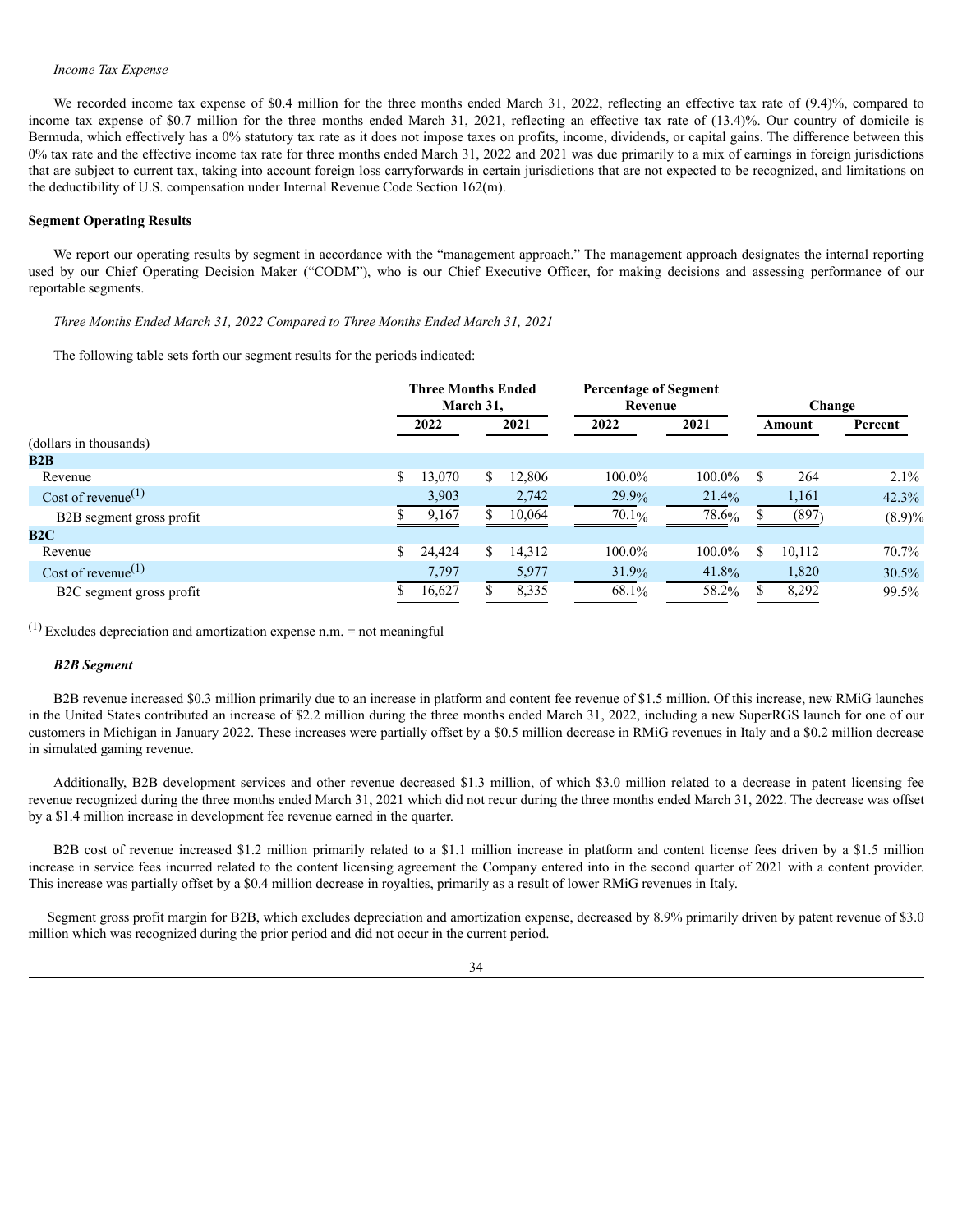# *B2C Segment*

B2C revenue increased \$10.1 million primarily due to higher sports and casino margins and growth in our Latin American markets during the current period.

B2C cost of revenue increased \$1.8 million primarily due to higher processing fees of \$1.0 million due to increased deposit and withdrawal activity on www.coolbet.com and an increase in revenue share of \$0.8 million related to growth of 54% in the number of active customers in casino games.

Segment gross profit for B2C, which excludes depreciation and amortization expense, increased by 99.5% primarily driven by an increase in gaming revenues and an increase in sports and casino margins for the three months ended March 31, 2022.

### **Non-GAAP Financial Measures**

### *Adjusted EBITDA*

Management uses the non-GAAP measure of Adjusted EBITDA to measure its financial performance. Specifically, it uses Adjusted EBITDA (i) as a measure to compare our operating performance from period to period, as it removes the effect of items not directly resulting from our core operations, and (ii) as a means of assessing our core business performance against others in the industry, because it eliminates some of the effects that are generated by differences in capital structure, depreciation, tax effects and unusual and infrequent events.

We define Adjusted EBITDA as net income (loss) before other (income) loss, net, income tax expense (benefit), depreciation and amortization, impairments, share-based compensation expense and related expense, restructuring costs and other items which our Board of Directors considers to be infrequent or unusual in nature. The presentation of Adjusted EBITDA is not intended to be used in isolation or as a substitute for any measure prepared in accordance with U.S. GAAP and Adjusted EBITDA may exclude financial information that some investors may consider important in evaluating our performance. Because Adjusted EBITDA is not a U.S. GAAP measure, the way we define Adjusted EBITDA may not be comparable to similarly titled measures used by other companies in the industry.

Below is a reconciliation of Adjusted EBITDA to net loss, the most comparable U.S. GAAP measure, as presented in the condensed consolidated statements of operations for the periods specified:

|                                                    | <b>Three Months Ended</b><br>March 31, |    |         |  |  |  |
|----------------------------------------------------|----------------------------------------|----|---------|--|--|--|
|                                                    | 2022                                   |    | 2021    |  |  |  |
| (in thousands)                                     |                                        |    |         |  |  |  |
| Net loss                                           | (4, 499)                               | -S | (5,610) |  |  |  |
| Income tax expense                                 | 386                                    |    | 661     |  |  |  |
| Interest (income) expense, net                     | (9)                                    |    |         |  |  |  |
| Depreciation and amortization                      | 4,413                                  |    | 3,994   |  |  |  |
| Share-based compensation and related expense $(1)$ | 1,621                                  |    | 1,491   |  |  |  |
| Restructuring                                      | 1,059                                  |    |         |  |  |  |
| <b>Adjusted EBITDA</b>                             | 2,971                                  |    | 537     |  |  |  |

 $^{(1)}$  Includes \$1.3 million and \$1.6 million in equity-classified expense for the three months ended March 31, 2022 and 2021, respectively, and  $$(0.1)$  million and \$(0.1) million in liability-classified (benefit) expense, for the three months ended March 31, 2022 and 2021, respectively. Such amounts excluded capitalized amounts. Additionally, share-based compensation and related expense for the three months ended March 31, 2022 includes \$0.4 million of bonus expense, inclusive of employer taxes, which will be settled in equity. Refer to Note 9 – Share-based Compensation for further details.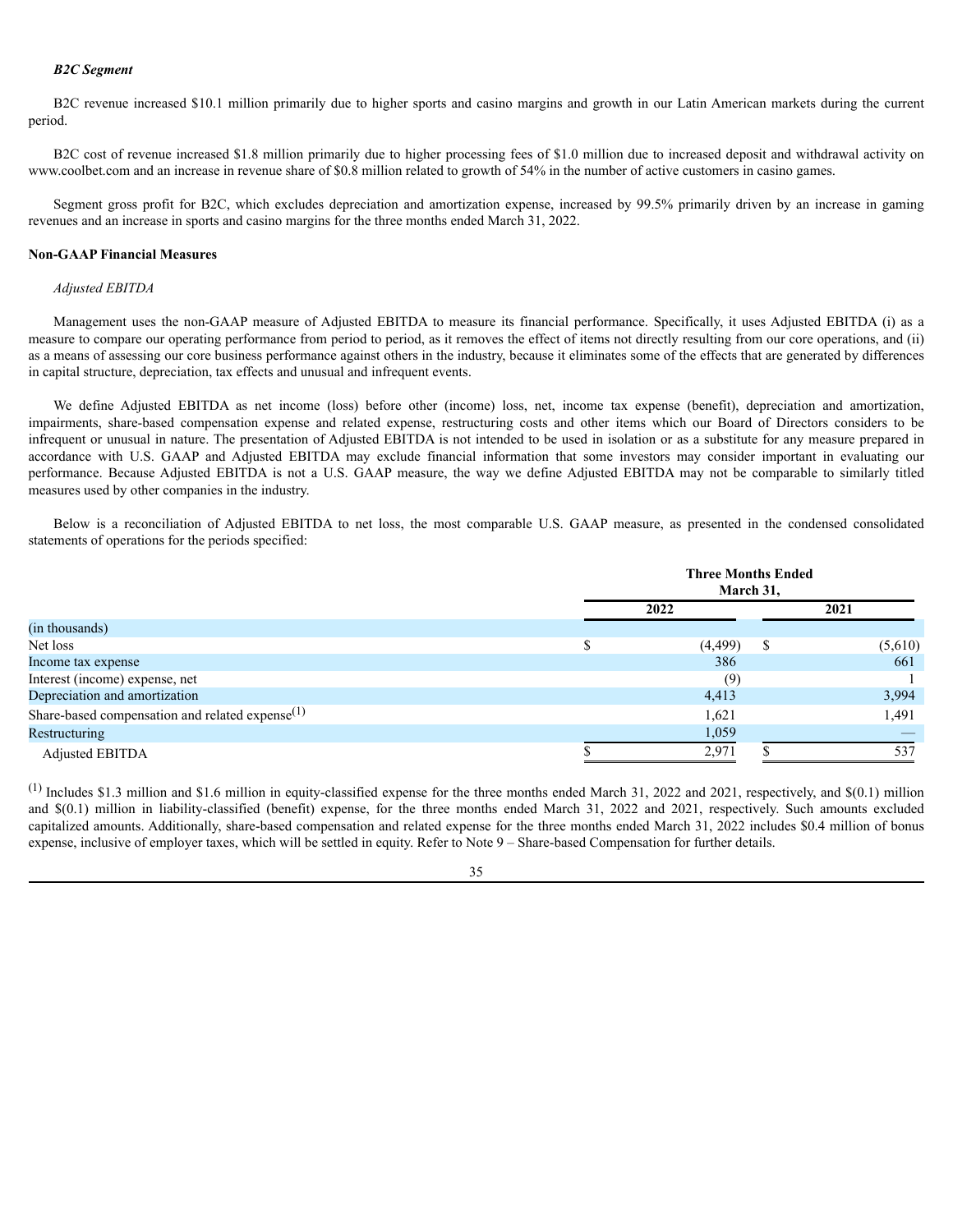#### **Key Performance Indicators**

Our management uses the following key performance indicators ("KPIs") as indicators of trends and results of the business. These KPIs give our management an indication of the level of engagement between the player and the Company's platforms. No estimation is necessary in quantifying these KPIs, nor do they represent U.S. GAAP based measurements. These KPIs are subject to various risks such as customer concentration, competition, licensing and regulation, and macroeconomic conditions. Refer to "Item 1A. Risk Factors" for further risks associated with our business which would affect these KPIs.

|                                          | <b>Three Months Ended</b><br>March 31, |         | Change    |         |
|------------------------------------------|----------------------------------------|---------|-----------|---------|
|                                          | 2022                                   | 2021    | Amount    | Percent |
| B2B Gross Operator Revenue (in millions) | 297.8                                  | 214.2   | 83.6      | 39.0%   |
| <b>B2B</b> Take Rate                     | 4.4%                                   | $6.0\%$ | $(1.6)\%$ | N/A     |
| B2C Active Customers (in thousands)      | 230                                    | 112     | 118       | n.m.    |
| B <sub>2</sub> C Marketing Spend Ratio   | 19%                                    | 14%     | $5\%$     | N/A     |
| <b>B2C Sports Margin</b>                 | 7.2%                                   | 6.8%    | $0.4\%$   | N/A     |

n.m. = not meaningful

#### *B2B Gross Operator Revenue*

We define B2B Gross Operator Revenue as the sum of our B2B corporate customers' gross revenue from SIM, gross gaming revenue from RMiG, and gross sports win from sportsbook offerings. B2B Gross Operator Revenue, which is not comparable to financial information presented in conformity with U.S. GAAP, gives management and users of our financial statements an indication of the extent of transactions processed through our B2B corporate customers' platforms and allows management to understand the extent of activity that our platform is processing.

The increase in Gross Operator Revenue for the three months ended March 31, 2022, as compared to the three months ended March 31, 2021, was driven primarily by expansion of existing clients into new jurisdictions, such as Pennsylvania and New Jersey, coupled with expanded legalization of RMiG and sports betting in additional U.S. states and our launch of RMiG solutions for new and existing customers in those jurisdictions, including Connecticut, West Virginia, Arizona, and Colorado. Additional increases in Michigan, New Jersey, and Pennsylvania were driven by organic growth from new and existing customers.

#### *B2B Take Rate*

We define B2B Take Rate as a quotient of B2B segment net revenue retained by the Company over the total Gross Operator Revenue generated by our B2B corporate customers. B2B net revenue is calculated by deducting the following items from B2B segment gross revenue: statutory taxes, promotional bonuses, and our B2B customer's share defined by commercial agreements. B2B Take Rate gives management and users of our financial statements an indication of the impact of the statutory terms and the efficiency of the commercial terms on the business.

The decrease in B2B Take Rate for the three months ended March 31, 2022, as compared to the three months ended March 31, 2021, was driven by a growth in Gross Operator Revenue without a proportional growth in net segment revenue. This was driven by patent revenue, which is earned based on the transfer of the patent and not derived from Gross Operator Revenue, recognized in the three months ended March 31, 2021 that did not recur in the current period.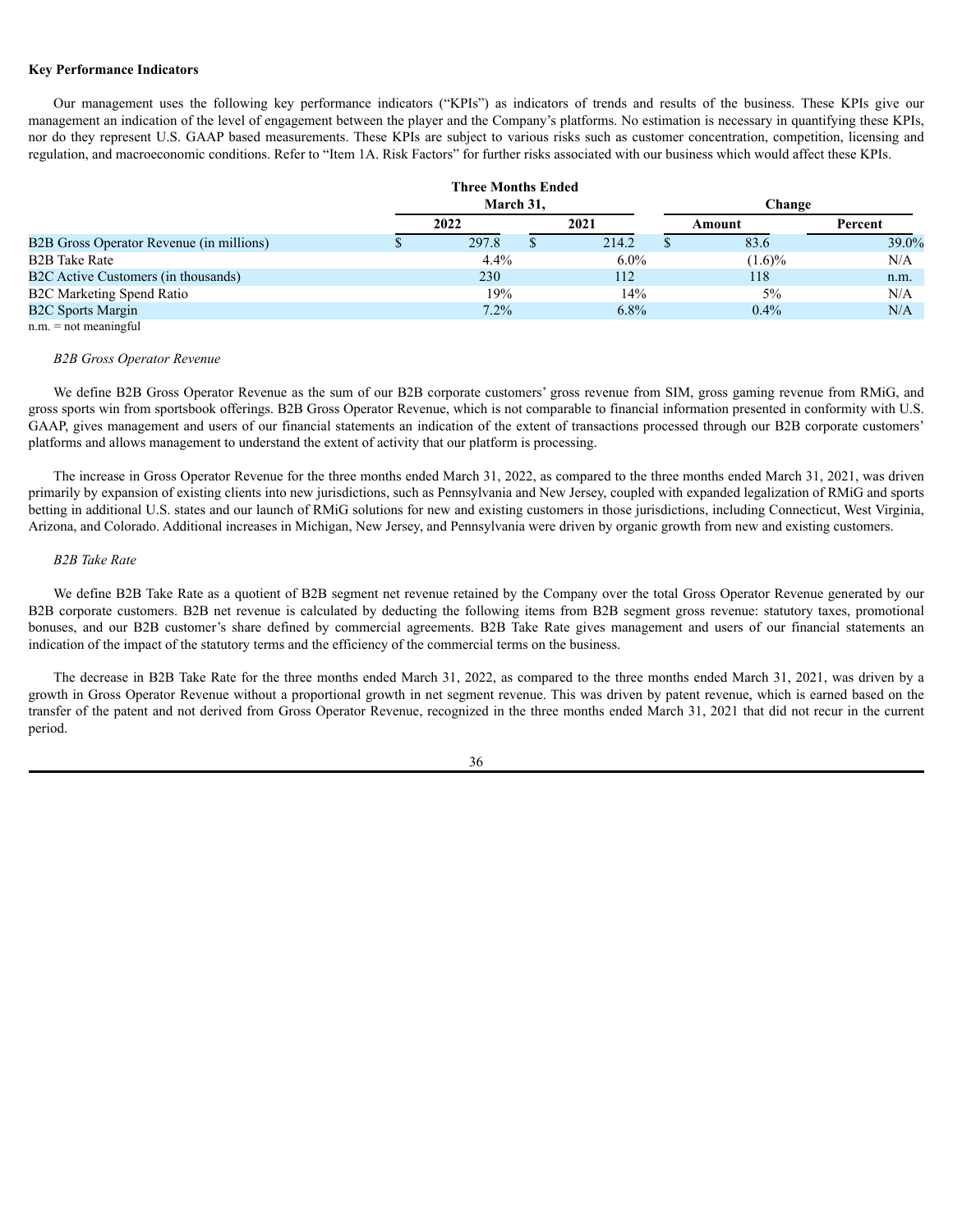#### *B2C Active Customers*

We define B2C Active Customers as a user that places a wager during the period. This metric allows management to monitor the customer segmentation, growth drivers, and ultimately creates opportunities to identify and add value to the user experience. This metric allows management and users of the financial statements to measure the platform traffic and track related trends.

#### *B2C Marketing Spend Ratio*

We define B2C Marketing Spend Ratio as the total B2C direct marketing expense for the period divided by the total B2C revenues. This metric allows management to measure the success of marketing costs during a given period. Additionally, this metric allows management to compare across jurisdictions and other subsets, as an additional indication of return on marketing investment.

### *B2C Sports Margin*

We define B2C Sports Margin as the ratio of wagers minus winnings to total amount wagered, adjusted for open wagers at period end. Sports betting involves a user placing a bet on the outcome of a sporting event with the chance to win a pre-determined amount, often referred to as fixed odds. Our B2C sportsbook revenue is generated by setting odds that are intended to provide a built-in theoretical margin in each sports bet offered to our users. This metric allows management to measure sportsbook performance against its expected outcome.

#### **Liquidity and Capital Resources**

#### *Material Cash Commitments*

Our primary uses of cash include funding our ongoing working capital needs, content licensing discussed below, developing and maintaining our proprietary software platforms.

During the year ended December 31, 2021, we entered into a Content Licensing Agreement (the "Agreement") with a third-party gambling content provider specializing in developing and licensing interactive games. The Agreement grants us exclusive right to use and distribute the online gaming content in North America. The content provider is committed to developing a minimum number of games for our exclusive use over the five-year term, subject to extensions. In exchange, we are required to pay fixed fees, totaling \$30.0 million, of which \$5.0 million was due upon execution of the Agreement, and the remaining fixed fees are paid systematically over the initial five-year term. Additional payments could be required if our total revenue generated from the licensed content exceeds certain stipulated thresholds. In the event that the Agreement is terminated, actual cash outlays could be less than currently contemplated.

We expect our capital expenditures to continue to increase in the immediate future, as we seek to expand our business through organic growth and potential business acquisitions. Specifically, the key elements of our growth strategy include, but are not limited to, the expansion of our gaming content on our platform, primarily through the Agreements, our anticipated launch of the integrated B2B sportsbook technology solution in North America in the fourth quarter of 2022, the continued integration of Coolbet's sports betting technology and international B2C operations, the launch of regulated gaming in new U.S. states and potential business acquisitions.

The execution of our growth strategy will require continued significant capital expenditures. We expect to continue investing in our products and technologies as we seek to scale our business.

We utilized cash in investing activities of \$4.0 million and \$94.6 million for the three months ended March 31, 2022 and 2021, respectively. Of these activities, \$92.4 million related to the acquisition of Coolbet for the three months ended March 31, 2021. Expenditures related to internally developed capitalized software represented \$3.5 million and \$1.8 million, respectively, property and equipment (including licenses for internal use software) represented \$0.4 million in both periods.

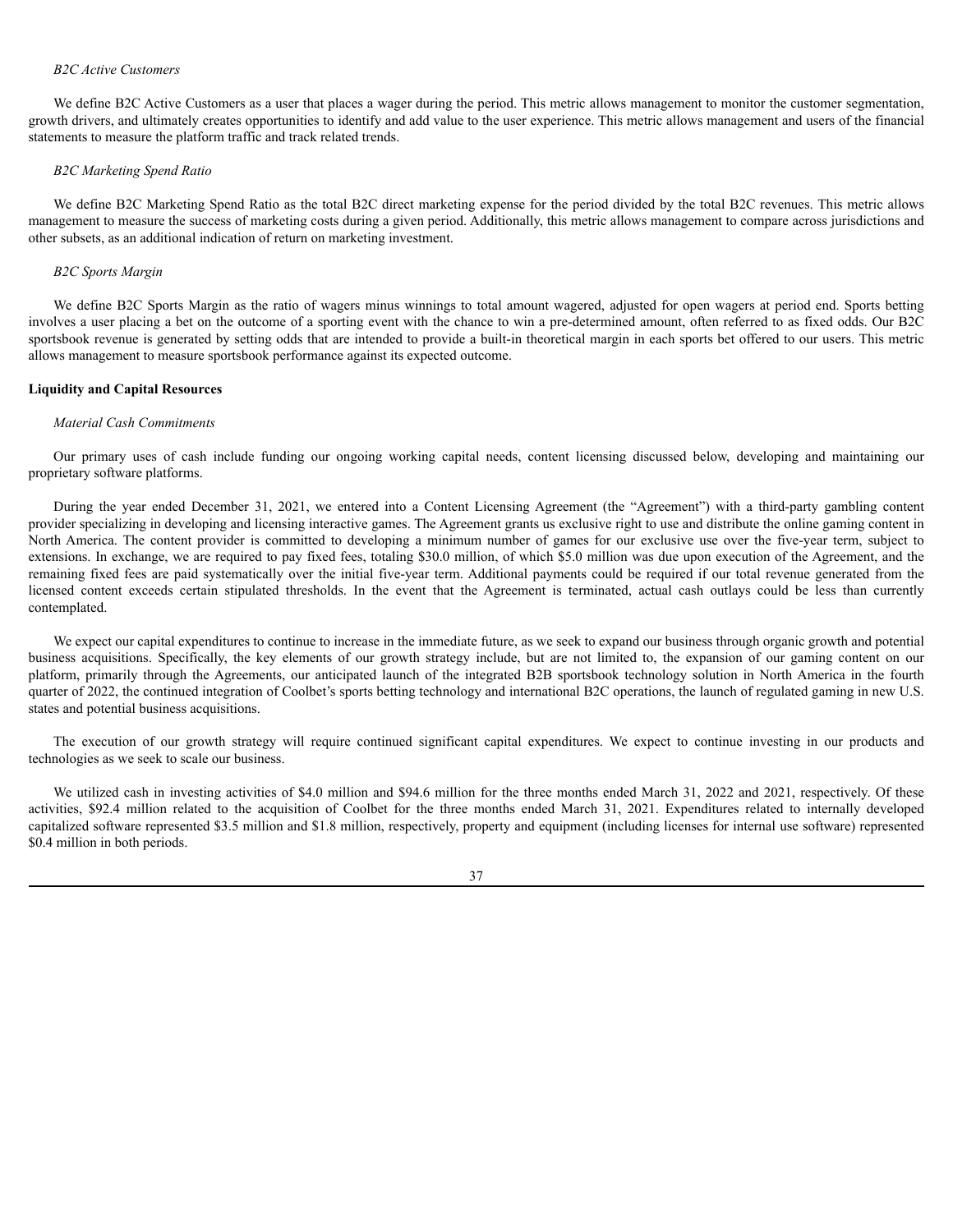# *Sources of Liquidity*

We have primarily funded our operations through cash generated from operations and cash on hand. In May 2020, we completed our U.S. initial public offering under which we sold an aggregate of 7,337,000 ordinary shares for net proceeds of \$57.4 million and in December 2020, we conducted a follow-on offering under which we sold 6,790,956 ordinary shares for net proceeds of \$98.5 million. In January 2021, we completed the acquisition of Coolbet for a purchase price of \$218.1 million, including the issuance of 5,260,516 ordinary shares, replacement equity-based awards valued at \$0.3 million and cash of \$111.1 million, which was funded from the follow-on offering proceeds and available cash on hand.

Our primary source of liquidity for our working capital is cash flows generated from operations and our cash on hand of \$33.6 million at March 31, 2022.

We believe cash generated from operations and cash on hand will be sufficient to meet our working capital and capital expenditure requirements for at least the next twelve months. We may also seek to enhance our competitive position through additional complementary acquisitions in both existing and new markets. Therefore, from time to time, we may access the equity or debt markets to raise additional funds to finance potential acquisitions.

In the longer term, to the extent that our current resources, including our ability to generate operating cash flows, are insufficient to satisfy our cash requirements, we may seek additional equity or debt financing. Our ability to do so depends on prevailing economic conditions and other factors, many of which are beyond our control.

On April 26, 2022, a subsidiary of the Company entered into a fixed term credit facility (the "Credit Facility") which provides for \$30.0 million in aggregate principal amount of secured term loans with a floating interest rate of 3-month SOFR (subject to a  $1\%$  floor) + 9.5%. The Credit Facility matures on October 26, 2026 and is fully guaranteed by the Company. There are no scheduled principal payments due under the Credit Facility. The Company incurred \$2.4 million in debt issuance costs in connection with the Credit Facility.

We cannot provide any assurance as to the availability or terms of any additional future financing that we may require to support our operations. If the needed financing is not available, or if the terms of financing are less desirable than we expect, we may be forced to decrease our level of investment in new products and technologies, discontinue further expansion of our business, or scale back our existing operations, any of which could have an adverse impact on our business and financial prospects.

#### *Cash Flow Analysis*

A summary of our operating, investing and financing activities is shown in the following table:

|                                          |      | <b>Three Months Ended</b> |      |           |        |        |            |  |  |
|------------------------------------------|------|---------------------------|------|-----------|--------|--------|------------|--|--|
|                                          |      | March 31,                 |      |           |        |        | Change     |  |  |
| (dollars in thousands)                   | 2022 |                           | 2021 |           | Amount |        | Percent    |  |  |
| Net cash used in operating activities    |      | (2,024)                   |      | (4,536)   |        | 2,512  | $(55.4)\%$ |  |  |
| Net cash used in investing activities    |      | (3.988)                   |      | (94,626)  |        | 90,638 | $(95.8)\%$ |  |  |
| Net cash used in financing activities    |      |                           |      | (289)     |        | 289    | n.m.       |  |  |
| Effect of foreign exchange rates on cash |      | 118                       |      | (1,018)   |        | 1,136  | n.m.       |  |  |
| Net decrease in cash                     |      | (5,894)                   |      | (100.469) |        | 94.575 | $(94.1)\%$ |  |  |

 $n.m.$  = not meaningful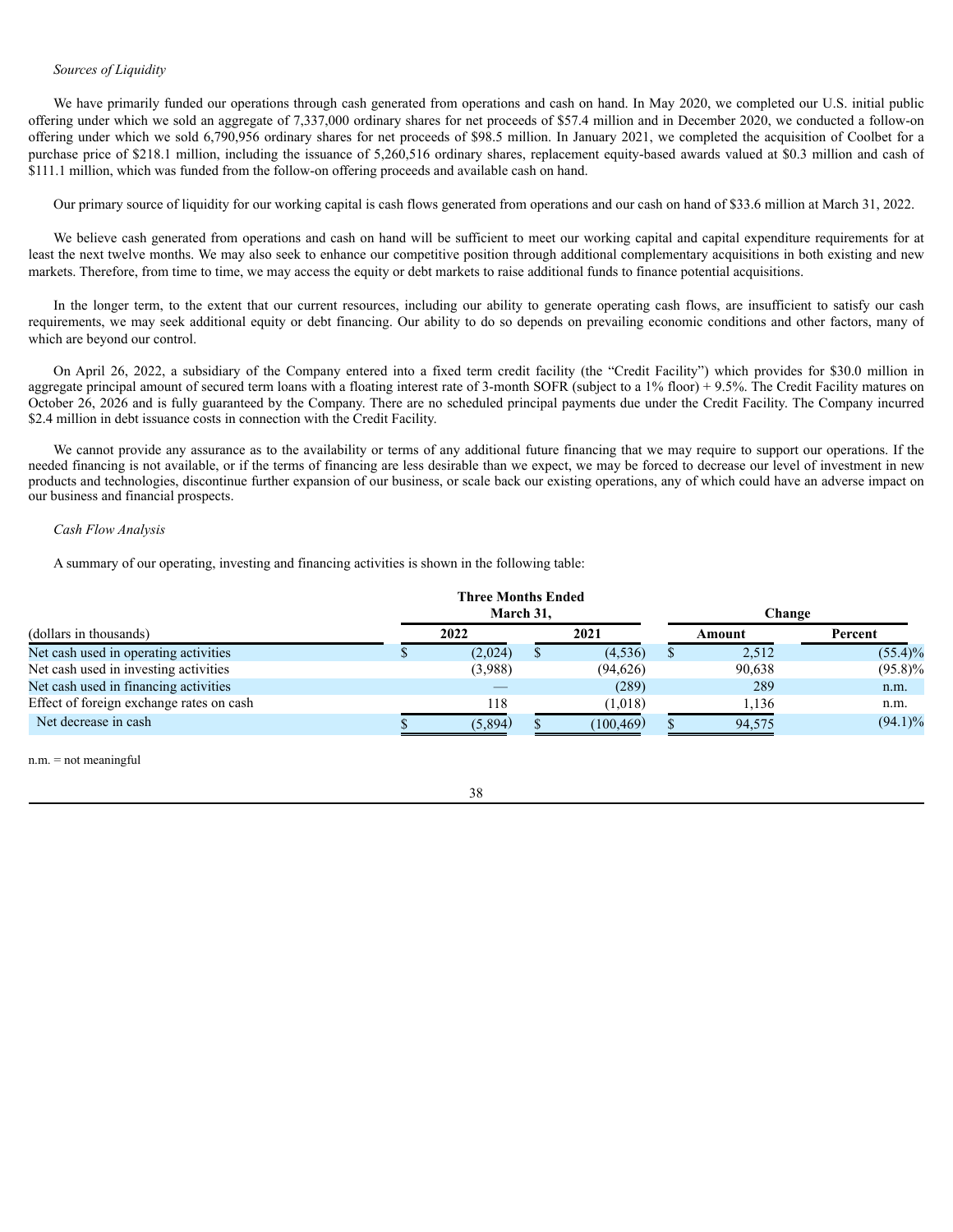#### *Operating Activities*

Net cash used in operating activities decreased \$2.5 million primarily resulting from a decrease in net loss after adjustments to reconcile net loss to cash flows from operations of \$1.1 million. The decrease in cash used in operating activities was offset by an unfavorable change in operating assets and liabilities, primarily due to payments totaling \$8.5 million to third-party gambling content providers for the rights to use and distribute their online gaming content in North America.

#### *Investing Activities*

Net cash used in investing activities decreased \$90.6 million primarily as a result of \$92.4 million cash paid for the acquisition of Coolbet, net of cash acquired and a \$1.8 million increase in spend for capitalized software development costs primarily related to product enhancements, and new features for both the B2B and B2C platforms.

#### *Financing Activities*

Net cash used in financing activities decreased by \$0.3 million primarily due to option exercise activity during the three months ended March 31, 2021 that did not recur during the three months ended March 31, 2022.

#### <span id="page-39-0"></span>**Item 3. Quantitative and Qualitative Disclosures about Market Risk**

As a smaller reporting company, we are not required to provide the information required by this Item.

#### **Item 4. Controls and Procedures**

### **Evaluation of Disclosure Controls and Procedures**

Disclosure controls and procedures are designed to ensure that information required to be disclosed in our Exchange Act reports is recorded, processed, summarized and reported within the time periods specified in the SEC's rules and forms and that such information is accumulated and communicated to management, including our chief executive officer and chief financial officer (together, the "Certifying Officers"), as appropriate, to allow for timely decisions regarding required disclosure.

In designing and evaluating the disclosure controls and procedures, management recognizes that any controls and procedures, no matter how well designed and operated, can provide only reasonable assurance, not absolute assurance, of achieving the desired control objectives, and management is required to apply its judgment in evaluating the cost-benefit relationship of possible controls and procedures. Because of the inherent limitations in all control systems, no evaluation of controls can provide absolute assurance that misstatements will not occur or that all control issues, if any, have been detected. These inherent limitations include the realities that judgments in decision-making can be faulty and that breakdowns can occur because of simple error or mistake. The design of any system of controls is based, in part, upon certain assumptions about the likelihood of future events and there can be no assurance that any design will succeed in achieving its stated goals under all potential future conditions.

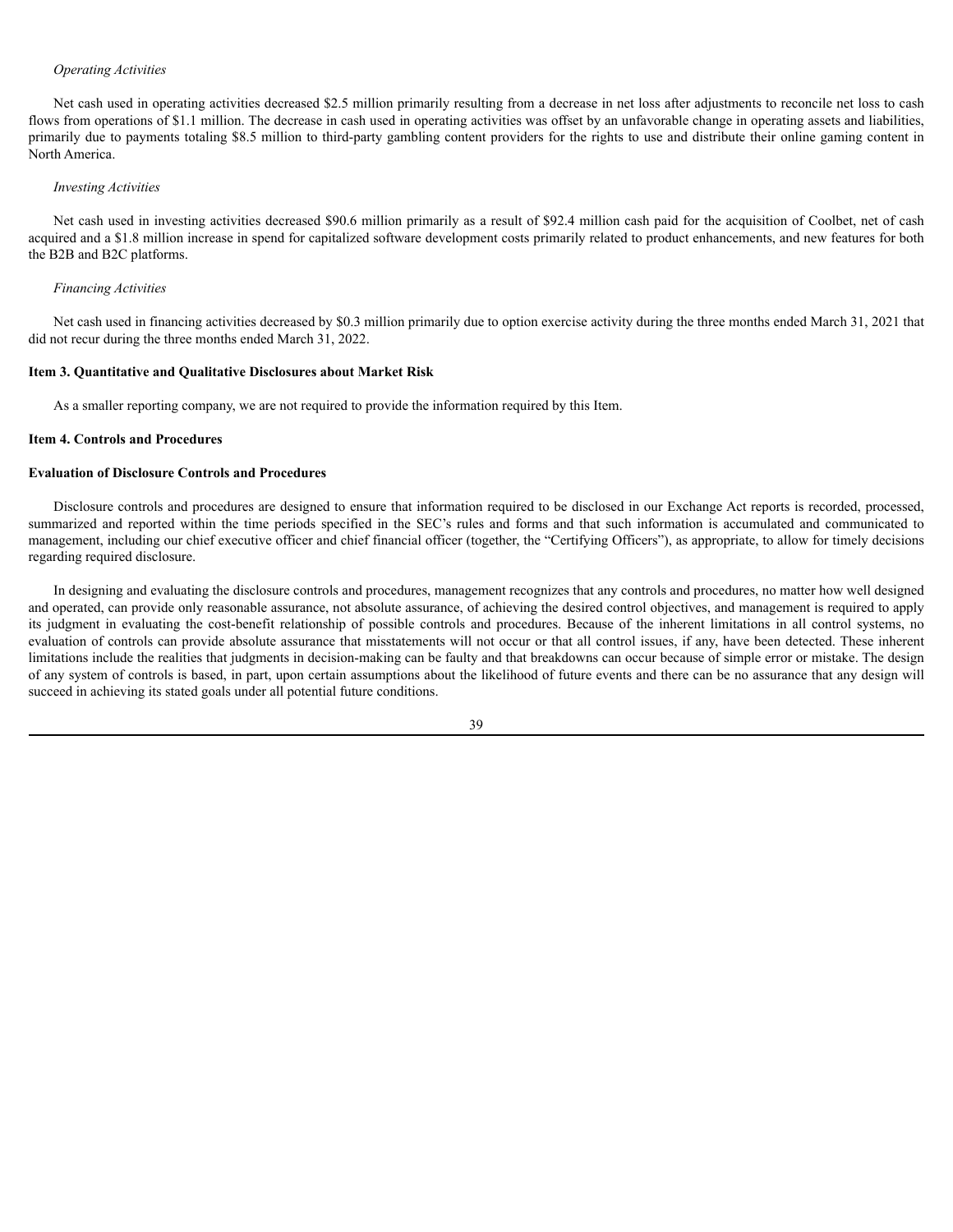As required by SEC Rule 13a-15(b), we carried out an evaluation, under the supervision and with the participation of our management, including the Certifying Officers, of the effectiveness of the design and operation of our disclosure controls and procedures as of the end of the period covered by this report. Based on the foregoing, the Certifying Officers concluded that our disclosure controls and procedures were not effective at the reasonable assurance level as of March 31, 2022. The Certifying Officers based their conclusion on the fact that the Company has identified material weaknesses in controls over financial reporting, detailed below. In light of this fact, our management has performed additional analyses, reconciliations, and other procedures and have concluded that, notwithstanding the material weaknesses in our internal control over financial reporting, the condensed consolidated financial statements for the periods covered by and included in this Form 10-Q fairly present, in all material respects, our financial position, results of operations and cash flows for the periods presented in conformity with GAAP.

### **Material Weakness in Internal Control Over Financial Reporting**

As previously disclosed in our Annual Report on Form 10-K for the year ended December 31, 2021, material weaknesses were identified in the Company's internal control over financial reporting. A material weakness is a deficiency, or combination of deficiencies, in internal control over financial reporting such that there is a reasonable possibility that a material misstatement of the Company's interim or annual condensed consolidated financial statements will not be prevented or detected on a timely basis.

During the course of management's year-end procedures, the Company examined employee costs attributed to capitalized software development costs, net and concluded that certain time previously evaluated as capitalizable was not a direct cost of software development and accounted for inconsistently with applicable accounting principles. In addition, the Company evaluated the accounting for revenue from contracts with customers that include significant customization services, previously recognized upon launch, that only the Company can perform and are necessary for the set-up of instances of the RMiG platform, concluding the services are not distinct and the related contract consideration should be allocated to the single performance obligation consisting of the right to access the SaaS platform, recognized over time during the estimated term of the arrangement. The Company also identified deficiencies in the design of the control environment whereby certain finance users were granted "super user" access and security administration rights to the financial reporting systems, the activity of these users with elevated access were not actively monitored, and no segregation of duties over journal entry preparation and approval within the B2C segment existed.

The Company's management and audit committee of the board of directors determined that material weaknesses exist related to the design and operating effectiveness of internal controls over the completeness and accuracy of accounting for, and disclosure of, capitalized software development costs, net and revenue recognition. Specifically, the Company did not (i) design appropriate management review controls to properly identify the appropriate costs of employee time allocated to capitalized software development costs, net, and (ii) did not have sufficiently formalized policies and procedures with respect to the capitalized software development process. In addition, the Company (i) did not design adequate procedures for customer contract reviews, (ii) had inadequate controls to appropriately apply the revenue recognition policy and (iii) had inadequate resources to properly evaluate technical aspects of revenue recognition, in each case with respect to contracts with customers.

The Company's management and audit committee of the board of directors also determined that the fact that the Company did not design appropriate controls to evaluate risks to the entity from improper segregation of duties, review user access rights, monitor activities of finance users with elevated rights within the financial reporting system, and maintain manual controls at a level of precision to mitigate potential misstatements that could be present through the lack of segregation of journal entry preparation and approval within certain financial reporting systems constituted an additional material weakness. While the Company has actively begun to implement controls to remediate the material weaknesses, these weaknesses have not been resolved as of March 31, 2021.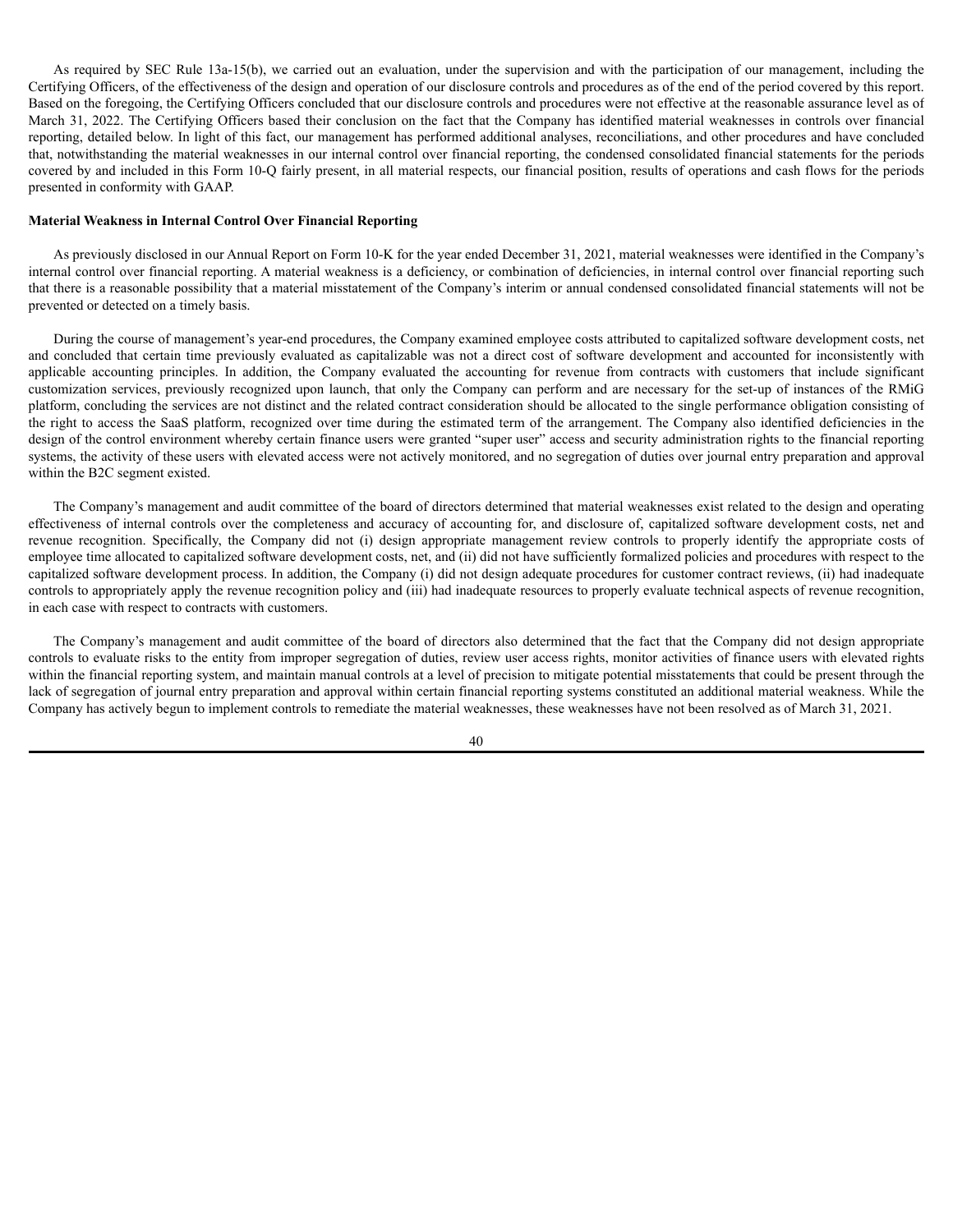#### **Remediation Plans**

We continue to evaluate measures to remediate the identified material weaknesses. These measures include formalizing and documenting its policies and procedures surrounding capitalized software development costs and revenue recognition, designing and implementing training for the employees whose roles and activities may qualify for capitalization, instituting monthly meetings with the development leadership team to assess the status of all projects, formalizing the customer contract review process and enhancing the scrutiny and precision of the management review controls over the capitalization of software development and revenue recognition process. We also have begun to implement appropriate controls to segregate journal entry preparation and approvals and to actively monitor finance users with elevated rights.

We intend to continue to take steps to remediate the material weakness described above and further evolving our accounting processes, controls, and reviews. The Company plans to continue to assess its internal controls and procedures and intends to take further action as necessary or appropriate to address any other matters it identifies or are brought to its attention. We will not be able to fully remediate this material weakness until these steps have been completed and have been operating effectively for a sufficient period of time.

The actions that we are taking are subject to ongoing senior management review, as well as audit committee oversight. We will not be able to conclude whether the steps we are taking will fully remediate the material weakness in our internal control over financial reporting until we have completed our remediation efforts and subsequent evaluation of their effectiveness. We may also conclude that additional measures may be required to remediate the material weakness in our internal control over financial reporting, which may necessitate further action.

#### **Changes in Internal Controls Over Financial Reporting**

Except for the remediation efforts described above, there was no change in our internal control over financial reporting that occurred during the quarter covered by this Form 10-Q that has materially affected, or is reasonably likely to materially affect, our internal control over financial reporting.

### **PART II. OTHER INFORMATION**

# <span id="page-41-0"></span>**Item 1. Legal Proceedings**

We are subject to legal proceedings that have not been fully resolved and that have arisen in the ordinary course of business. We are not currently a party to any legal proceedings that, in the opinion of our management, are likely to have a material adverse effect on our business.

The outcome of litigation is inherently uncertain. If one or more matters were resolved against the Company in a reporting period for amounts above management's expectations, the Company's financial condition and operating results for that reporting period could be materially adversely affected. Regardless of outcome, litigation can have an adverse impact on us because of defense and settlement costs, diversion of management resources and other factors.

### **Item 1A. Risk Factors**

Our business, financial condition and operating results can be affected by a number of factors, both known and unknown, including those described below and in Part I, Item 1A of our 2021 Form 10-K under the heading "Risk Factors," any of which, alone or in combination with other, could cause our actual operating results and financial condition to vary materially from past, or from anticipated future operating results or financial condition.

Our B2C operations generate a significant portion of its revenues from "unregulated" markets and changes in regulation in those markets could result in us losing business in those markets or incurring additional expenses in order to comply with any new regulatory scheme.

Our B2C operations currently generate a significant portion of its revenues in markets that currently do not have a local licensing scheme, including Latin America and Northern Europe. Certain of those markets, or other markets where we may operate in the future, are in the process of developing regulations that require registration and regulatory compliance or could do so in the near term. The adoption of regulations and licensing requirements may increase costs, reduce net gaming revenue or require us to cease operations depending on the range of unforeseen possible changes to the statutes governing online gaming in the international markets in which we currently operate.

Our B2C operations generate a significant portion of our revenue in markets where tax regulations are evolving, and could result in additional tax *liabilities that could materially af ect our financial condition and results of operations.*

Our B2C operations currently generate a significant portion of its revenues in markets that have evolving tax legislation, including Latin America and Canada. Those markets, or other markets where we may operate in the future are actively considering or could adopt regulations that adversely affect our operations. The adoption of tax regulations may increase costs, reduce net gaming revenue or require us to cease operations depending on the range of unforeseen possible changes to the statutes governing online gaming in the international markets in which we currently operate.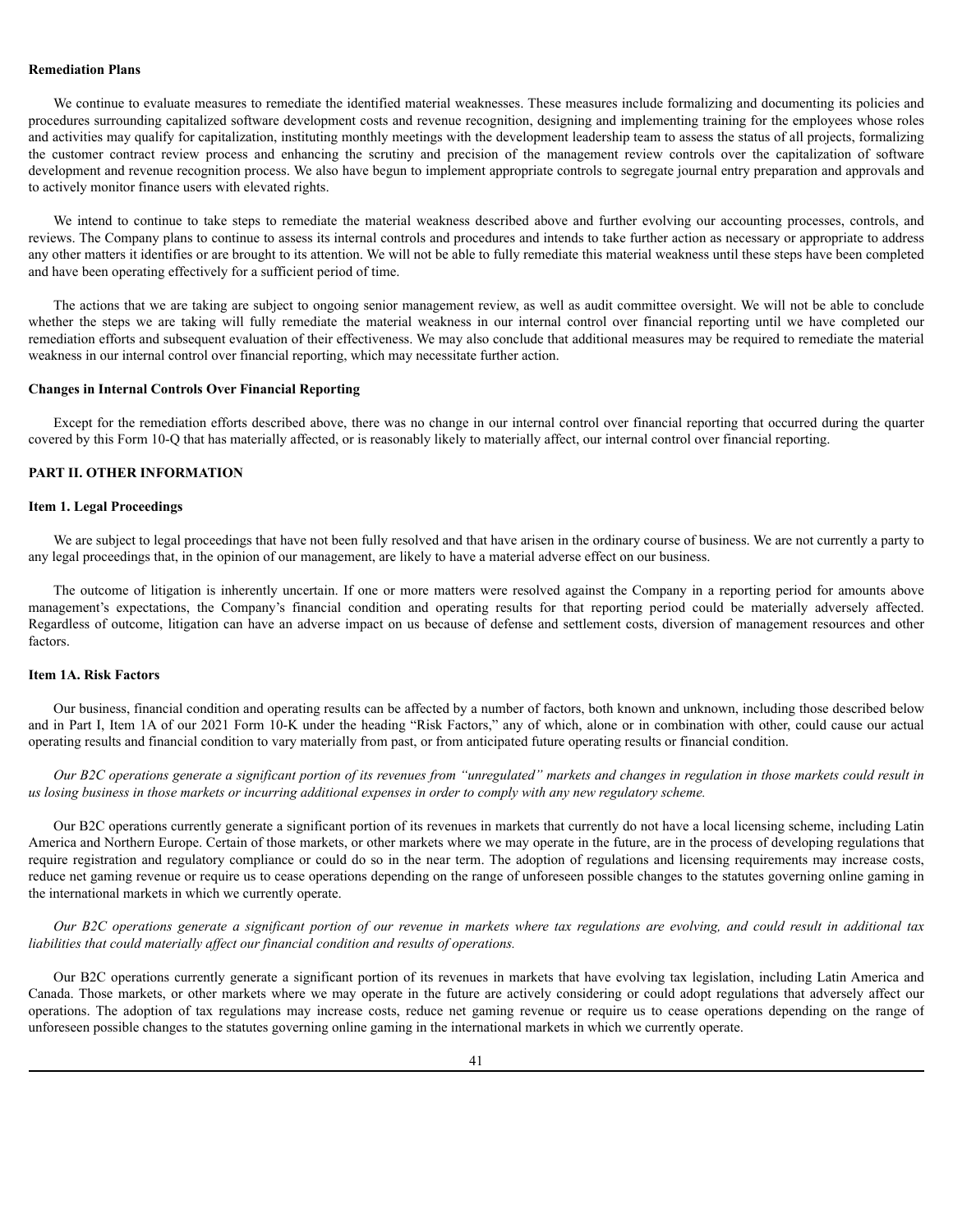# **Item 6. Exhibits**

| <b>Exhibit Number</b> |                                                                              |        | Exhibit       |                   |
|-----------------------|------------------------------------------------------------------------------|--------|---------------|-------------------|
|                       | <b>Description of Document</b>                                               | Form   | <b>Number</b> | <b>Date Filed</b> |
| 3.1                   | Memorandum of Association of GAN Limited                                     | $F-1$  | 3.1           | April 17, 2020    |
| 3.2                   | <b>By-Laws of GAN Limited</b>                                                | $F-1$  | 3.2           | April 17, 2020    |
| $10.1+$               | Employment Contract, between the Company and Jan Roos, dated as of           | $10-K$ | 10.14         | January 19, 2022  |
|                       | <b>January 13, 2021</b>                                                      |        |               |                   |
| $31.1*$               | Certification of Chief Executive Officer Pursuant to Section 302 of the      |        |               |                   |
|                       | Sarbanes-Oxley Act of 2002                                                   |        |               |                   |
| $31.2*$               | Certification of Chief Financial Officer Pursuant to Section 302 of the      |        |               |                   |
|                       | Sarbanes-Oxley Act of 2002                                                   |        |               |                   |
| $32.1**$              | Certification of Chief Executive Officer Pursuant to Section 906 of the      |        |               |                   |
|                       | Sarbanes-Oxley Act of 2002 *                                                 |        |               |                   |
| $32.2**$              | Certification of Chief Financial Officer Pursuant to Section 906 of the      |        |               |                   |
|                       | Sarbanes-Oxley Act of 2002 *                                                 |        |               |                   |
| $101*$                | Inline XBRL Document set for the condensed consolidated financial statements |        |               |                   |
|                       | and accompanying notes in Part I, Item 1, "Financial Statements" of the      |        |               |                   |
|                       | Quarterly Report on Form 10-Q.                                               |        |               |                   |
| $104*$                | Cover Page Interactive Data File (formatted as Inline XBRL and contained in  |        |               |                   |
|                       | Exhibit 101).                                                                |        |               |                   |
| $\ast$                | Filed herewith.                                                              |        |               |                   |
| $* *$                 | Furnished herewith.                                                          |        |               |                   |
| $^{+}$                | Indicates management contract or compensatory plan or arrangement            |        |               |                   |
|                       |                                                                              |        |               |                   |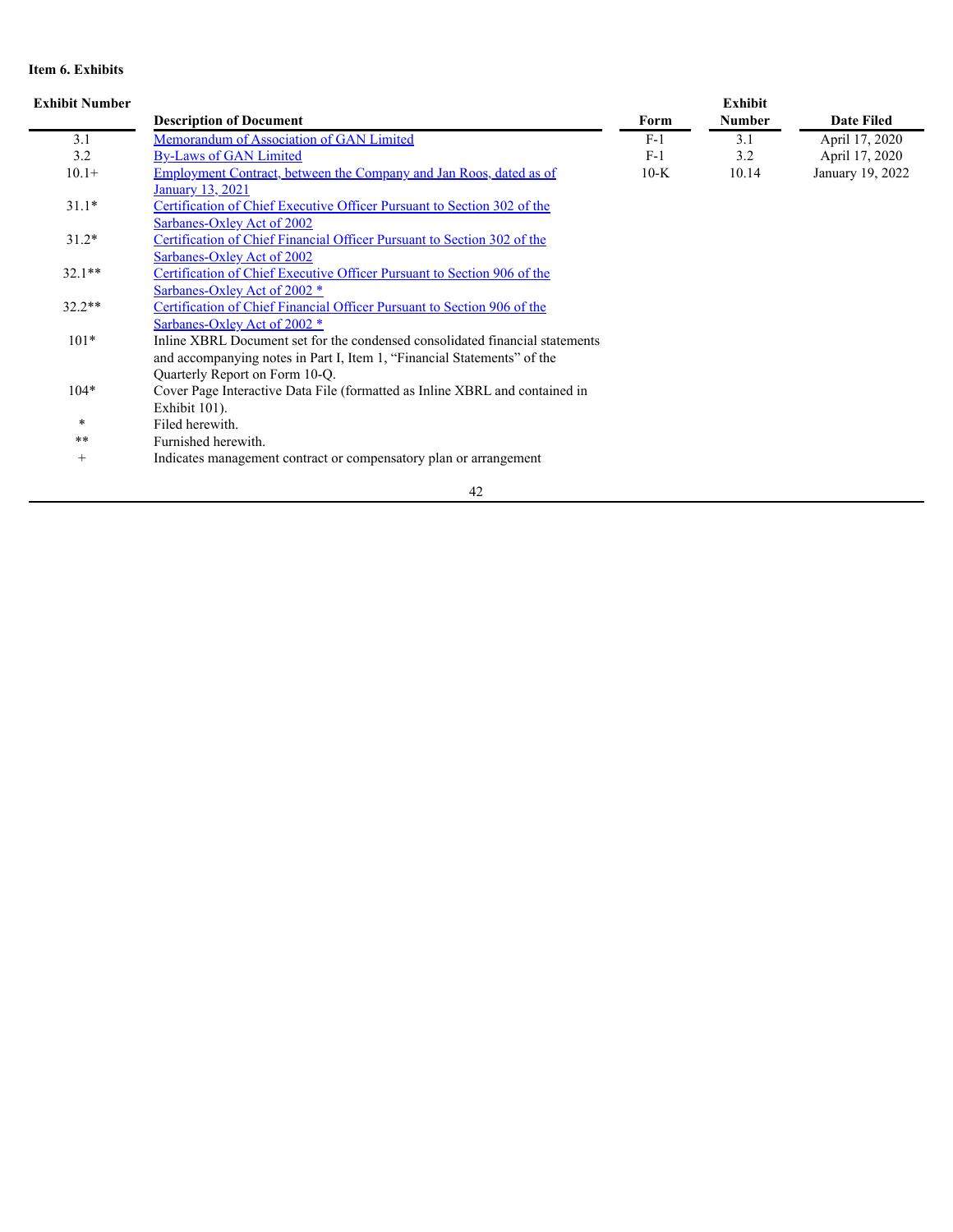# <span id="page-43-0"></span>**SIGNATURES**

Pursuant to the requirements of the Securities Exchange Act of 1934, the Registrant has duly caused this report to be signed on its behalf by the undersigned thereunto duly authorized.

# GAN Limited

Date: May 16, 2022 By: */s/ DERMOT S. SMURFIT*

Dermot S. Smurfit Chief Executive Officer (Principal Executive Officer)

# */s/ KAREN E. FLORES*

Karen E. Flores Chief Financial Officer (Principal Financial and Accounting Officer)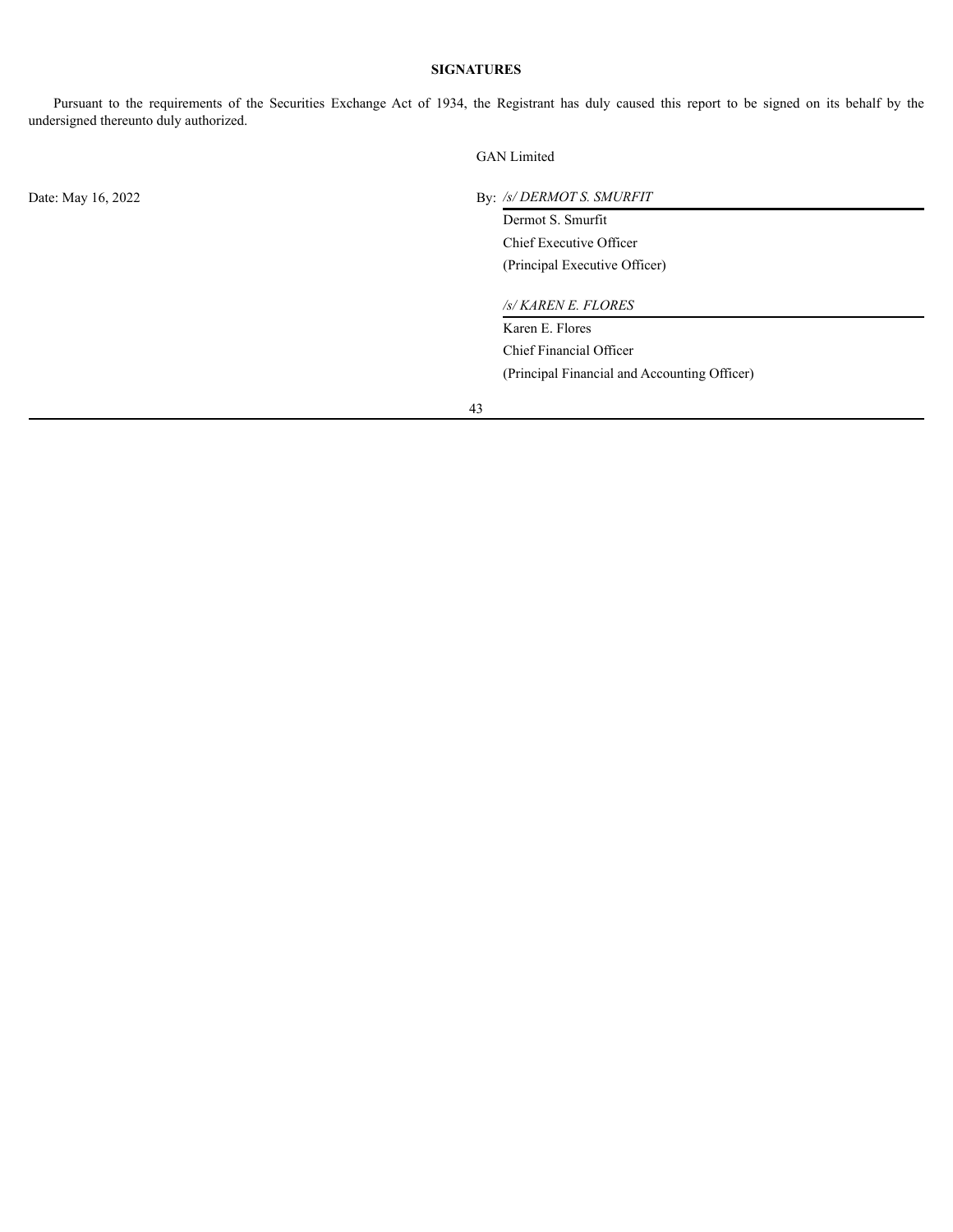# **Certification of Chief Executive Officer Pursuant to Rule 13a-14(a) of the Securities Exchange Act of 1934, as Amended, Adopted Pursuant to Section 302 of the Sarbanes-Oxley Act of 2002**

<span id="page-44-0"></span>I, Dermot S. Smurfit, certify that:

- 1. I have reviewed this quarterly report on Form 10-Q of GAN Limited;
- 2. Based on my knowledge, this report does not contain any untrue statement of a material fact or omit to state a material fact necessary to make the statements made, in light of the circumstances under which such statements were made, not misleading with respect to the period covered by this report;
- 3. Based on my knowledge, the financial statements, and other financial information included in this report, fairly present in all material respects the financial condition, results of operations and cash flows of the registrant as of, and for, the periods presented in this report;
- 4. The registrant's other certifying officer and I are responsible for establishing and maintaining disclosure controls and procedures (as defined in Exchange Act Rules 13a-15(e) and 15d-15(e)) for the registrant and have:
	- a. Designed such disclosure controls and procedures, or caused such disclosure controls and procedures to be designed under our supervision, to ensure that material information relating to the registrant, including its consolidated subsidiaries, is made known to us by others within those entities, particularly during the period in which this report is being prepared;
	- b. Intentionally omitted;
	- c. Evaluated the effectiveness of the registrant's disclosure controls and procedures and presented in this report our conclusions about the effectiveness of the disclosure controls and procedures, as of the end of the period covered by this report based on such evaluation; and
	- d. Disclosed in this report any change in the registrant's internal control over financial reporting that occurred during the registrant's most recent fiscal quarter (the registrant's fourth fiscal quarter in the case of an annual report) that has materially affected, or is reasonably likely to materially affect, the registrant's internal control over financial reporting; and
- 5. The registrant's other certifying officer and I have disclosed, based on our most recent evaluation of internal control over financial reporting, to the registrant's auditors and the audit committee of the registrant's board of directors (or persons performing similar functions):
	- a. All significant deficiencies and material weaknesses in the design or operation of internal control over financial reporting which are reasonably likely to adversely affect the registrant's ability to record, process, summarize and report financial information; and
	- b. Any fraud, whether or not material, that involves management or other employees who have a significant role in the registrant's internal control over financial reporting.

Date: May 16, 2022

*/s/ DERMOT S. SMURFIT*

Dermot S. Smurfit *Chief Executive Of icer (principal executive of icer)*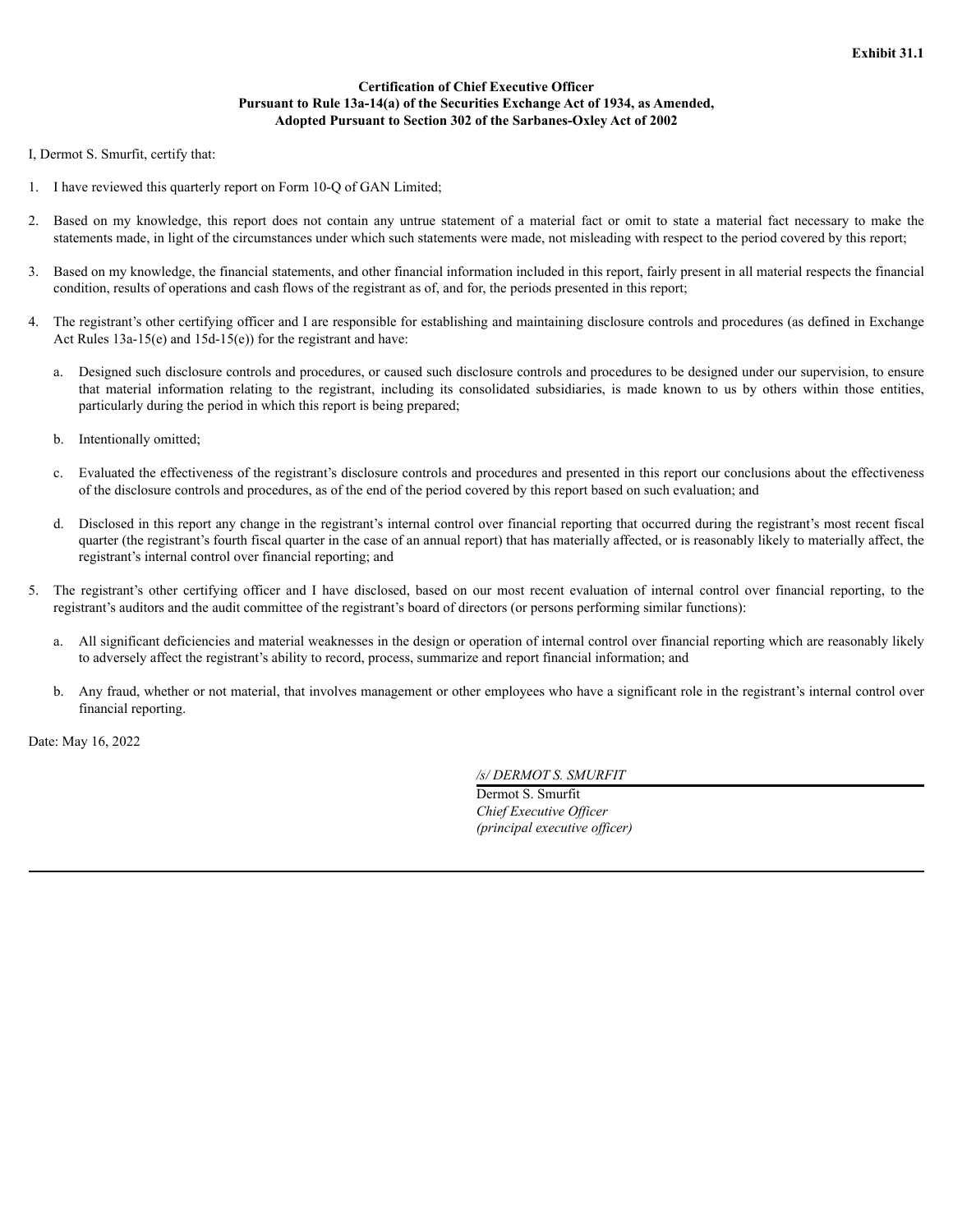# **Certification of Chief Financial Officer Pursuant to Rule 13a-14(a) of the Securities Exchange Act of 1934, as Amended, Adopted Pursuant to Section 302 of the Sarbanes-Oxley Act of 2002**

<span id="page-45-0"></span>I, Karen E. Flores, certify that:

- 1. I have reviewed this quarterly report on Form 10-Q of GAN Limited;
- 2. Based on my knowledge, this report does not contain any untrue statement of a material fact or omit to state a material fact necessary to make the statements made, in light of the circumstances under which such statements were made, not misleading with respect to the period covered by this report;
- 3. Based on my knowledge, the financial statements, and other financial information included in this report, fairly present in all material respects the financial condition, results of operations and cash flows of the registrant as of, and for, the periods presented in this report;
- 4. The registrant's other certifying officer and I are responsible for establishing and maintaining disclosure controls and procedures (as defined in Exchange Act Rules 13a-15(e) and 15d-15(e)) for the registrant and have:
	- a. Designed such disclosure controls and procedures, or caused such disclosure controls and procedures to be designed under our supervision, to ensure that material information relating to the registrant, including its consolidated subsidiaries, is made known to us by others within those entities, particularly during the period in which this report is being prepared;
	- b. Intentionally omitted;
	- c. Evaluated the effectiveness of the registrant's disclosure controls and procedures and presented in this report our conclusions about the effectiveness of the disclosure controls and procedures, as of the end of the period covered by this report based on such evaluation; and
	- d. Disclosed in this report any change in the registrant's internal control over financial reporting that occurred during the registrant's most recent fiscal quarter (the registrant's fourth fiscal quarter in the case of an annual report) that has materially affected, or is reasonably likely to materially affect, the registrant's internal control over financial reporting; and
- 5. The registrant's other certifying officer and I have disclosed, based on our most recent evaluation of internal control over financial reporting, to the registrant's auditors and the audit committee of the registrant's board of directors (or persons performing similar functions):
	- a. All significant deficiencies and material weaknesses in the design or operation of internal control over financial reporting which are reasonably likely to adversely affect the registrant's ability to record, process, summarize and report financial information; and
	- b. Any fraud, whether or not material, that involves management or other employees who have a significant role in the registrant's internal control over financial reporting.

Date: May 16, 2022

*/s/ KAREN E. FLORES*

Karen E. Flores *Chief Financial Of icer (principal financial of icer)*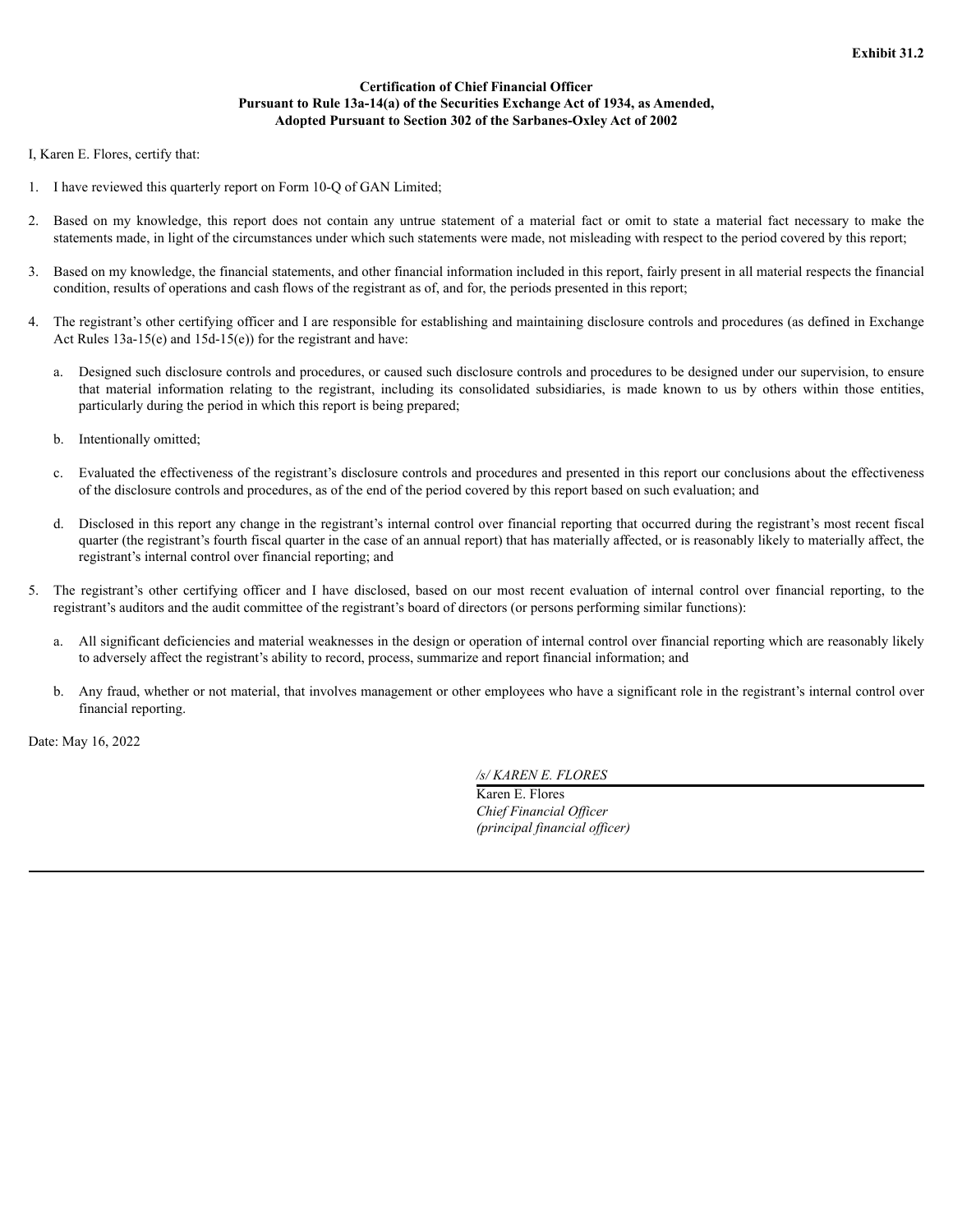# **Certification of Chief Executive Officer Pursuant to 18 U.S.C. Section 1350, as Adopted Pursuant to Section 906 of the Sarbanes-Oxley Act of 2002**

<span id="page-46-0"></span>I hereby certify pursuant to 18 U.S.C. Section 1350, as adopted pursuant to Section 906 of the Sarbanes-Oxley Act of 2002, that:

- The Quarterly Report on Form 10-Q of GAN Limited (the "Company") for the quarter ended March 31, 2022 (the "Report") fully complies with the requirements of Section 13(a) or 15(d), as applicable, of the Securities Exchange Act of 1934, as amended; and
- the information contained in the Report fairly presents, in all material respects, the financial condition and results of operations of the Company.

Date: May 16, 2022

*/s/ DERMOT S. SMURFIT*

Dermot S. Smurfit *Chief Executive Of icer (principal executive of icer)*